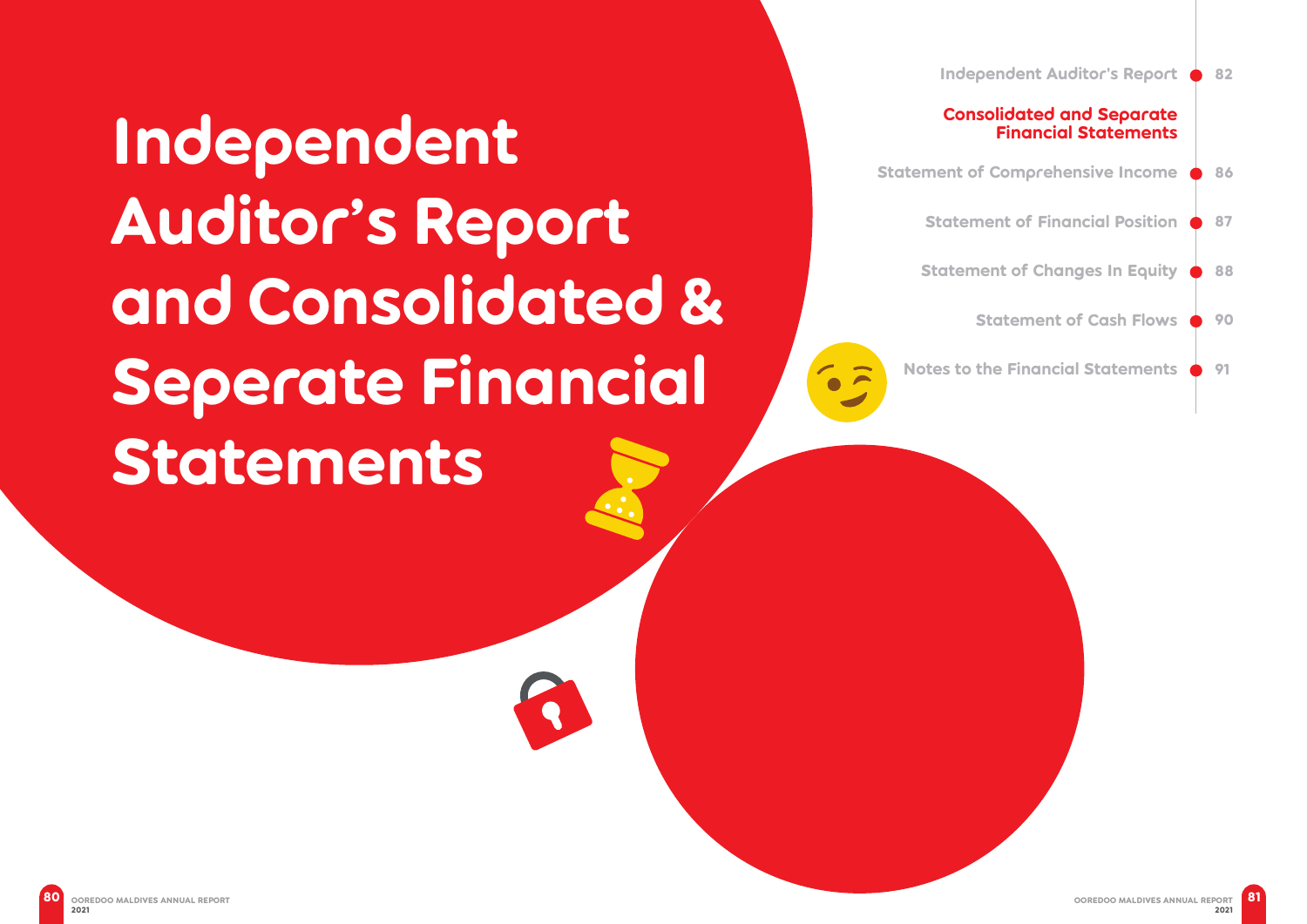

# *Our opinion*

In our opinion, the financial statements of Ooredoo Maldives PLC ("the Company") and the consolidated financial statements of the Company and its subsidiary ("the Group") give a true and fair view of the financial position of the Company and the Group as at 31 December 2021, and of their financial performance and cash flows for the year then ended in accordance with International Financial Reporting Standards (IFRS).

#### **What we have audited**

The financial statements of the Company and the consolidated financial statements of the Group, which comprise:

- the statement of financial position as at 31 December 2021;
- the statement of comprehensive income for the year then ended;
- the statement of changes in equity for the year then ended;
- the statement of cash flows for the year then ended; and
- the notes to the financial statements, which include a summary of significant accounting policies.

# *Basis for opinion*

We conducted our audit in accordance with International Standards on Auditing (ISAs). Our responsibilities under those standards are further described in the *Auditor's Responsibilities for the Audit of the Financial Statements*  section of our report.

We believe that the audit evidence we have obtained is sufficient and appropriate to provide a basis for our opinion.

#### **Independence**

We are independent of the Group in accordance with the International Ethics Standards Board for Accountants Code of Ethics for Professional Accountants (IESBA Code). We have fulfilled our other ethical responsibilities in accordance with the IESBA Code.

#### **Key audit matters**

Key audit matters are those matters that, in our professional judgment, were of most significance in our audit of the financial statements of the current period. These matters were addressed in the context of our audit of the financial statements as a whole, and in forming our opinion thereon, and we do not provide a separate opinion on these matters.

*PricewaterhouseCoopers, H. Thandiraimage, 3rd Floor, Roshanee Magu, Malé, Republic of Maldives Tel: +960 3318342, 3336046, Fax: +960 3314601, www.pwc.com/lk* Partners D.T.S.H. Mudalige FCA, C.S. Manoharan FCA, T.U. Jayasinghe FCA

Resident Partner Jatindra Bhattray FCA

PricewaterhouseCoopers is a member firm of PricewaterhouseCoopers International Limited, each member firm of which is a separate legal entity.



**To the Shareholders of Ooredoo Maldives PLC**

#### **The Company and the Group:**

**Revenue recognition- accuracy of revenue recorded given the complexity of the IT systems** 

*(Refer to the significant accounting policies note 4.13 and note 6 in the consolidated financial statements)*

Revenue from contracts with customers include mobile and fixed, broadband and enterprise revenue of MVR 1,780 Mn which is a significant component of revenue for the Company and the Group for the year ended 31 December 2021.

Mobile and fixed, broadband and enterprise revenue streams are recognized based on reports generated from different IT systems.

We focused on this area as determining revenue from contracts with customers involves risk due to:

- Multiple element arrangements inherent to the industry; and
- Revenue being processed by complex systems involving large volumes of data with a combination of different products and prices.

#### **The Company:**

#### **Recoverability of investment in subsidiary**

*(Refer to the significant accounting policies note 4 (b) (i) and note 17 in the consolidated financial statements)*

The carrying value of the Company's investment in subsidiary, WARF Telecom International Private Limited, amounting to MVR 97 Mn as at 31 December 2021 is significant to the Company's total assets.

The subsidiary had incurred losses for the years ended 31 December 2020 and 31 December 2021. Management considers this as an impairment indicator and performs impairment assessment annually by comparing the carrying amount of the subsidiary with the recoverable amount which is the higher of the subsidiary's fair value less cost of disposal and value in use. The recoverable amount is dependent on the valuation methodology adopted and the inputs into the valuation model involving discounted future cash flows. An impairment loss is recognised for the amount by which the carrying amount of the investment in the subsidiary exceeds its recoverable amount.

We identified impairment of investment in subsidiary as a key audit matter as the value of investment in subsidiary in the Company's statement of financial position is significant and due to the inherently subjective nature of estimating the recoverable amount to determine impairment, by use of discounted cash flow forecasts requiring management judgment, particularly in estimates of future cash flows and discount rate.

Our audit procedures included both control testing and substantive procedures performed with the assistance of our IT specialists;

- i) Understanding and evaluating the relevant IT systems and the design of the controls and testing the operating effectiveness of the controls over the;
- capturing and recording of revenue transactions;
- authorization of the rate changes and the input of such rates to the billing systems;
- system calculation of the amounts billed to the customers; and
- revenue assurance function
- ii) Performing reconciliations of amounts from data records to the billing systems and to the general ledger;
- iii) Testing the accuracy of customer bill calculations and the respective revenue transactions recorded on a sample basis;
- iv) Checking the accounting treatment for significant new products and promotions launched with multiple element arrangements and testing that they are appropriately incorporated into the billing systems; and
- v) Examining material manual journal entries and other adjustments processed to revenue.

Based on the work performed we found that mobile and fixed, broadband and enterprise revenue had been recognised in line with the Group's revenue recognition policies.

Our audit procedures included both control testing and substantive procedures as follows:

- i) Obtaining an understanding of the process by which management evaluates the recoverability of investment in subsidiary and evaluating management's assessment of impairment indicator;
- ii) Involving our valuation expert in the evaluation of the appropriateness of the management's valuation models and basis, reasonability of key assumptions and information used by the management;
- iii) Testing the calculation of the impairment charge for the year and the provision.
- iv) Performing sensitivity analysis for discount rates and other assumptions.
- v) Assessing the adequacy of the disclosures in the financial statements.

Based on the work performed, we found the estimation of impairment provision on investment in subsidiary by the management had been based on reasonable assumptions and appropriate methodology.

#### *Key Audit Matter How our audit addressed the Key audit matter*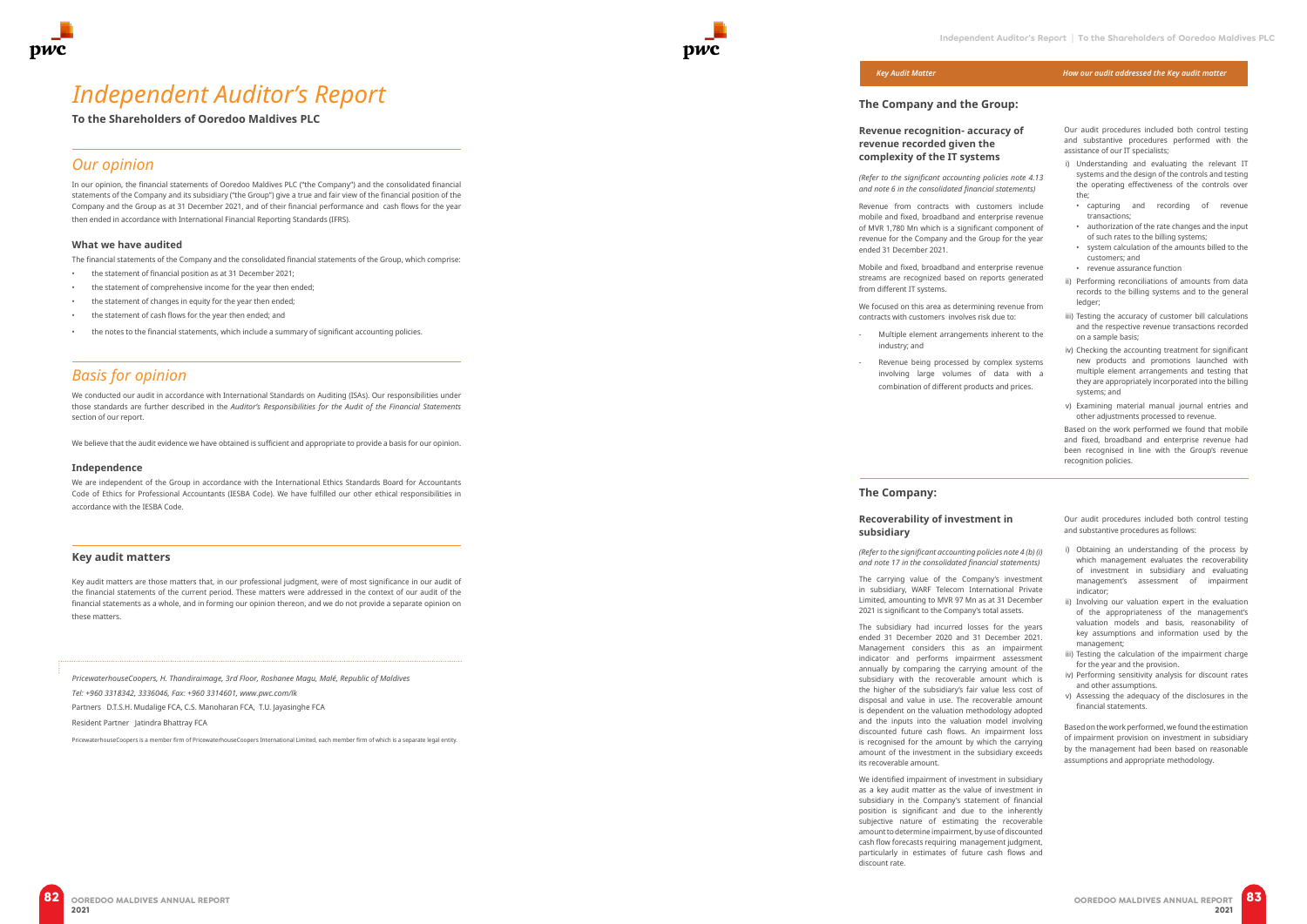

# *Other information*

Management is responsible for the other information. The other information comprises the Annual Report for the year ended 31 December 2021 but does not include the financial statements and our auditor's report thereon which is expected to be made available to us after the date of this auditors' report.

Our opinion on the financial statements does not cover the other information and we do not express any form of assurance conclusion thereon.

In connection with our audit of the financial statements, our responsibility is to read the other information identified above when it becomes available and, in doing so, consider whether the other information is materially inconsistent with the financial statements or our knowledge obtained in the audit, or otherwise appears to be materially misstated.

When we read the Annual Report, if we conclude that there is a material misstatement therein, we are required to communicate the matter to those charged with governance.

# *Responsibilities of management and those charged with governance for the financial statements*

Management is responsible for the preparation of financial statements that give a true and fair view in accordance with International Financial Reporting Standards (IFRS) and for such internal control as management determines is necessary to enable the preparation of financial statements that are free from material misstatement, whether due to fraud or error.

In preparing the financial statements of the Company and the consolidated financial statements of the Group, management is responsible for assessing the Company and the Group's ability to continue as a going concern, disclosing, as applicable, matters related to going concern and using the going concern basis of accounting unless management either intends to liquidate the Company and the Group or to cease operations, or has no realistic alternative but to do so.

Those charged with governance are responsible for overseeing the Company's and the Group's financial reporting process.

# *Auditor's responsibilities for the audit of the financial statements*

Our objectives are to obtain reasonable assurance about whether the financial statements as a whole are free from material misstatement, whether due to fraud or error, and to issue an auditor's report that includes our opinion. Reasonable assurance is a high level of assurance, but is not a guarantee that an audit conducted in accordance with ISAs will always detect a material misstatement when it exists. Misstatements can arise from fraud or error and are considered material if, individually or in the aggregate, they could reasonably be expected to influence the economic decisions of users taken on the basis of these financial statements.

As part of an audit in accordance with ISAs, we exercise professional judgment and maintain professional scepticism throughout the audit. We also:

- Identify and assess the risks of material misstatement of the financial statements, whether due to fraud or error, design and perform audit procedures responsive to those risks, and obtain audit evidence that is sufficient and appropriate to provide a basis for our opinion. The risk of not detecting a material misstatement resulting from fraud is higher than for one resulting from error, as fraud may involve collusion, forgery, intentional omissions, misrepresentations, or the override of internal control.
- Obtain an understanding of internal control relevant to the audit in order to design audit procedures that are appropriate in the circumstances, but not for the purpose of expressing an opinion on the effectiveness of the Company's and the Group's internal control.
- Evaluate the appropriateness of accounting policies used and the reasonableness of accounting estimates and related disclosures made by management.
- Conclude on the appropriateness of management's use of the going concern basis of accounting and, based on the audit evidence obtained, whether a material uncertainty exists related to events or conditions that may cast significant doubt on the Company's/Group's ability to continue as a going concern. If we conclude that a material uncertainty exists, we are required to draw attention in our auditor's report to the related disclosures in the financial statements of Company and the consolidated financial statements





of the Group or, if such disclosures are inadequate, to modify our opinion. Our conclusions are based on the audit evidence obtained up to the date of our auditor's report. However, future events or conditions may cause the Company and the Group to cease to continue as a going concern.

• Evaluate the overall presentation, structure and content of the financial statements, including the disclosures, and whether the financial statements represent the underlying transactions and events in a

- manner that achieves fair presentation.
- responsible for our audit opinion.

• Obtain sufficient appropriate audit evidence regarding the financial information of the entities or business activities within the Group to express an opinion on the consolidated financial statements. We are responsible for the direction, supervision and performance of the group audit. We remain solely

We communicate with those charged with governance regarding, among other matters, the planned scope and timing of the audit and significant audit findings, including any significant deficiencies in internal control

that we identify during our audit.

We also provide those charged with governance with a statement that we have complied with the ethical requirements in accordance with IESBA Code of Ethics regarding independence, and to communicate with them all relationships and other matters that may reasonably be thought to bear on our independence, and where applicable, related safeguards.

From the matters communicated with those charged with governance, we determine those matters that were of most significance in the audit of the financial statements of the current period and are therefore the key audit matters. We describe these matters in our auditor's report unless law or regulation precludes public disclosure about the matter or when, in extremely rare circumstances, we determine that a matter should not be communicated in our report because the adverse consequences of doing so would reasonably be expected to outweigh the public interest benefits of such communication.

The engagement partner on the audit resulting in this independent auditor's report is Jatindra Bhattray.

**MALE` For PRICEWATERHOUSECOOPERS**

3 February 2022

**Jatindra Bhattray** Partner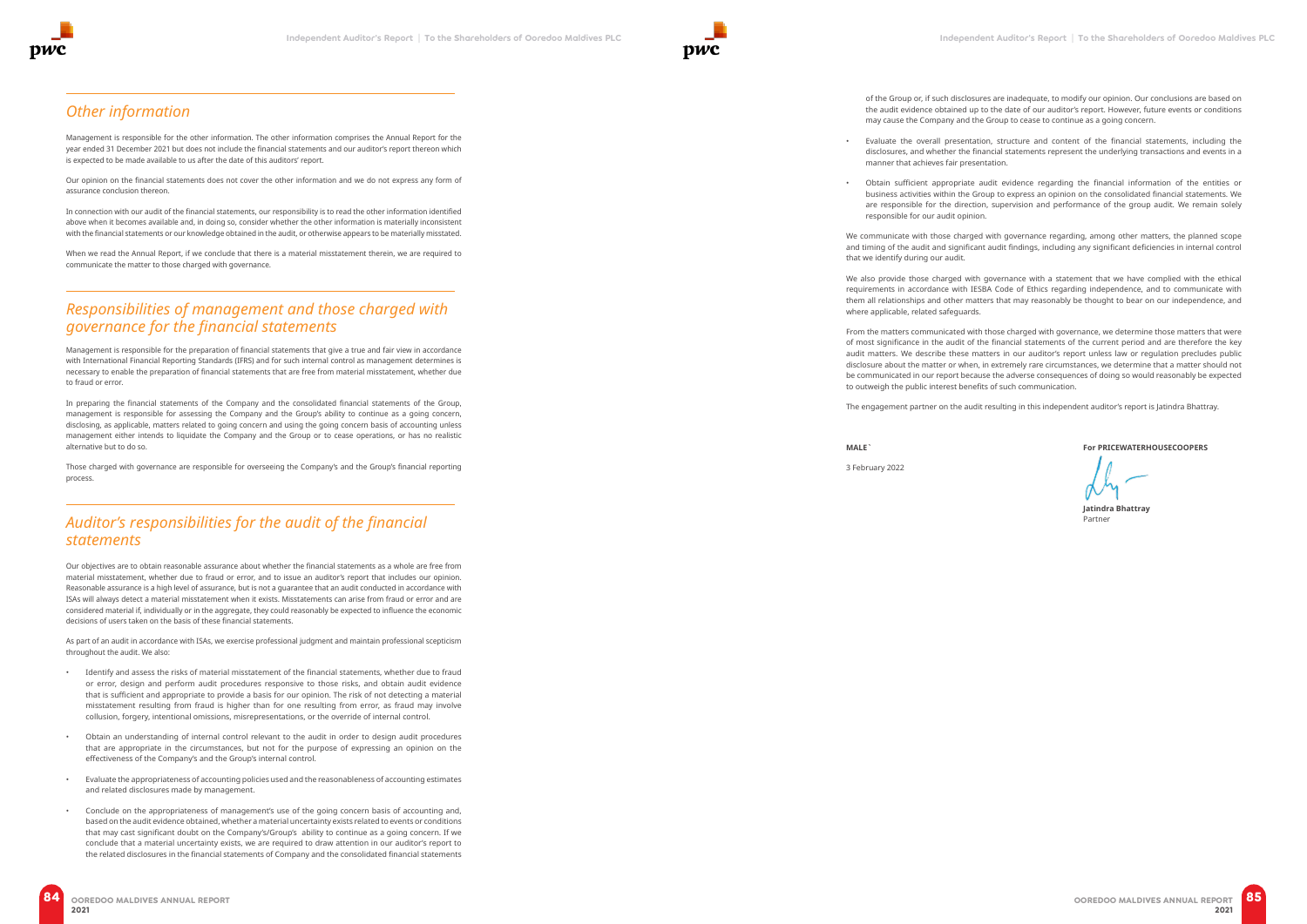Managing Director and Chief Executive Officer Member of the Audit & Risk Committee **Executive Director and Chief Financial Officer** 

| <b>Consolidated Statement of</b>                   |                | <b>GROUP</b>             |                          | <b>COMPANY</b>           |                          |
|----------------------------------------------------|----------------|--------------------------|--------------------------|--------------------------|--------------------------|
| <b>Comprehensive Income</b>                        | <b>NOTE</b>    | 2021<br><b>MVR "000"</b> | 2020<br><b>MVR "000"</b> | 2021<br><b>MVR "000"</b> | 2020<br><b>MVR "000"</b> |
| Revenue                                            | 6              | 1,787,085                | 1,723,323                | 1,787,085                | 1,717,402                |
| Other income                                       | $\overline{7}$ | 28,501                   |                          | 143,154                  | 2,436                    |
| Network, interconnect and other operating expenses | 8              | (741, 214)               | (744, 971)               | (724, 851)               | (735, 684)               |
| Employee salaries and associated cost              | 9              | (222, 680)               | (189, 013)               | (222, 680)               | (188, 920)               |
| Depreciation and amortization                      |                | (250, 999)               | (266, 184)               | (249, 825)               | (264, 932)               |
| Finance costs                                      | 10             | (56, 844)                | (44, 015)                | (56, 844)                | (44, 015)                |
| Finance income                                     | 10             | 25,765                   | 14,389                   | 21,559                   | 9,750                    |
| Impairment losses on financial assets              |                | (19,099)                 | (28, 658)                | (20, 755)                | (30, 919)                |
| Impairment losses on other non-financial assets    | 17.1           |                          |                          | (91, 634)                |                          |
| Other (losses) / gains - net                       | 11             | (1, 972)                 | (3,600)                  | (1, 972)                 | (3,600)                  |
| <b>Profit before tax</b>                           |                | 548,543                  | 461,271                  | 583,237                  | 461,518                  |
| Income tax                                         | 12             | (83,993)                 | (54,009)                 | (85, 446)                | (54, 116)                |
| Profit (total comprehensive income) for the year   |                | 464,550                  | 407,262                  | 497,791                  | 407,402                  |
| Total comprehensive income attributable to:        |                |                          |                          |                          |                          |
| Shareholders of the parent                         |                | 468,980                  | 407,311                  | 497,791                  | 407,402                  |
| Non-controlling interest                           | 25             | (4, 430)                 | (49)                     |                          |                          |
| Total comprehensive income for the year            |                | 464,550                  | 407,262                  | 497,791                  | 407,402                  |
| <b>Basic and diluted earnings per share</b>        | 13             | 3.17                     | 2.76                     | 3.37                     | 2.76                     |

Figures in brackets indicate deductions.

The consolidated and separate financial statements are to be read in conjunction with the related notes, which form an integral part of the consolidated and separate financial statements of the Company set out on pages 91 to 123. The report of the independent auditors is given on pages 82 to 85.

\* Refer to note 41 for details regarding certain reclassifications.

# **Non-current assets Current assets EQUITY AND LIABILITIES Equity LIABILITIES Non-current liabilities**

| <b>Consolidated Statement of</b>                                |             |                                | <b>GROUP</b>                   | <b>COMPANY</b>                 |                                |  |
|-----------------------------------------------------------------|-------------|--------------------------------|--------------------------------|--------------------------------|--------------------------------|--|
| <b>Financial Position</b><br><b>AS AT 31 DECEMBER</b>           | <b>NOTE</b> | 31/12/2021<br><b>MVR "000"</b> | 31/12/2020<br><b>MVR "000"</b> | 31/12/2021<br><b>MVR "000"</b> | 31/12/2020<br><b>MVR "000"</b> |  |
| <b>ASSETS</b>                                                   |             |                                |                                |                                |                                |  |
| <b>Non-current assets</b>                                       |             |                                |                                |                                |                                |  |
| Property, plant and equipment                                   | 14          | 1,223,713                      | 1,222,453                      | 1,216,165                      | 1,213,724                      |  |
| Intangible assets                                               | 15          | 37,358                         | 40,503                         | 37,358                         | 40,503                         |  |
| Long-term prepayments                                           | 19.1        | 102,607                        |                                | 102,607                        |                                |  |
| Right of use assets                                             | 16          | 197,408                        | 189,689                        | 197,408                        | 189,689                        |  |
| Investment in subsidiary                                        | 17          |                                |                                | 96,853                         | 188,488                        |  |
| Financial assets at amortised cost                              | 21          | 52,303                         | 48,467                         | 32,092                         |                                |  |
| Deferred tax assets                                             | 12.2        | 54,063                         | 52,513                         | 51,355                         | 51,258                         |  |
| <b>Total non-current assets</b>                                 |             | 1,667,452                      | 1,553,625                      | 1,733,838                      | 1,683,662                      |  |
| <b>Current assets</b>                                           |             |                                |                                |                                |                                |  |
| Inventories                                                     | 18          | 23,537                         | 12,675                         | 23,537                         | 12,675                         |  |
| Trade and other receivables                                     | 19          | 305,865                        | 383,259                        | 301,631                        | 362,047                        |  |
| Amount due from related party                                   | 20          | 8,312                          | 33,191                         |                                |                                |  |
| Financial assets at amortised cost                              | 21          | 405,079                        | 419,155                        | 345,884                        | 251,958                        |  |
| Bank balances and cash                                          | 22          | 1,404,831                      | 984,978                        | 1,333,175                      | 957,960                        |  |
| <b>Total current assets</b><br><b>Total assets</b>              |             | 2,147,624<br>3,815,076         | 1,833,258<br>3,386,883         | 2,004,227<br>3,738,065         | 1,584,640<br>3,268,302         |  |
| <b>EQUITY AND LIABILITIES</b><br><b>Equity</b><br>Share capital | 23          | 1,478,004                      | 1,478,004                      | 1,478,004                      | 1,478,004                      |  |
| Reserve on translation of share capital                         | 24          | 144,180                        | 144,180                        | 144,180                        | 144,180                        |  |
| Accumulated deficit                                             |             | (335, 534)                     | (458, 661)                     | (327, 381)                     | (479, 319)                     |  |
| Total equity attributable to equity holders of the parent       |             | 1,286,650                      | 1,163,523                      | 1,294,803                      | 1,142,865                      |  |
| Non-controlling interest                                        | 25          | 47,733                         | 112,585                        |                                |                                |  |
| <b>Total Equity</b>                                             |             | 1,334,383                      | 1,276,108                      | 1,294,803                      | 1,142,865                      |  |
| <b>LIABILITIES</b>                                              |             |                                |                                |                                |                                |  |
| <b>Non-current liabilities</b>                                  |             |                                |                                |                                |                                |  |
| Loans and borrowings                                            | 26          | 465,882                        | 349,777                        | 465,882                        | 349,777                        |  |
| Provisions                                                      | 27          | 13,582                         | 13,351                         | 13,582                         | 13,351                         |  |
| Lease liabilities                                               | 28          | 188,619                        | 167,386                        | 188,619                        | 167,386                        |  |
| Amounts due to related parties                                  | 29.1        | 148,220                        | 148,220                        | 148,220                        | 148,220                        |  |
| Deferred tax liabilities                                        | 12.3        | 1,929                          | 1,256                          | 1,929                          | 1,256                          |  |
| <b>Total non-current liabilities</b>                            |             | 818,231                        | 679,990                        | 818,231                        | 679,990                        |  |
| <b>Current liabilities</b>                                      |             |                                |                                |                                |                                |  |
| Loans and borrowings                                            | 26          | 345,095                        | 192,236                        | 345,095                        | 192,236                        |  |
| Lease liabilities                                               | 28          | 32,203                         | 49,938                         | 32,203                         | 49,938                         |  |
| Amounts due to related parties                                  | 29.2        | 242,591                        | 168,918                        | 242,591                        | 192,174                        |  |
| Trade and other payables                                        | 30          | 1,011,238                      | 979,840                        | 971,375                        | 968,814                        |  |
| Income tax payable                                              | 31          | 31,334                         | 39,853                         | 33,766                         | 42,285                         |  |
| <b>Total current liabilities</b><br><b>Total liabilities</b>    |             | 1,662,461<br>2,480,692         | 1,430,785<br>2,110,775         | 1,625,030                      | 1,445,447                      |  |
| <b>Total equity and liabilities</b>                             |             |                                |                                | 2,443,261                      | 2,125,437                      |  |
|                                                                 |             | 3,815,076                      | 3,386,883                      | 3,738,065                      | 3,268,302                      |  |

Figures in brackets indicate deductions.

The consolidated and separate financial statements are to be read in conjunction with the related notes, which form an integral part of the consolidated and separate financial statements of the Company set out on pages 91 to 123. The report of the independent auditors is given on pages 82 to 85.

\* Refer to note 41 for details regarding certain reclassifications.

These consolidated and separate financial statements were approved by the Board of Directors and signed on its behalf by;





**Khalid Hassan M A Al-Hamadi Moza Mohd A Y Darwish Suresh Kalpathi Chidambaram**

3 February 2022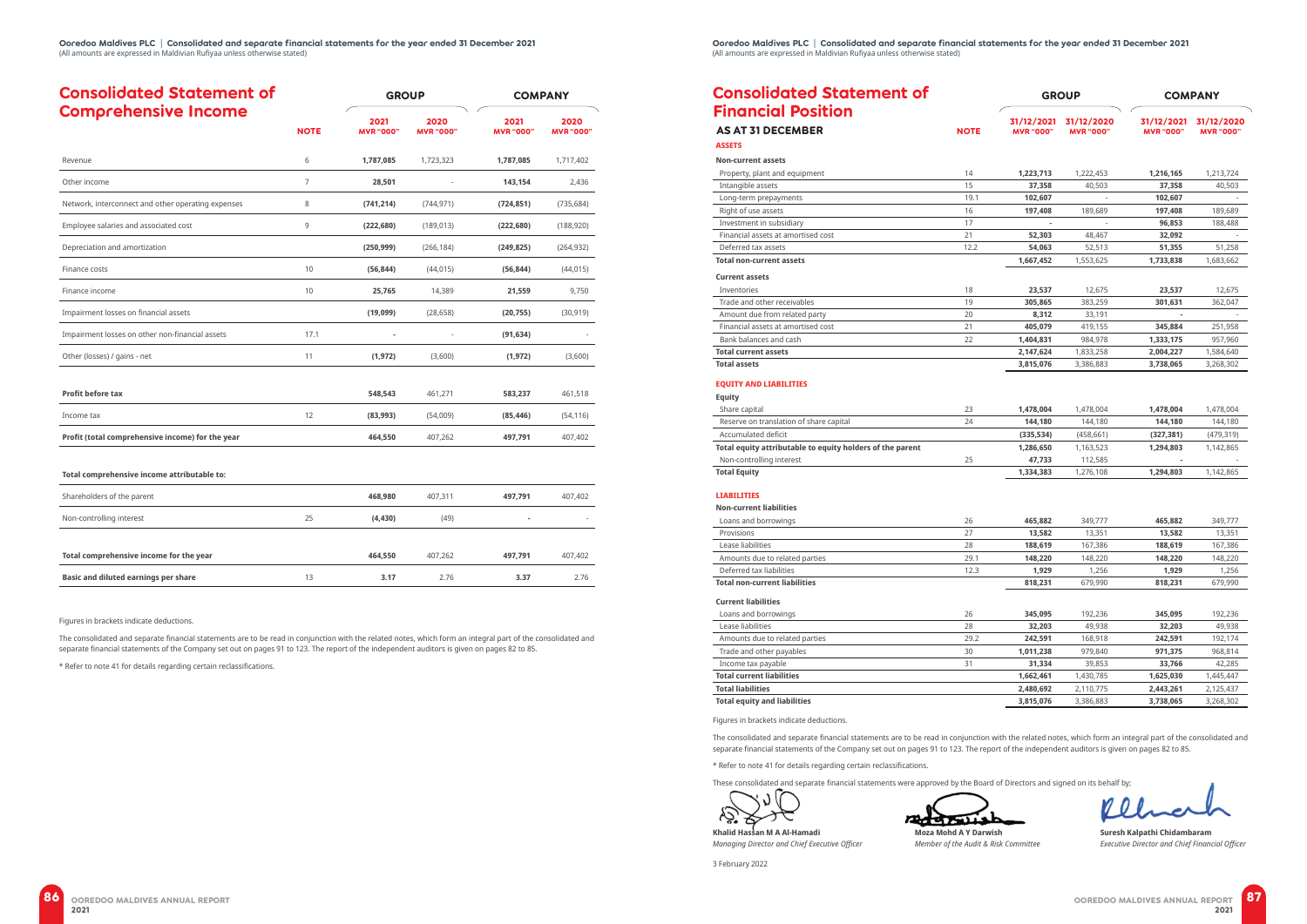ATTRIBUTABLE TO SHAREHOLDERS OF THE PARENT

|                                                               | <b>SHARE</b><br><b>CAPITAL</b><br><b>MVR "000"</b> | <b>RESERVE ON</b><br>TRANSLATION OF ACCUMULATED<br><b>SHARE CAPITAL</b><br><b>MVR "000"</b> | <b>DEFICIT</b><br><b>MVR "000"</b> | <b>TOTAL</b><br><b>MVR "000"</b> | NON-<br><b>CONTROLLING</b><br><b>INTEREST</b><br><b>MVR "000"</b> | <b>TOTAL</b><br><b>EQUITY</b><br><b>MVR "000"</b> |
|---------------------------------------------------------------|----------------------------------------------------|---------------------------------------------------------------------------------------------|------------------------------------|----------------------------------|-------------------------------------------------------------------|---------------------------------------------------|
| As at 1 January 2020                                          | 1,478,004                                          | 144.180                                                                                     | (378, 231)                         | 1,243,953                        | 112,634                                                           | 1,356,587                                         |
| Comprehensive income for the year                             |                                                    |                                                                                             |                                    |                                  |                                                                   |                                                   |
| Profit for the year                                           |                                                    | $\sim$                                                                                      | 407,311                            | 407,311                          | (49)                                                              | 407,262                                           |
| Total comprehensive income for the year                       |                                                    |                                                                                             | 407,311                            | 407,311                          | (49)                                                              | 407,262                                           |
| Transactions with owners in their capacity<br>as owners:      |                                                    |                                                                                             |                                    |                                  |                                                                   |                                                   |
| Dividend declared (note 23.4)                                 |                                                    | $\sim$                                                                                      | (487, 741)                         | (487, 741)                       | $\sim$                                                            | (487, 741)                                        |
| Total transactions with owners in their<br>capacity as owners |                                                    | $\overline{\phantom{a}}$                                                                    | (487, 741)                         | (487, 741)                       |                                                                   | (487, 741)                                        |
| As at 31 December 2020                                        | 1,478,004                                          | 144,180                                                                                     | (458, 661)                         | 1,163,523                        | 112,585                                                           | 1,276,108                                         |
|                                                               |                                                    |                                                                                             |                                    |                                  |                                                                   |                                                   |
| As at 1 January 2021                                          | 1,478,004                                          | 144,180                                                                                     | (458, 661)                         | 1,163,523                        | 112,585                                                           | 1,276,108                                         |
| Comprehensive income for the year                             |                                                    |                                                                                             |                                    |                                  |                                                                   |                                                   |
| Profit for the year                                           |                                                    |                                                                                             | 468,980                            | 468,980                          | (4,430)                                                           | 464,550                                           |
| Total comprehensive income for the year                       |                                                    |                                                                                             | 468,980                            | 468,980                          | (4, 430)                                                          | 464,550                                           |
| Transactions with owners in their capacity<br>as owners :     |                                                    |                                                                                             |                                    |                                  |                                                                   |                                                   |
| Dividend declared (note 23.4)                                 |                                                    | $\sim$                                                                                      | (345, 853)                         | (345, 853)                       | (60, 422)                                                         | (406, 275)                                        |
| Total transactions with owners in their<br>capacity as owners |                                                    | $\overline{\phantom{a}}$                                                                    | (345, 853)                         | (345, 853)                       | (60, 422)                                                         | (406, 275)                                        |
| As at 31 December 2021                                        | 1.478.004                                          | 144,180                                                                                     | (335, 534)                         | 1.286.650                        | 47.733                                                            | 1.334.383                                         |

# Consolidated Statement of Changes in Equity - Group

Figures in brackets indicate deductions.

The consolidated and separate financial statements are to be read in conjunction with the related notes, which form an integral part of the consolidated and separate financial statements of the Company set out on pages 91 to 123. The report of the independent auditors is given on pages 82 to 85.

|                                                            | <b>SHARE</b><br><b>CAPITAL</b><br><b>MVR "000"</b> | <b>RESERVE ON</b><br><b>TRANSLATION OF ACCUMULATED</b><br><b>SHARE CAPITAL</b><br><b>MVR "000"</b> | <b>DEFICIT</b><br><b>MVR "000"</b> | <b>TOTAL</b><br><b>MVR "000"</b> |
|------------------------------------------------------------|----------------------------------------------------|----------------------------------------------------------------------------------------------------|------------------------------------|----------------------------------|
| As at 1 January 2020                                       | 1,478,004                                          | 144.180                                                                                            | (398, 980)                         | 1,223,204                        |
| Comprehensive income for the year                          |                                                    |                                                                                                    |                                    |                                  |
| Profit for the year                                        |                                                    |                                                                                                    | 407,402                            | 407,402                          |
| Total comprehensive income for the year                    |                                                    |                                                                                                    | 407,402                            | 407,402                          |
| Transactions with owners in their capacity as owners:      |                                                    |                                                                                                    |                                    |                                  |
| Dividend declared (note 23.4)                              |                                                    |                                                                                                    | (487, 741)                         | (487, 741)                       |
| Total transactions with owners in their capacity as owners |                                                    |                                                                                                    | (487, 741)                         | (487, 741)                       |
| As at 31 December 2020                                     | 1,478,004                                          | 144,180                                                                                            | (479, 319)                         | 1,142,865                        |
|                                                            |                                                    |                                                                                                    |                                    |                                  |
| As at 1 January 2021                                       | 1,478,004                                          | 144,180                                                                                            | (479, 319)                         | 1,142,865                        |
| Comprehensive income for the year                          |                                                    |                                                                                                    |                                    |                                  |
| Profit for the year                                        |                                                    |                                                                                                    | 497,791                            | 497,791                          |
| Total comprehensive income for the year                    |                                                    |                                                                                                    | 497,791                            | 497,791                          |
| Transactions with owners in their capacity as owners :     |                                                    |                                                                                                    |                                    |                                  |
| Dividend declared (note 23.4)                              |                                                    |                                                                                                    | (345, 853)                         | (345, 853)                       |
| Total transactions with owners in their capacity as owners |                                                    |                                                                                                    | (345, 853)                         | (345, 853)                       |
| As at 31 December 2021                                     | 1,478,004                                          | 144,180                                                                                            | (327, 381)                         | 1,294,803                        |



|                     | Transactions with owners in their capacity as owners :     |
|---------------------|------------------------------------------------------------|
|                     | Dividend declared (note 23.4)                              |
|                     | Total transactions with owners in their capacity as owners |
|                     | As at 31 December 2020                                     |
|                     |                                                            |
|                     | As at 1 January 2021                                       |
|                     | Comprehensive income for the year                          |
| Profit for the year |                                                            |
|                     | Total comprehensive income for the year                    |
|                     | Transactions with owners in their capacity as owners :     |
|                     | Dividend declared (note 23.4)                              |
|                     | Total transactions with owners in their capacity as owners |

# Consolidated Statement of Changes in Equity - Company

Figures in brackets indicate deductions.

The consolidated and separate financial statements are to be read in conjunction with the related notes, which form an integral part of the consolidated and separate financial statements of the Company set out on pages 91 to 123. The report of the independent auditors is given on pages 82 to 85.

#### Ooredoo Maldives PLC | Consolidated and separate financial statements for the year ended 31 December 2021 (All amounts are expressed in Maldivian Rufiyaa unless otherwise stated)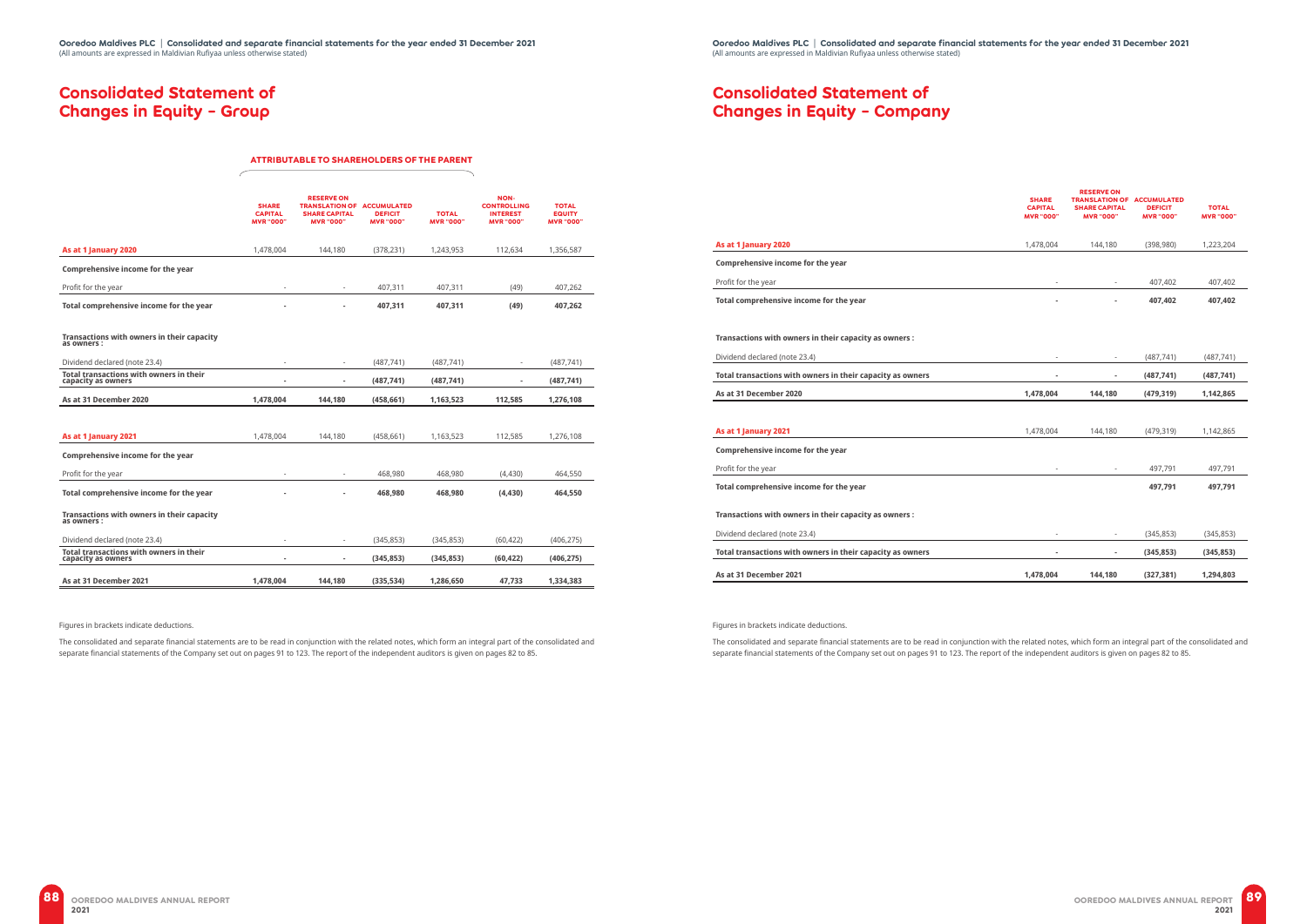| <b>Consolidated Statement of</b>                                                       |             |                          | <b>GROUP</b>             | <b>COMPANY</b>           |                          |
|----------------------------------------------------------------------------------------|-------------|--------------------------|--------------------------|--------------------------|--------------------------|
| <b>Cash Flows</b>                                                                      | <b>NOTE</b> | 2021<br><b>MVR "000"</b> | 2020<br><b>MVR "000"</b> | 2021<br><b>MVR "000"</b> | 2020<br><b>MVR "000"</b> |
| <b>Cash flows from operating activities</b>                                            |             |                          |                          |                          |                          |
| Profit before tax                                                                      |             | 548,543                  | 461,271                  | 583,237                  | 461,518                  |
| <b>Adjustments for:</b>                                                                |             |                          |                          |                          |                          |
| Depreciation on property, plant and equipment                                          | 14          | 208,340                  | 197,322                  | 207,156                  | 196,070                  |
| Disposal loss of property, plant and equipment                                         |             | (622)                    | 73                       | (622)                    | 73                       |
| Amortization of intangible assets                                                      | 15          | 13.834                   | 45,084                   | 13,834                   | 24,544                   |
| Amortization of prepayments                                                            | 19.1        | 2,661                    |                          | 2,661                    |                          |
| Cloud computing expense writen-off                                                     | 15          | 6,199                    |                          | 6,199                    |                          |
| Amortization of right of use assets                                                    | 16          | 28,825                   | 44,318                   | 28,825                   | 44,318                   |
| (Write back) / write down of inventories                                               | 18.1        | (1,579)                  | 1,695                    | (1,579)                  | 1,695                    |
| Provision for expected credit losses on trade receivables                              | 19.2        | 21,767                   | 29,111                   | 21,201                   | 29,677                   |
| Provision for expected credit losses on investments                                    | 21.1        | 577                      | 702                      | 621                      | 751                      |
| Provision / (reversal) for expected credit losses on bank balances                     | 22.1        | (1,068)                  | 487                      | (1,065)                  | 491                      |
| Reversal of provision for expected credit losses on amount due from<br>a related party | 20.1        | (2, 174)                 | (1,642)                  |                          |                          |
| Impairment provision of investment                                                     |             |                          |                          | 91,634                   |                          |
| Interest income                                                                        | 10          | (25, 765)                | (14, 389)                | (21, 559)                | (9,750)                  |
| Interest expense                                                                       | 10          | 56,844                   | 44,015                   | 56,844                   | 44,015                   |
| Asset retirement obligation                                                            |             | (5,797)                  |                          | (5, 797)                 |                          |
| Operating profit before working capital changes                                        |             | 850,585                  | 808.047                  | 981,590                  | 793,402                  |
| <b>Working capital changes</b>                                                         |             |                          |                          |                          |                          |
| Change in inventories                                                                  |             | (9, 283)                 | 14,176                   | (9, 283)                 | 14,176                   |
| Change in trade and other receivables                                                  |             | 52,961                   | 102,439                  | 36,569                   | 105,202                  |
| Change in amount due from a related party                                              |             | 27,053                   |                          | $\overline{\phantom{a}}$ | $\sim$                   |
| Change in amounts due to related parties                                               |             | 73,673                   | 85,600                   | 50,417                   | 108,524                  |
| Change in trade and other payables                                                     |             | (61, 614)                | 39,846                   | (30, 044)                | 34,952                   |
| <b>Cash from operating activities</b>                                                  |             | 933,375                  | 1,050,108                | 1,029,249                | 1,056,256                |
| Interest paid                                                                          | 10          | (56, 044)                | (42,088)                 | (56, 044)                | (42,088)                 |
| Interest received                                                                      | 10          | 25,765                   | 14,389                   | 21,559                   | 9,750                    |
| Tax paid                                                                               | 31          | (93, 389)                | (99, 033)                | (93, 389)                | (97, 194)                |
| Net cash from operating activities                                                     |             | 809,707                  | 923,376                  | 901,375                  | 926,724                  |
| <b>Cash flows from investing activities</b>                                            |             |                          |                          |                          |                          |
| Purchase and construction of property, plant and equipment                             | 14          | (184, 487)               | (383, 807)               | (184, 487)               | (383, 807)               |
| Acquisition of intangible assets                                                       | 15          | (36, 250)                | (8, 143)                 | (36, 250)                | (8, 143)                 |
| Acquisition of long-term prepayments                                                   | 19.1        | (106, 661)               |                          | (106, 661)               |                          |
| Net movement in financial assets at amortised cost                                     | 21          | 9,664                    | 120,639                  | (126, 639)               | 114,941                  |
| Consideration received from disposal of assets                                         |             | 668                      |                          | 668                      |                          |
| Net cash used in investing activities                                                  |             | (317,066)                | (271, 311)               | (453,369)                | (277,009)                |
| <b>Cash flows from financing activities</b>                                            |             |                          |                          |                          |                          |
| Dividend paid during the year                                                          |             | (313, 977)               | (43, 744)                | (313, 977)               | (43,744)                 |
| Principal element of lease repayment                                                   |             | (28, 843)                | (23, 664)                | (28, 843)                | (23, 664)                |
| Proceeds from loan and borrowings                                                      | 26          | 462,600                  | 448,722                  | 462,600                  | 448,722                  |
| Repayment of loan and borrowings                                                       | 26          | (193,636)                | (666, 186)               | (193,636)                | (666, 186)               |
| Net cash used in financing activities                                                  |             | (73, 856)                | (284,872)                | (73, 856)                | (284, 872)               |
| Net increase / (decrease) in cash and cash equivalents                                 |             | 418,785                  | 367,193                  | 374,150                  | 364,843                  |
| Cash and cash equivalents at beginning of the year                                     |             | 986,174                  | 618,981                  | 959,146                  | 594,303                  |
|                                                                                        |             |                          |                          |                          |                          |

Figures in brackets indicate deductions.

The consolidated and separate financial statements are to be read in conjunction with the related notes, which form an integral part of the consolidated and separate financial statements of the Company set out on pages 91 to 123. The report of the independent auditors is given on pages 82 to 85.

\* Refer to note 41 for details regarding certain reclassifications.

# 1 Reporting entity

Ooredoo Maldives PLC (the "Company") is a Company incorporated and domiciled in the Republic of Maldives as a private limited liability Company since 07 December 2004 under the name of "Wataniya Telecom Maldives Private Limited" with its registered office at 2nd Floor, Urban Unit Building, Hulhumale, Republic of Maldives. The Company's name was changed to Ooredoo Maldives Private Limited and Ooredoo Maldives PLC, respectively with effect from 22 December 2013 and 06 October 2016 and presently governed under the Companies Act No. 10 of 1996, with its registered office at P.O. Box 2196, 5th floor, H. Sunleet, Gadhage' Mohamedfulhu Building, Boduthakurufaanu Magu. Male', Republic of Maldives.

The main business activity of the Company is to engage in the provision of mobile telephone, mobile telecommunication services and provide internet services in Republic of Maldives under a license from Communication Authority of Maldives.

The consolidated financial statements of the Company for the year ended 31st December 2021 comprise the Company and its subsidiary WARF Telecom International Private Limited (together referred to as the "Group").

The Company is the immediate holding Company of WARF Telecom International Private Limited, which is engaged in facilitating the bulk sale of international telecommunications and to construct and operate all telecommunications apparatus and or facilities that are required to provide international telecommunications bandwidth in and out of the Republic of Maldives. As at the reporting date, the Company holds 65% shareholding of WARF Telecom International Private Limited. Its registered office at 2nd Floor, HDC Building, Hulhumale, Male`, P.O.Box 2196, Republic of Maldives.

The Company's ultimate parent undertaking and controlling party is Ooredoo Q.S.C., a Company incorporated and domiciled in Qatar.

The Company with its only subsidiary WARF Telecom International private Limited, has reviewed its exposure to COVID-19 pandemic and effect on economic slowdown and other emerging business risks, and has found that it has a slowdown effect on the Group's revenue temporarily. However, it has sufficient working capital to sustain its operations. The Group also has comfortable liquidity buffers and does not foresee any breach in financial covenants set out in loan agreements.

# 2 Basis of preparation

#### **A) STATEMENT OF COMPLIANCE**

The Consolidated and Separate financial statements have been prepared in accordance with International Financial Reporting Standards ("IFRSs").

#### **B) BASIS OF MEASUREMENT**

The Consolidated and Separate financial statements have been prepared on the historical cost basis. All the assets and financial assets are measured at historical cost and amortised cost basis and no assets are measured at fair value.

#### **C) FUNCTIONAL AND PRESENTATION CURRENCY**

These consolidated and separate financial statements are presented in Maldivian Rufiyaa, which is the Group's functional currency. All financial information presented in Maldivian Rufiyaa has been rounded to the nearest thousand Maldivian Rufiyaa.

#### **D) USE OF ESTIMATES AND JUDGEMENTS**

The preparation of the consolidated financial statements in conformity with IFRSs requires management to make judgements, estimates and assumptions that affect the application of accounting policies and the reported amounts of assets, liabilities, income and expenses. Actual results may differ from these estimates.

Estimates and underlying assumptions are reviewed on an ongoing basis. Revisions to accounting estimates are recognised in the period in which the estimates are revised and in any future periods affected.

Information about critical judgments in applying accounting policies that have the most significant effect on the amounts recognised in the consolidated and separate financial statements are addressed in the respective notes as below.

#### **• Impairment of financial assets**

The loss allowances for financial assets are based on assumptions about risk of default and expected loss rates. The Company and the Group use judgment in making these assumptions and selecting the inputs to the impairment calculation, based on the Company's and Group's past history and existing market conditions, as well as forward-looking estimates at the end of each reporting period.

#### **• Estimation in relation to lease accounting**

In determining the lease term, management considers all facts and circumstances that create an economic incentive to exercise an extension option, or not exercise a termination option. Extension options (or periods after termination options) are only included in the lease term if the lease is reasonably certain to be extended (or not terminated).

The lease term is reassessed if an option is actually exercised (or not exercised) or the Company and the Group become obliged to exercise (or not exercise) it. The assessment of reasonable certainty is only revised if a significant event or a significant change in circumstances occurs, which affects this assessment, and that is within the control of the lessee.

#### **• Estimated useful lives of PPE and intangible assets**

The Company and the Group review annually the estimated useful lives of PPE and intangible assets based on factors such as business plan and strategies, expected level of usage and future technological developments. Future results of operations could be materially affected by changes in these estimates brought about by changes in the factors mentioned. A reduction in the estimated useful lives of PPE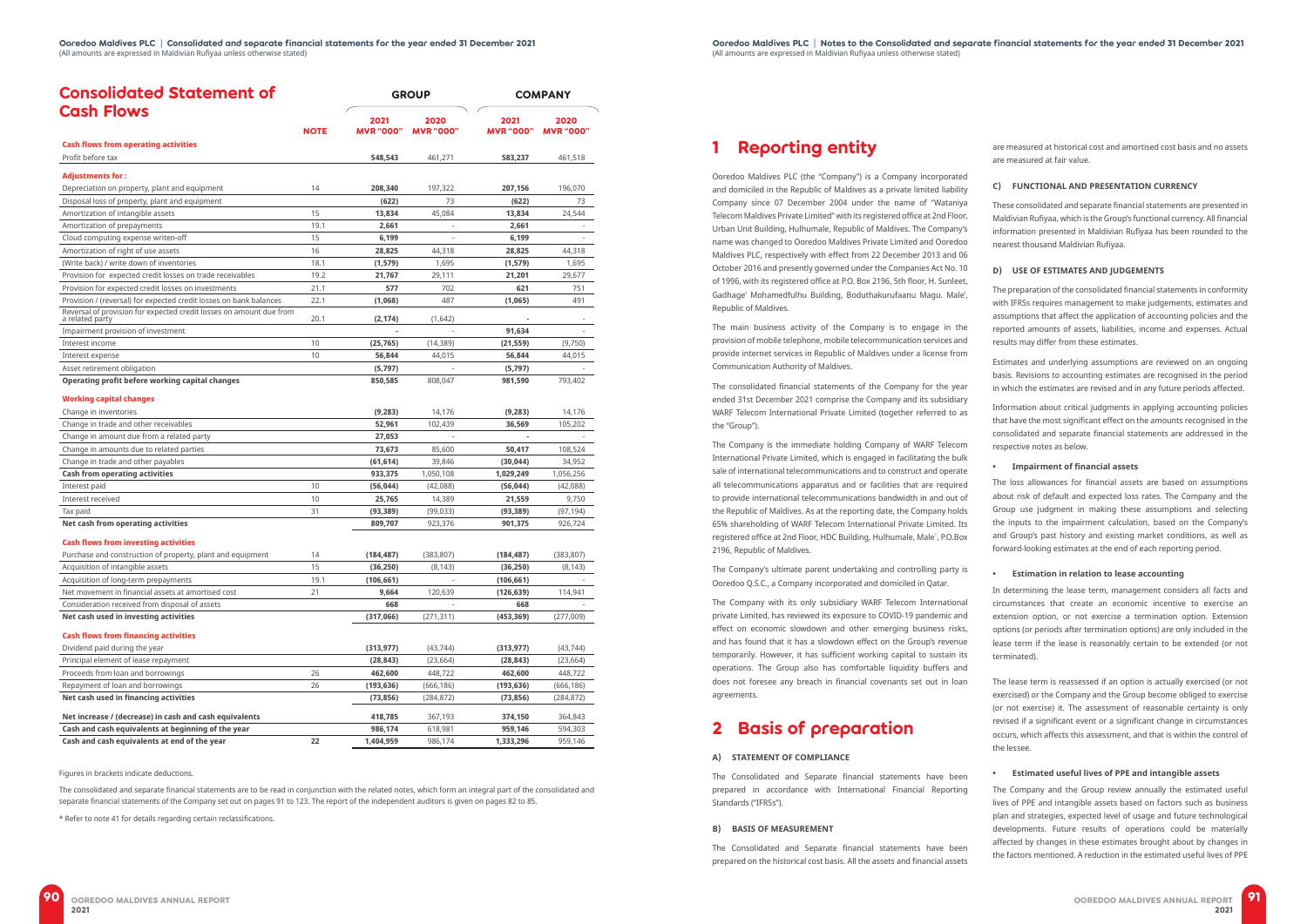and intangible assets would increase the recorded depreciation and amortization charge and decrease the carrying value in accordance with the accounting policy stated in note 4.2 and 4.3.

#### **• Recognition of deferred income tax assets**

Deferred income tax assets are recognised to the extent that it is probable that future taxable profit will be available against which temporary differences can be utilised. This involves judgment regarding future financial performance of a particular entity in which the deferred income tax asset has been recognised in accordance with the accounting policy stated in note 4.17.

#### **• Asset retirement obligations ('ARO')**

ARO applies when there is a legal or constructive obligation associated with the retirement of tangible long-lived assets, and the liability can be reliably estimated. The assumptions used in determining the ARO include the discount rate and expected future cost of escalation as disclosed in note 27 to the financial statements.

#### **• Fair values - unquoted equity investments and business combinations**

valuation techniques for unquoted equity investments and identifiable assets, liabilities and contingent liabilities arising in a business combination make use of estimates such as future cash flows, discount factors, yield curves, current market prices adjusted for market, credit and model risks and related costs and other valuation techniques commonly used by market participants where appropriate.

#### **• Contingent liabilities**

Contingent liabilities are potential liabilities that arise from past events whose existence will be confirmed only by the occurrence or nonoccurrence of one or more uncertain future events not wholly within the control of the entity. Provisions for liabilities are recorded when a loss is considered probable and can be reasonably estimated. The determination of whether or not a provision should be recorded for any potential liabilities or litigation is based on management's judgment.

#### **• Impairment of inventories**

Inventories are held at the lower of cost and net realisable value. When inventories become old or obsolete, an estimate is made of their net realisable value. For individually significant amounts this estimation is performed on an individual basis. Amounts which are not individually significant, but which are old or obsolete, are assessed collectively and a provision applied according to the inventory type and the degree of ageing or obsolescence, based on historical selling prices.

# 3 Changes in significant accounting policies

#### **New and amended accounting standards adopted by the Company**

Non-monetary assets and liabilities, which are measured at historical cost, denominated in foreign currencies are translated to the functional currency at the exchange rates ruling at the dates of transactions. Non-monetary assets and liabilities, which are stated at fair value, denominated in foreign currencies are translated to the

The Company has applied the following standards and amendments for the first time for their annual reporting periods commencing 1 January 2021. Most of the amendments listed below did not have any significant impact on amounts recognised in prior periods and

do not expected to significantly affect the current or future periods. The Company did not have to change its accounting policies or make retrospective adjustments as a result of adopting these standards:

- i. Amendment to IFRS 16, 'Leases' COVID-19 related rent concessions Extension of the practical expedient
- Amendments to IFRS 7, IFRS 4 and IFRS 16 Interest Rate Benchmark Reform – Phase 2

# 4 Significant accounting policies

The accounting policies set out below have been applied consistently to all periods presented in these consolidated and separate financial statements and have been applied consistently by the Group.

#### **A) Going concern**

The directors have, at the time of approving the consolidated financial statements, a reasonable expectation that the Group have adequate resources to continue in operational existence for the foreseeable future. Thus, they continue to adopt the going concern basis of accounting in preparing the consolidated financial statements.

#### **B) Basis of consolidation**

#### **I. Subsidiaries**

Subsidiaries are entities controlled by the Group. The Group controls an entity when it is exposed to, or has right to, variable returns from its involvement with the entity and has the ability to affect those returns through its power over the entity. The financial statements of subsidiaries are included in the consolidated financial statements from the date that control commences until the date that control ceases.

#### **II. Transactions eliminated on consolidation**

Intra-group balances and transactions, and any unrealized income and expenses arising from intra-group transactions, are eliminated in preparing the consolidated financial statements.

#### **III. Non-controlling interest**

Non-controlling interests represent the portion of profit or loss and net assets not held by the Group and are presented separately in the consolidated statement of comprehensive income and within equity in the consolidated statement of financial position, separately from parent shareholders' equity.

#### **C) Transactions in foreign currency**

Transactions in foreign currencies are translated to the functional currency at the exchange rate ruling at the date of transaction. Monetary assets and liabilities denominated in foreign currencies other than the functional currency are translated to the functional currency at the exchange rate ruling at the reporting date. Foreign exchange differences arising on translation are recognized in the profit or loss.

functional currency at the exchange rates ruling at the dates the values were determined.

## 4.1 Financial instruments

#### **I. Recognition and initial measurements**

Trade receivables issued are initially recognized when they are originated. All other financial assets and financial liabilities are initially recognized when the Group/ Company becomes a party to the contractual provisions of the instrument.

A financial asset (unless it is a trade receivable without a significant financing component) or financial liability is initially measured at fair value plus, for an item not at FVTPL, transaction costs that are directly attributable to its acquisition or issue. A trade receivable without a significant financing component is initially measured at the transaction price.

#### **II. Classification and subsequent measurement**

#### **FINANCIAL ASSETS**

On initial recognition, a financial asset is classified as measured at: amortized cost; FVOCI – debt investment; FVOCI – equity investment; or FVTPL.

Financial assets are not reclassified subsequent to their initial recognition unless the Group changes its business model for managing financial assets, in which case all affected financial assets are reclassified on the first day of the first reporting period following the change in the business model.

A financial asset is measured at amortized cost if it meets both of the following conditions and is not designated as at FVTPL:

- it is held within a business model whose objective is to hold assets to collect contractual cash flows; and
- its contractual terms give rise on specified dates to cash flows that are solely payments of principal and interest on the principal amount outstanding.

A debt investment is measured at FVOCI if it meets both of the following conditions and is not designated as at FVTPL:

- it is held within a business model whose objective is achieved by both collecting contractual cash flows and selling financial assets; and
- its contractual terms give rise on specified dates to cash flows that are solely payments of principal and interest on the principal amount outstanding.

On initial recognition of an equity investment that is not held for trading, the Group may irrevocably elect to present subsequent changes in the investment's fair value in OCI. This election is made on an investment-by-investment basis.

All financial assets not classified as measured at amortised cost or FVOCI as described above are measured at FVTPL. This includes all derivative financial assets. On initial recognition, the Group may irrevocably designate a financial asset that otherwise meets the requirements to be measured at amortised cost or at FVOCI as at FVTPL if doing so eliminates or significantly reduces an accounting mismatch that would otherwise arise.

#### **FINANCIAL ASSETS - BUSINESS MODEL ASSESSMENT**

The Group makes an assessment of the objective of the business model in which a financial asset is held at a portfolio level because this best reflects the way the business is managed and information is provided to management. The information considered includes:

- the stated policies and objectives for the portfolio and the operation of those policies in practice. These include whether management's strategy focuses on earning contractual interest income, maintaining a particular interest rate profile, matching the duration of the financial assets to the duration of any related liabilities or expected cash outflows or realising cash flows through the sale of the assets;
- how the performance of the portfolio is evaluated and reported to the Group's management;
- the risks that affect the performance of the business model (and the financial assets held within that business model) and how those risks are managed;
- how managers of the business are compensated e.g. whether compensation is based on the fair value of the assets managed or the contractual cash flows collected; and
- the frequency, volume and timing of sales of financial assets in prior periods, the reasons for such sales and expectations about future sales activity.

Transfers of financial assets to third parties in transactions that do not qualify for de-recognition are not considered sales for this purpose, consistent with the Group's continuing recognition of the assets.

Financial assets that are held for trading or are managed and whose performance is evaluated on a fair value basis are measured at FVTPL.

#### **FINANCIAL ASSETS – ASSESSMENT WHETHER CONTRACTUAL CASH FLOWS ARE SOLELY PAYMENTS OF PRINCIPAL AND INTEREST**

For the purposes of this assessment, 'principal' is defined as the fair value of the financial asset on initial recognition. 'Interest' is defined as consideration for the time value of money and for the credit risk associated with the principal amount outstanding during a particular period of time and for other basic lending risks and costs (e.g. liquidity risk and administrative costs), as well as a profit margin.

In assessing whether the contractual cash flows are solely payments of principal and interest, the Group considers the contractual terms of the instrument. This includes assessing whether the financial asset contains a contractual term that could change the timing or amount of contractual cash flows such that it would not meet this condition. In making this assessment, the Group considers:

- contingent events that would change the amount or timing of cash flows;
- terms that may adjust the contractual coupon rate, including variable-rate features;
- prepayment and extension features; and
- terms that limit the Group's claim to cash flows from specified assets (e.g. non-recourse features).

A prepayment feature is consistent with the solely payments of principal and interest criterion if the prepayment amount substantially represents unpaid amounts of principal and interest on the principal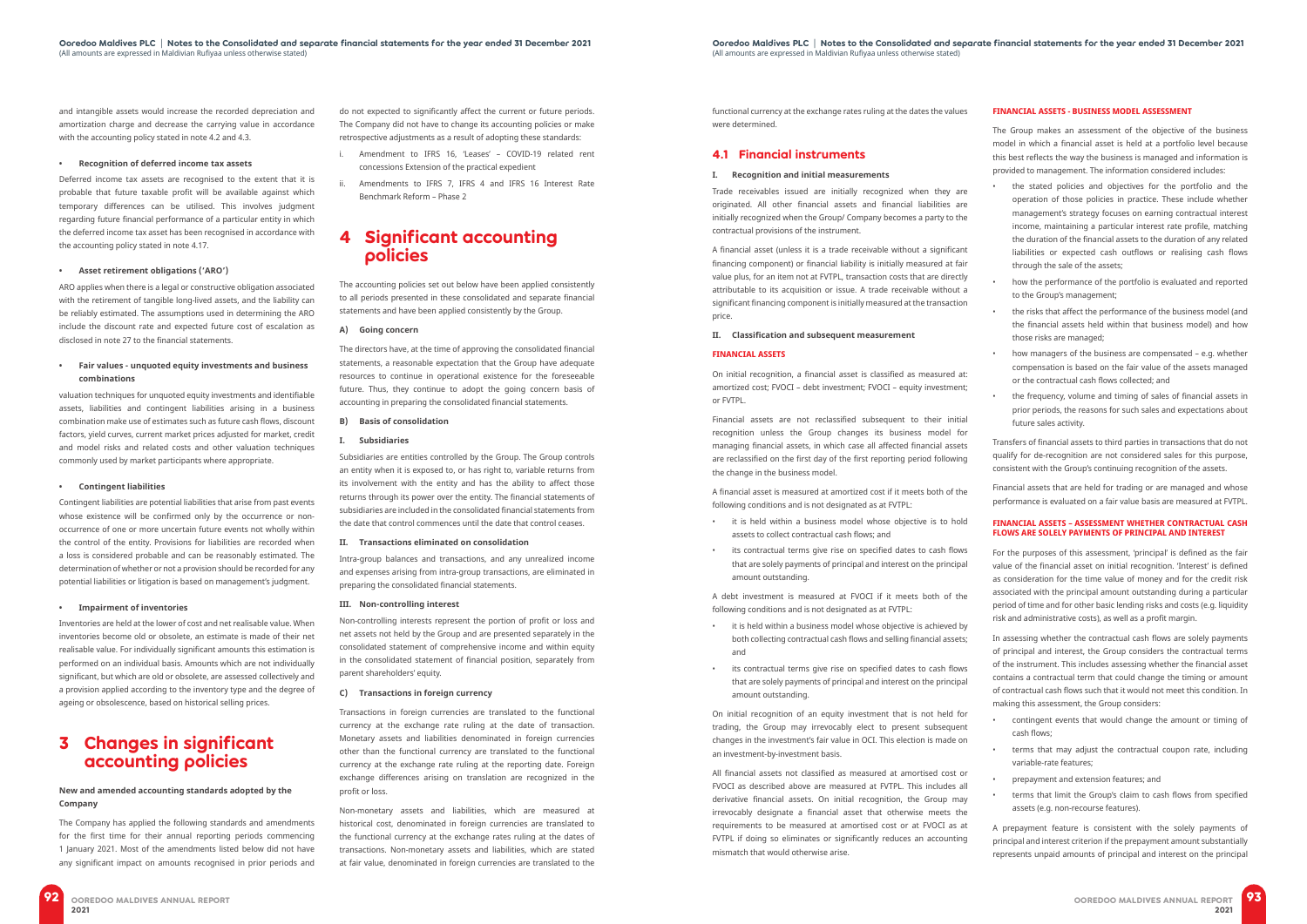amount outstanding, which may include reasonable compensation for early termination of the contract. Additionally, for a financial asset acquired at a discount or premium to its contractual par-amount, a feature that permits or requires prepayment at an amount that substantially represents the contractual par amount plus accrued (but unpaid) contractual interest (which may also include reasonable compensation for early termination) is treated as consistent with this criterion if the fair value of the prepayment feature is insignificant at initial recognition.

#### **FINANCIAL ASSETS – SUBSEQUENT MEASUREMENT AND GAINS AND LOSSES**

| <b>Financial</b><br>assets at<br><b>FVTPL</b>   | These assets are subsequently measured at<br>fair value. Net gains and losses, including any<br>interest or dividend income, are recognised in<br>profit or loss.                                                                                                                                                                                                          |
|-------------------------------------------------|----------------------------------------------------------------------------------------------------------------------------------------------------------------------------------------------------------------------------------------------------------------------------------------------------------------------------------------------------------------------------|
| <b>Financial</b><br>assets at<br>amortised cost | These assets are subsequently measured at<br>amortised cost using the effective interest<br>method. The amortised cost is reduced by<br>impairment losses. Interest income, foreign<br>exchange gains and losses and impairment are<br>recognised in profit or loss. Any gain or loss on<br>de-recognition is recognised in profit or loss.                                |
| <b>Debt</b><br>investments<br>at FVOCI          | These assets are subsequently measured at<br>fair value. Interest income calculated using the<br>effective interest method, foreign exchange<br>gains and losses and impairment are recognised<br>in profit or loss. Other net gains and losses are<br>recognised in OCI. On de-recognition, gains and<br>losses accumulated in OCI are reclassified to<br>profit or loss. |
| <b>Equity</b><br>investments<br>at <b>FVOCI</b> | These assets are subsequently measured at<br>fair value. Dividends are recognised as income<br>in profit or loss unless the dividend clearly<br>represents a recovery of part of the cost of<br>the investment. Other net gains and losses are<br>recognised in OCI.                                                                                                       |

#### **FINANCIAL LIABILITIES – CLASSIFICATION, SUBSEQUENT MEASUREMENT AND GAINS AND LOSSES**

Financial liabilities are classified as measured at amortised cost or FVTPL. A financial liability is classified as at FVTPL if it is classified as held-for-trading, it is a derivative or it is designated as such on initial recognition. Financial liabilities at FVTPL are measured at fair value and net gains and losses, including any interest expense, are recognised in profit or loss. Other financial liabilities are subsequently measured at amortised cost using the effective interest method. Interest expense and foreign exchange gains and losses are recognised in profit or loss. Any gain or loss on de-recognition is also recognised in profit or loss.

#### **III. De-recognition**

#### **FINANCIAL ASSETS**

The Group de-recognizes a financial asset when the contractual rights to the cash flows from the financial asset expire, or it transfers the rights to receive the contractual cash flows in a transaction in which substantially all of the risks and rewards of ownership of the financial asset are transferred or in which the Group neither transfers nor retains substantially all of the risks and rewards of ownership and it does not retain control of the financial asset.

The Group enters into transactions whereby it transfers assets recognized in its statement of financial position but retains either all or substantially all of the risks and rewards of the transferred assets. In these cases, the transferred assets are not derecognized.

#### **FINANCIAL LIABILITIES**

The Group derecognizes a financial liability when its contractual obligations are discharged, cancelled or expire. The Group also derecognizes a financial liability when its terms are modified and the cash flows of the modified liability are substantially different, in which case a new financial liability based on the modified terms is recognized at fair value.

On de-recognition of a financial liability, the difference between the carrying amount extinguished and the consideration paid (including any non-cash assets transferred or liabilities assumed) is recognized in profit or loss.

#### **IV. Offsetting**

Financial assets and financial liabilities are offset and the net amount presented in the statement of financial position when, and only when, the Group currently has a legally enforceable right to set off the amounts and it intends either to settle them on a net basis or to realize the asset and settle the liability simultaneously.

#### **V. Share capital**

#### **ORDINARY SHARES**

Ordinary shares are classified as equity. Incremental costs directly attributable to the issue of ordinary shares are recognized as a deduction from equity.

#### **VI. Earnings per share**

At inception of a contract, the Group assesses whether a contract is, or contains, a lease. A contract is, or contains, a lease if the contract conveys the right to control the use of an identified asset for a period of time in exchange for consideration. To assess whether a contract conveys the right to control the use of an identified asset, the Group uses the definition of a lease in IFRS 16. This policy is applied to contracts entered on or after 1<sup>st</sup> January 2019.

The Group presents basic and diluted earnings per share (EPS) data for its ordinary shares. Basic EPS is calculated by dividing the profit or loss attributable to ordinary shareholders of the parent by the weighted average number of ordinary shares outstanding during the year. Diluted EPS is determined by adjusting the profit or loss attributable to ordinary shareholders and the weighted average number of ordinary shares outstanding for the effects of all dilutive potential ordinary shares, which comprise convertible notes and share options granted to employees, if any.

Where the effect of the assumed conversion of the convertible notes and the exercise of all outstanding options have anti-dilutive effect, basic and diluted EPS are stated at the same amount.

#### 4.2 Property, plant and equipment

#### **I. Recognition and measurement**

Items of property, plant and equipment are measured at cost less accumulated depreciation and accumulated impairment losses if any.

Cost includes expenditure that is directly attributable to the acquisition of the asset. The cost of self-constructed assets includes the cost of materials and direct labor, any other costs directly attributable to bringing the assets to a working condition for their intended use, the costs of dismantling and removing the items and restoring the site on which they are located and capitalized borrowing costs. Purchased software that is integral to the functionality of the related equipment is capitalized as part of that equipment.

When parts of an item of property, plant and equipment have different useful lives, they are accounted for as separate items (major components) of property, plant and equipment. Gains and losses on disposal of an item of property, plant and equipment are determined by comparing the proceeds from disposal with the carrying amount of property, plant and equipment, and are recognized net within other income in profit or loss.

#### **II. Subsequent costs**

The cost of replacing a part of an item of property, plant and equipment is recognized in the carrying amount of the item if it is probable that the future economic benefits embodied within the part will flow to the Group, and its cost can be measured reliably. The carrying amount of the replaced part is derecognized. The costs of the day-to-day servicing of property, plant and equipment are recognized in profit or loss as incurred.

#### **III. Capital work in progress**

Capital work in progress as at the year-end represents the costs incurred or accrued for the projects which are not commissioned for commercial operation as at the year end.

#### **IV. Depreciation**

Depreciation is calculated over the depreciable amount, which is the cost of an asset, or other amount substituted for cost, less its residual value.

Depreciation is recognized in profit or loss on a straight-line basis over the estimated useful lives of each part of an item of property, plant and equipment, since this most closely reflects the expected pattern of consumption of the future economic benefits embodied in the asset. Leased assets are depreciated over the shorter of the lease term and their useful lives. The estimated useful lives for the current and comparative periods are as follows:

| Leasehold improvement            | 5 years       |
|----------------------------------|---------------|
| Network equipment                | 8 to 25 years |
| Network infrastructure equipment | 14 years      |
| Office and computer equipment    | 3 to 5 years  |
| <b>Furniture and fixtures</b>    | 5 years       |
| Tool and equipment               | 3 to 14 years |
| Vessels and motor vehicles       | 5 years       |

Depreciation is provided from the month in which the property, plant and equipment is available for use. Depreciation methods, useful lives and residual values are reviewed at each financial year-end and adjusted if appropriate.

## 4.3 Intangible assets

#### **I. Recognition and measurement**

Intangible assets that are acquired by the Group, which have finite useful lives, are measured at cost less accumulated amortization and accumulated impairment losses if any.

#### **II. Subsequent expenditure**

Subsequent expenditure is capitalized only when it increases the future economic benefits embodied in the specific asset to which it relates. All other expenditure is recognized in profit or loss as incurred.

#### **III. Capital work in progress**

Capital work in progress as at the year-end represents the costs incurred or accrued for the projects which are not commissioned for commercial operation as at the year end.

#### **IV. Amortization**

Amortization is recognized in profit or loss on a straight-line basis over the estimated useful lives of intangible assets, from the date that they are available for use, since this most closely reflects the expected patterns of consumption of the future economic benefits embodied in the assets.

Amortization methods, useful lives and residual values are reviewed at each financial year-end and adjusted if appropriate.

| License fee | 15 years     |
|-------------|--------------|
| IT software | 3 to 8 years |

## 4.4 Leases

#### **I. As a lessee**

At commencement or on modification of a contract that contains a lease component, the Group allocates the consideration in the contract to each lease component on the basis of its relative stand-alone prices.

The Group recognizes a right-of-use asset and a lease liability at the lease commencement date. The right-of-use asset is initially measured at cost, which comprises the initial amount of the lease liability adjusted for any lease payments made at or before the commencement date, plus any initial direct costs incurred and an estimate of costs to dismantle and remove the underlying asset or to restore the underlying asset or the site on which it is located, less any lease incentives received.

The right-of-use asset is subsequently depreciated using the straightline method from the commencement date to the end of the lease term, unless the lease transfers ownership of the underlying asset to the Group by the end of the lease term or the cost of the right-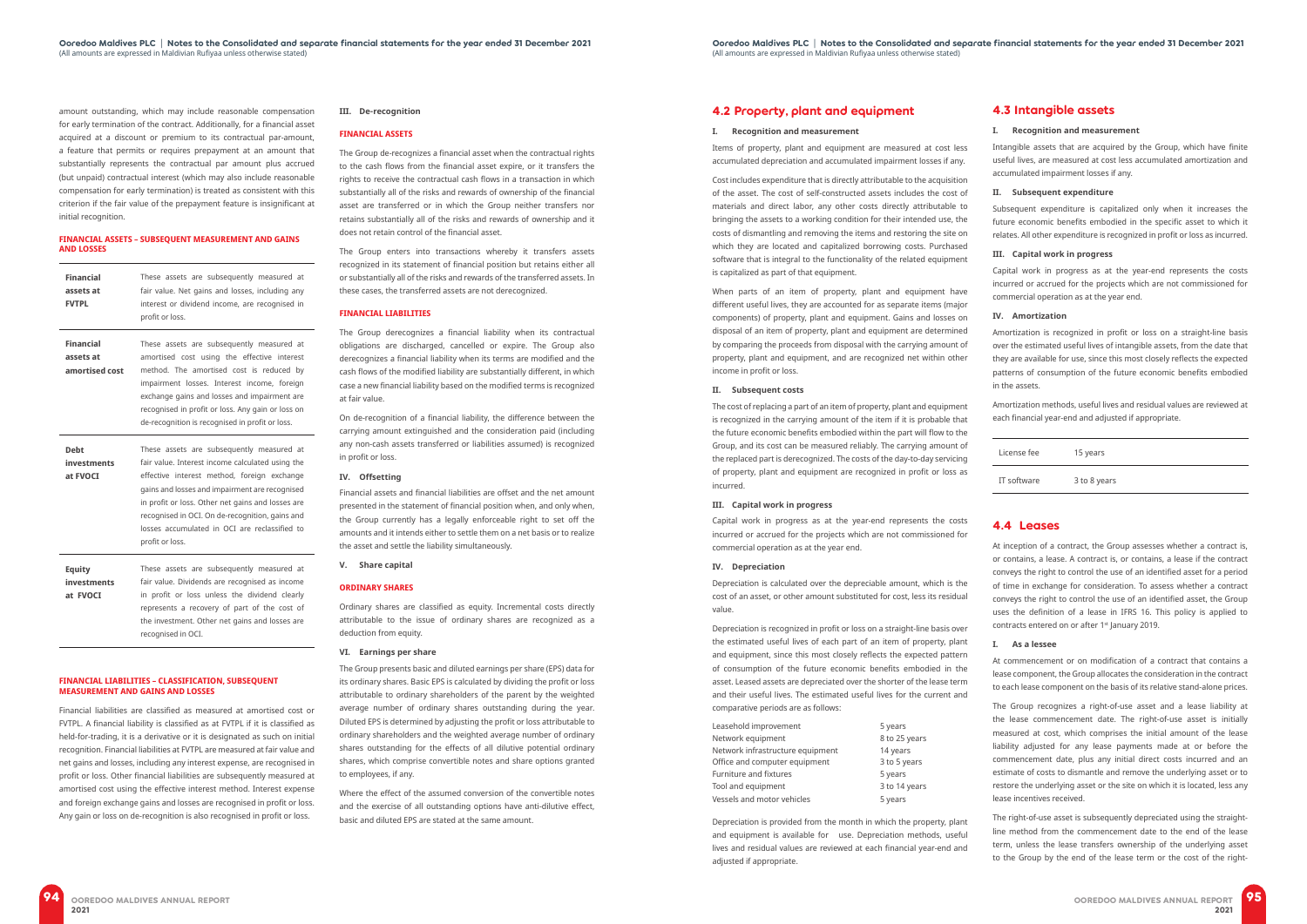

of-use asset reflects that the Group will exercise a purchase option. In that case the right-of-use asset will be depreciated over the useful life of the underlying asset, which is determined on the same basis as those of property and equipment. In addition, the right-of-use asset is periodically reduced by impairment losses, if any, and adjusted for certain re-measurements of the lease liability.

The lease liability is initially measured at the present value of the lease payments that are not paid at the commencement date, discounted using the interest rate implicit in the lease or, if that rate cannot be readily determined, and the Group's incremental borrowing rate. Generally, the Group uses its incremental borrowing rate as the discount rate.

The Group determines its incremental borrowing rate by obtaining interest rates from various external financing sources and makes certain adjustments to reflect the terms of the lease and type of the asset leased.

Lease payments included in the measurement of the lease liability comprise the following:

- fixed payments, including in-substance fixed payments;
- variable lease payments that depend on an index or a rate, initially measured using the index or rate as at the commencement date;
- amounts expected to be payable under a residual value guarantee; and
- the exercise price under a purchase option that the Group is reasonably certain to exercise, lease payments in an optional renewal period if the Group is reasonably certain to exercise an extension option, and penalties for early termination of a lease unless the Group is reasonably certain not to terminate early.

The lease liability is measured at amortized cost using the effective interest method. It is re-measured when there is a change in future lease payments arising from a change in an index or rate, if there is a change in the Group's estimate of the amount expected to be payable under a residual value guarantee, if the Group changes its assessment of whether it will exercise a purchase, extension or termination option or if there is a revised in-substance fixed lease payment.

When the lease liability is re-measured in this way, a corresponding adjustment is made to the carrying amount of the right-of-use asset, or is recorded in profit or loss if the carrying amount of the right-of-use asset has been reduced to zero.

#### **SHORT-TERM LEASES AND LEASES OF LOW-VALUE ASSETS**

- debt securities that are determined to have low credit risk at the reporting date; and
- other debt securities and bank balances for which credit risk (i.e. the risk of default occurring over the expected life of the financial instrument) has not increased significantly since initial recognition

The Group has elected not to recognize right-of-use assets and lease liabilities for leases of low-value assets and short-term leases, including IT equipment. Short term leases are leases with a lease term of 12 months or less. Low-value assets comprise IT-equipment, small items of office furniture etc. underlying asset value of which is less than USD 5,000.

## 4.5 Inventories

Inventories are measured at the lower of cost and net realizable value. The cost of inventories is based on the weighted average principle, and includes expenditure incurred in acquiring the inventories and other costs incurred in bringing them to their existing location and condition.

Net realizable value is the estimated selling price in the ordinary course of business, less the estimated costs of completion and selling expenses.

#### 4.6 Trade and other receivables

Trade receivables are amounts due from customers for goods sold or services performed in the ordinary course of business. They are generally due for settlement within a year and therefore are all classified as current. Trade receivables are recognised initially at the amount of consideration that is unconditional unless they contain significant financing components, where they are recognised at fair value. They are subsequently measured at amortised cost using the effective interest method, less loss allowance. Other receivables generally arise from transactions outside the usual operating activities of the Group and the Company.

## 4.7 Trade and other payables

These amounts represent liabilities for goods and services provided to the Company and the Group prior to the end of the financial year which are unpaid. Trade and other payables are presented as current liabilities unless payment is not due within 12 months after the reporting period. They are recognized initially at their fair value and subsequently measured at amortised cost using the effective interest method.

- significant financial difficulty of the debtor;
- a breach of contract such as a default or being more than 90 days past due;
- the restructuring of a loan or advance by the Group on terms that the Group would not consider otherwise;
- it is probable that the debtor will enter bankruptcy or other financial reorganization; or
- the disappearance of an active market for a security because of financial difficulties.

## 4.8 Cash and cash equivalent

For the purpose of presentation in the statement of cash flows, cash and cash equivalents include cash on hand, deposits held at call with financial institutions and other short-term, highly liquid investments with original maturities of three months or less that are readily convertible to known amounts of cash and which are subject to an insignificant risk of changes in value. Bank overdrafts are shown within borrowings in current liabilities in the statement of financial position.

#### 4.9 Impairment

**4.9.1 Non-derivative financial assets**

#### **FINANCIAL INSTRUMENTS AND CONTRACT ASSETS**

The Group recognizes loss allowances for ECLs on:

- financial assets measured at amortized cost;
- debt investments measured at FVOCI; and
- contract assets.

The Group measures loss allowances at an amount equal to lifetime ECLs, except for the following, which are measured at 12-month ECLs:

Loss allowances for trade receivables and contract assets are always measured at an amount equal to lifetime ECLs.

When determining whether the credit risk of a financial asset has increased significantly since initial recognition and when estimating ECLs, the Group considers reasonable and supportable information that is relevant and available without undue cost or effort. This includes both quantitative and qualitative information and analysis, based on the Group's historical experience and informed credit assessment that includes forward-looking information.

The Group assumes that the credit risk on a financial asset has increased significantly if it is more than 30 days past due.

The Group considers a financial asset to be in default when:

- the debtor is unlikely to pay its credit obligations to the Group in full, without recourse by the Group to actions such as realizing security (if any is held); or
- the financial asset is more than 90 days past due.

Lifetime ECLs are the ECLs that result from all possible default events over the expected life of a financial instrument.

12-month ECLs are the portion of ECLs that result from default events that are possible within the 12 months after the reporting date (or a shorter period if the expected life of the instrument is less than 12 months).

The maximum period considered when estimating ECLs is the maximum contractual period over which the Group is exposed to credit risk.

#### **MEASUREMENT OF ECLS**

ECLs are a probability-weighted estimate of credit losses. Credit losses are measured as the present value of all cash shortfalls (i.e. the difference between the cash flows due to the entity in accordance with the contract and the cash flows that the Group expects to receive).

ECLs are discounted at the effective interest rate of the financial asset.

#### **CREDIT-IMPAIRED FINANCIAL ASSETS**

At each reporting date, the Group assesses whether financial assets carried at amortized cost and debt securities at FVOCI are creditimpaired. A financial asset is 'credit-impaired' when one or more events that have a detrimental impact on the estimated future cash flows of the financial asset have occurred.

Evidence that a financial asset is credit-impaired includes the following observable data:

#### **PRESENTATION OF ALLOWANCE FOR ECL IN THE STATEMENT OF FINANCIAL POSITION**

Loss allowances for financial assets measured at amortized cost are deducted from the gross carrying amount of the assets.

For debt securities at FVOCI, the loss allowance is charged to profit or loss and is recognized in OCI.

#### **4.9.2 Write-off**

The gross carrying amount of a financial asset is written off when the Group has no reasonable expectations of recovering a financial asset in its entirety or a portion thereof.

#### **4.9.3 Non-financial assets**

At each reporting date, the Group reviews the carrying amounts of its non-financial assets (other than biological assets, investment property, inventories, contract assets and deferred tax assets) to determine whether there is any indication of impairment. If any such indication exists, then the asset's recoverable amount is estimated. Goodwill is tested annually for impairment.

For impairment testing, assets are grouped together into the smallest group of assets that generates cash inflows from continuing use that are largely independent of the cash inflows of other assets or CGUs. Goodwill arising from a business combination is allocated to CGUs or groups of CGUs that are expected to benefit from the synergies of the combination.

The recoverable amount of an asset or CGU is the greater of its value in use and its fair value less costs to sell. Value in use is based on the estimated future cash flows, discounted to their present value using a pre-tax discount rate that reflects current market assessments of the time value of money and the risks specific to the asset or CGU.

An impairment loss is recognized if the carrying amount of an asset or CGU exceeds its recoverable amount.

Impairment losses are recognized in profit or loss. They are allocated first to reduce the carrying amount of any goodwill allocated to the CGU, and then to reduce the carrying amounts of the other assets in the CGU on a pro rata basis.

An impairment loss in respect of goodwill is not reversed. For other assets, an impairment loss is reversed only to the extent that the asset's carrying amount does not exceed the carrying amount that would have been determined, net of depreciation or amortization, if no impairment loss had been recognized.

#### 4.10 Borrowing cost

Borrowing costs are recognized as an expense in the period in which they are incurred, except to the extent where borrowing costs that are directly attributable to the construction of an asset that takes a substantial period of time to get ready for its intended use or sale, are capitalized as part of that asset.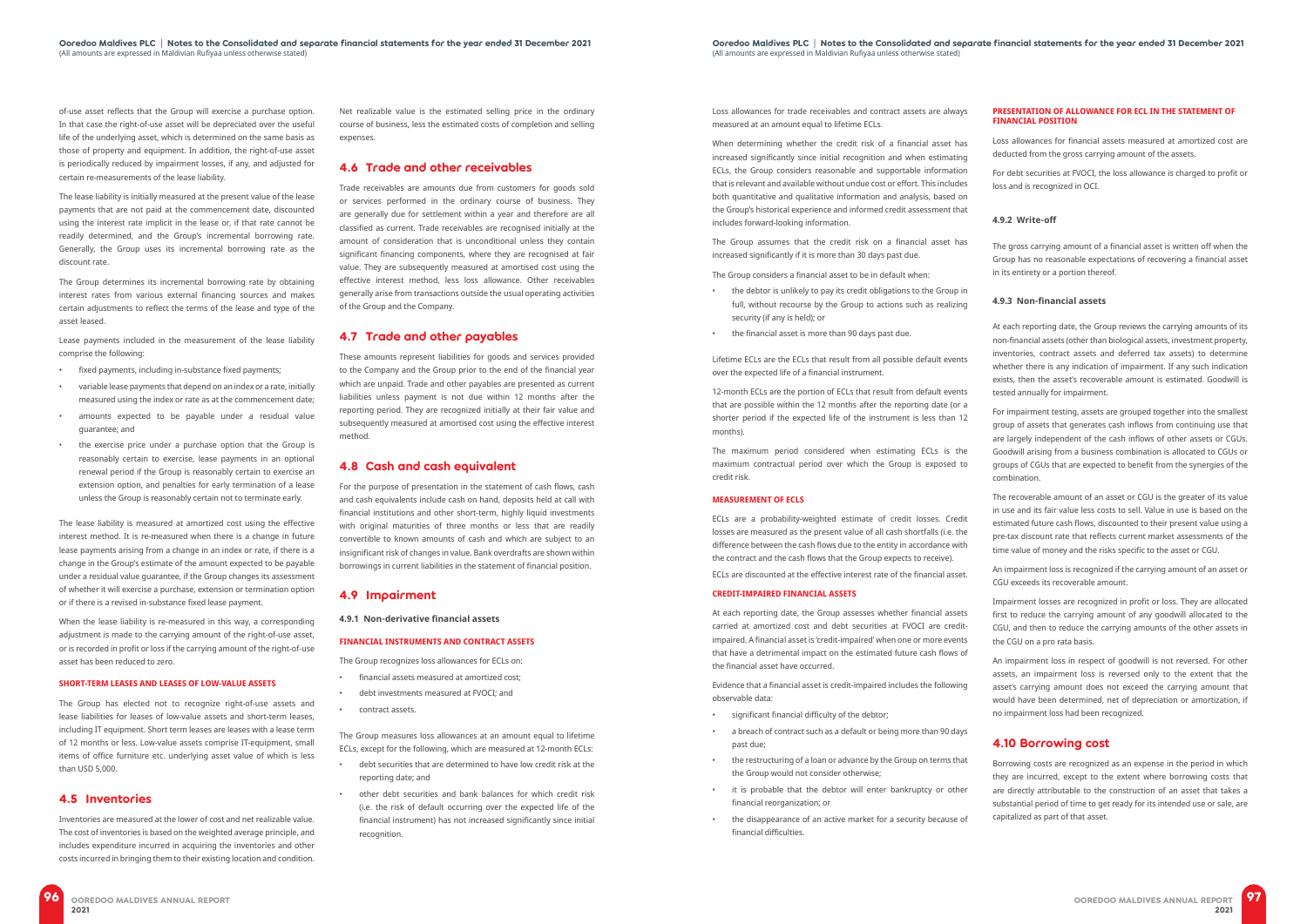

## 4.11 Employee benefits

#### **A) Short term employee benefits**

Short-term employee benefit obligations of the Group are measured on an undiscounted basis and are expensed as the related service is provided.

A liability is recognized for the amount expected to be paid under short-term cash bonus if the Group has a present legal or constructive obligation to pay this amount as a result of past service provided by the employee and the obligation can be estimated reliably.

#### **B) Defined contribution plans - employees' retirement pension scheme**

A defined contribution plan is a post-employment contribution plan under which an entity pays fixed contributions into a separate entity and has no legal or constructive obligation to pay further amounts. Obligations for contributions to defined contribution plans are recognized as an employee benefit expense in profit or loss in the periods during which related services are rendered by employees. Employees are eligible for Employees' Retirement Pension Scheme Contributions in accordance with the respective statutes and regulations. The Company contributes 7% of gross emoluments of employees to the Employees' Retirement Pension Scheme.

#### **C) Share based payment arrangement**

The fair value of the amounts payable to employees in respect of shadow shares, which are settled in cash, is recognized as an expense with a corresponding increase in liabilities over the period during which the employees become unconditionally entitled to the payment. The liability is re-measured at each reporting date and settlement date based on the fair value of the shadow shares. Any changes in the liability is recognized in profit or loss for the period.

#### 4.12 Provisions

A provision is recognized if, as a result of a past event, the Group has a present legal or constructive obligation that can be estimated reliably, and it is probable that an outflow of economic benefits will be required to settle the obligation.

If the time value of money is material, provisions are determined by discounting the expected future cash flows at a pre-tax rate that reflects current market assessments of the time value of money and the risks specific to the liability. The unwinding of discount is recognized as finance cost.

A provision is made for the best estimate of the present value of the unavoidable future cost of dismantling and removing the items of property, plant and equipment and restoring the sites on which they are located.

## 4.13 Revenue recognition

#### **Revenue from contracts with customers**

Goods and services deliverable under contracts with customers are identified as separate performance obligations ('obligations') to the extent that the customer can benefit from the goods or services on their own or together with other resources that are readily available to the customer and that the separate goods and services are considered

distinct from other goods and services in the agreement. Where individual goods and services do not meet the criteria to be identified as separate performance obligations they are aggregated with other goods and/or services in the agreement until a separate performance obligation is identified.

The Company and the Group determine the transaction price to which it expects to be entitled to in return for providing the promised obligations to the customer based on the committed contractual amounts, net of sales taxes and discounts. In determining the transaction price, the Company and the Group consider variable and non-cash consideration such as rebates or discounts and consideration payable to a customer such as refunds to the extent that it is highly probable that a significant reversal will not occur. The transaction price is allocated between the identified obligations according to the relative standalone selling prices of the obligations. The standalone selling price of each obligation deliverable in the contract is determined according to the prices that the Company and the Group would achieve by selling the same goods and/ or services included in the obligation to a similar customer on a standalone basis. Where the Group does not sell equivalent goods or services in similar circumstances on a standalone basis it is necessary to estimate the standalone price. When estimating the standalone price, the Group maximises the use of external input; observing the standalone prices for similar goods and services when sold by third parties or using a cost-plus reasonable margin approach.

Revenue is recognized when the respective obligations in the contract are delivered to the customer and payment remains probable. The revenue is recognized as follows:

#### **I. Domestic and international telecommunications service revenue**

Revenue from the provision of telecommunication services, such as call time, messaging, data services and information provision, fees for connecting uses of other fixed line and mobile networks to the Company's and the Group's network recognised when or as the entity performs the related service during the agreed service period. The customers are charged Government taxes at the applicable rates and the revenue is recognised net of such taxes.

#### **II. Fixed broadband services**

Each subscription to a contract for fixed broadband service is considered as a series of distinct services that are substantially the same and have the same pattern of transfer to the customer. The providing of set-top boxes, routers and connection fees for the exclusive use of the Group's services do not represent distinct services or goods, and they are to be combined with the subscription service as a single performance obligation satisfied over time. Revenue is recognised over the period the service is performed from the activation date of the subscription and as the service is provided.

#### **III. Revenue from other network operators and international settlement**

Revenue from other network operators, local and international, for the use of the Company's and the Group's telecommunication network for completing call connections are recognised when the related services are performed, based on traffic minutes/per second rates stipulated in the relevant agreements and regulations.

#### **IV. Bundled packages**

If a good or service is separately identifiable from other items in a bundled package and if a customer can benefit from it, the Company and the Group recognise revenue for individual services separately. The consideration is allocated between separate services in a bundle based on their standalone selling prices. The standalone selling prices are determined based on the list prices at which the Company and the Group sell network services separately. Post-paid contracts including handsets are evaluated, to determine if they contain a significant financing component. For the contracts where the timing difference between customer payment and transfer of goods or services is expected to be one year or less, the Company and the Group have elected to apply the practical expedient that allows not to adjust the transaction price for the significant financing components.

#### **V. Enterprise solutions**

Revenue is recognized over time by measuring progress towards complete satisfaction of performance obligation at the reporting date, measured based on the proportion of contract cost incurred for work performed to date relative to the estimated total contracts costs, using input method.

#### **VI. Sale of equipment**

Revenue from the sale of goods in the course of ordinary activities is measured at the fair value of the consideration received or receivable, net of returns, trade discounts and volume rebates. Revenue from sales of telecommunications equipment is recognized when persuasive evidence exists, usually in the form of an executed sales agreement, that the performance obligation related to the supply of the goods is completed, recovery of the consideration is probable.

Return of goods can be estimated reliably, there is no continuing management involvement with the goods, and the amount of revenue can be measured reliably.

If it is probable that discounts will be granted and the amount can be measured reliably, then the discount is recognized as a reduction of revenue as the sales are recognized. The total consideration on arrangements with multiple revenue generating activities (generally the sale of telecommunications equipment and ongoing service) is allocated to those components that are separable based on the estimated fair value of the components.

The timing of the transfers of risks and rewards varies depending on the individual terms of the contract of sale.

#### **VII. Income from capacity right**

In relation to the services rendered such as income from capacity right, the revenue is recognized by reference to the time duration of service rendered.

## 4.14 Operating expenses

Operating expenses are the expenses that are incurred in the natural course of business. These expenses generally consist of the selling and administration expenses. These expenses are revenue in nature since these are incurred in the day-to-day operations of the business and do not incur on the non-current assets.

The nature of the operating expenses is revenue. Therefore, these expenses are not capitalized. Unlike capital expenses that are incurred to support the operations of the business or in the extension of operations, these expenses are supporting in nature and are incurred to carry out the small operations.

## 4.15 Other gains / (losses)

Other gains / (losses) represents income / (loss) generated by the Group that arises from activities outside of the provision for communication services and equipment sales. Key components of other gains / (losses) are recognised as follows:

#### **Foreign exchange gain and losses**

Foreign currency gains and losses on financial assets and financial liabilities are reported on a net basis as either finance income or finance cost depending on whether foreign currency movements are in a net gain or net loss position.

Foreign exchange gains and losses that relate to borrowings are presented in the statement of profit or loss, within finance costs. All other foreign exchange gains and losses are presented in the statement of profit or loss on a net basis within other gains/(losses).

#### **Gain / loss on disposal of assets**

Any gain or loss on disposal of an item of property, plant and equipment (calculated as the difference between the net proceeds from disposal and the carrying amount of the item) is recognised in consolidated statement of profit or loss.

## 4.16 Finance income and finance costs

The Group's finance income and finance costs include:

- interest income;
- interest expense;

Interest income or expense is recognized using the effective interest method. Dividend income is recognized in profit or loss on the date on which the Group's right to receive payment is established.

The 'effective interest rate' is the rate that exactly discounts estimated future cash payments or receipts through the expected life of the financial instrument to:

- the gross carrying amount of the financial asset; or
- the amortized cost of the financial liability.

In calculating interest income and expense, the effective interest rate is applied to the gross carrying amount of the asset (when the asset is not credit-impaired) or to the amortized cost of the liability. However, for financial assets that have become credit-impaired subsequent to initial recognition, interest income is calculated by applying the effective interest rate to the amortized cost of the financial asset. If the asset is no longer credit-impaired, then the calculation of interest income reverts to the gross basis.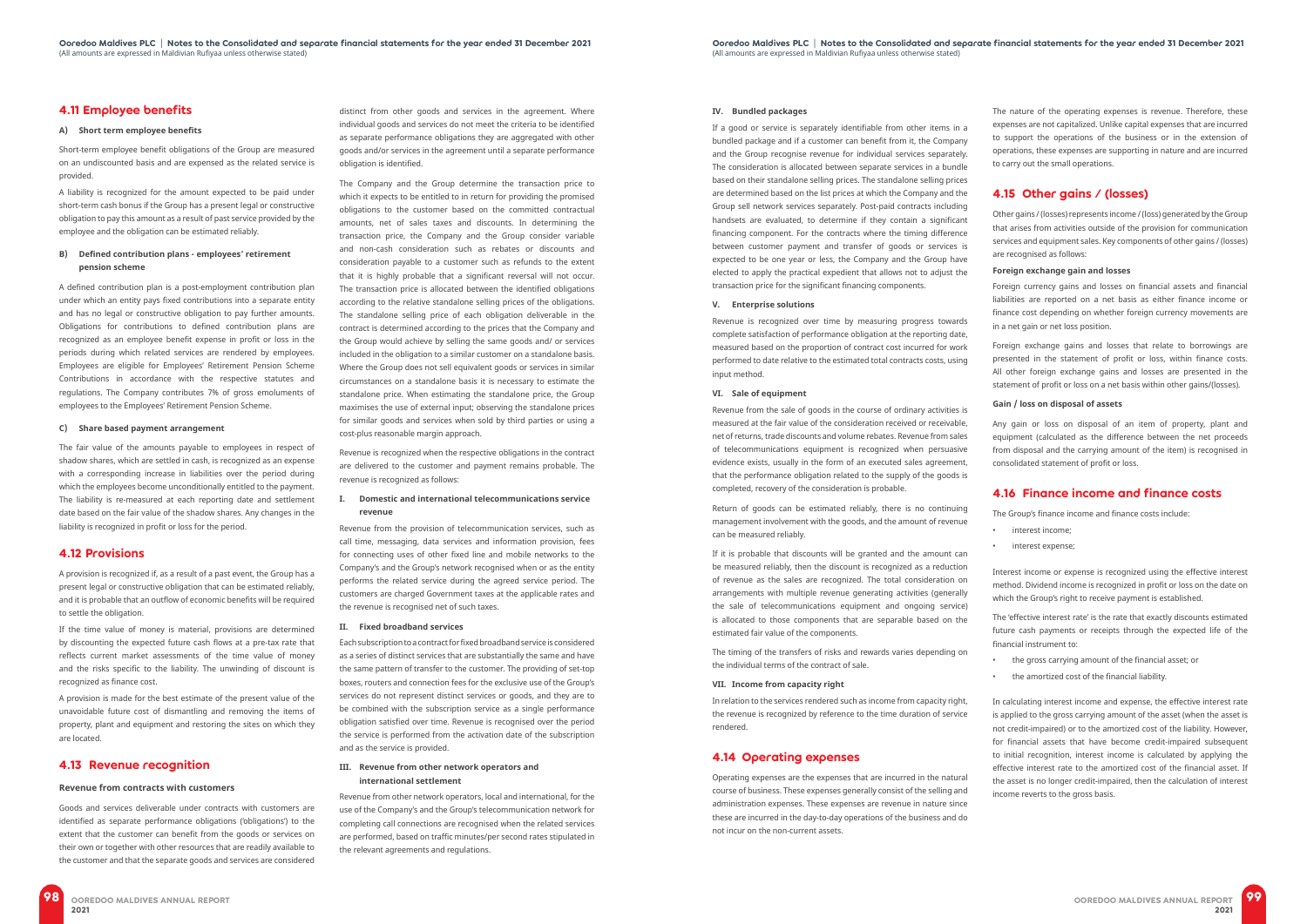## 4.17 Taxes

Taxes comprise current and deferred income tax. Current tax and deferred income tax are recognized in profit or loss.

#### **CURRENT INCOME TAX**

Current income tax is the expected tax payable or receivable on the taxable income or loss for the year, using tax rates enacted at the reporting date, and any adjustment to tax payable in respect of previous years.

#### **DEFERRED INCOME TAX**

Deferred tax assets and liabilities are offset if there is a legally enforceable right to offset current tax liabilities and assets, and they relate to income taxes levied by the same tax authority on the same taxable entity, or on different tax entities, but they intend to settle current tax liabilities and assets on a net basis or their tax assets and liabilities will be realized simultaneously.

Deferred income tax is recognized in respect of temporary differences between the carrying amounts of assets and liabilities for financial reporting purposes and the amounts used for taxation purposes. Deferred tax is measured at the tax rates that are expected to be applied to temporary differences when they reverse, based on the tax rate enacted or substantively enacted at the reporting date.

## 4.18 Measurement of fair values

A number of the Group's accounting policies and disclosures require the measurement of fair values, for both financial and non-financial assets and liabilities.

The Group has an established control framework with respect to the measurement of fair values. Management has overall responsibility for overseeing all significant fair value measurements, including Level 3 fair values, and reports directly to the chief financial officer.

Management regularly reviews significant unobservable inputs and valuation adjustments. If third party information, such as broker quotes or pricing services, is used to measure fair values, then the Management assesses the evidence obtained from the third parties to support the conclusion that these valuations meet the requirements of the Standards, including the level in the fair value hierarchy in which the valuations should be classified.

Significant valuation issues are reported to the Group's audit committee.

When measuring the fair value of an asset or a liability, the Group uses observable market data as far as possible. Fair values are categorized into different levels in a fair value hierarchy based on the inputs used in the valuation techniques as follows.

- **• Level 1:** quoted prices (unadjusted) in active markets for identical assets or liabilities.
- **• Level 2:** inputs other than quoted prices included in Level 1 that are observable for the asset or liability, either directly (i.e. as prices) or indirectly (i.e. derived from prices).
- **• Level 3:** inputs for the asset or liability that are not based on observable market data (unobservable inputs).

If the inputs used to measure the fair value of an asset or a liability fall into different levels of the fair value hierarchy, then the fair value measurement is categorized in its entirety in the same level of the fair value hierarchy as the lowest level input that is significant to the entire measurement.

# 5 Changes to significant accounting policies

# 5.1 New and amended standards and interpretations issued but not yet effective.

A number of new standards are effective for annual periods beginning after 1 January 2021 and earlier application is permitted; however, the Group has not early adopted the new or amended standards in preparing these consolidated financial statements.

The following amended standards and interpretations are not expected to have a significant impact on the Group's consolidated financial statements.

- IFRS 17, 'Insurance contracts'
- Classification of Liabilities as Current or Non-current Amendments to IAS 1
- Property, Plant and Equipment: Proceeds before intended use Amendments to IAS 16
- Reference to the Conceptual Framework Amendments to IFRS 3
- Onerous Contracts Cost of Fulfilling a Contract Amendments to IAS 37
- Annual Improvements to IFRS Standards 2018–2020
- Disclosure Initiative: Accounting Policies Amendments to IAS 1 and IEDS Practice Statement 2
- Amendment to IAS 12 Deferred tax related to assets and liabilities arising from a single transaction
- Definition of Accounting Estimates (Amendments to IAS 8)
- Initial Application of IFRS 17 and IFRS 9-Comparative Information (Amendment to IFRS 17)

|                      | <b>GROUP</b>             |                          | <b>COMPANY</b>                      |                          |
|----------------------|--------------------------|--------------------------|-------------------------------------|--------------------------|
| <b>Other Income</b>  | 2021<br><b>MVR "000"</b> | 2020<br><b>MVR "000"</b> | 2021<br><b>MVR "000"</b>            | 2020<br><b>MVR "000"</b> |
| Management fee       | $\overline{\phantom{a}}$ | $\sim$                   | 2,436                               | 2,436                    |
| Dividend income      | $\overline{\phantom{a}}$ |                          | 112,217                             |                          |
| Miscellaneous income | 28,501                   |                          | 28.501                              |                          |
|                      | 28,501                   |                          | 143,154<br>$\overline{\phantom{a}}$ | 2,436                    |

| <b>GROUP</b>             |                          | <b>COMPANY</b>           |                          |
|--------------------------|--------------------------|--------------------------|--------------------------|
| 2021<br><b>MVR "000"</b> | 2020<br><b>MVR "000"</b> | 2021<br><b>MVR "000"</b> | 2020<br><b>MVR "000"</b> |
| 125,364                  | 118.048                  | 125,364                  | 117,955                  |
| 4.794                    | 4.469                    | 4.794                    | 4.469                    |
| 34,051                   | 30.271                   | 34,051                   | 30,271                   |
| 46.302                   | 23,765                   | 46.302                   | 23,765                   |
| 12,169                   | 12,460                   | 12,169                   | 12,460                   |
| 222.680                  | 189,013                  | 222.680                  | 188,920                  |

| Salaries and wages        | 125.364 | 118.048 | 125.364 | 117.955 |
|---------------------------|---------|---------|---------|---------|
| Pension fund contribution | 4.794   | 4.469   | 4.794   | 4.469   |
| Allowances                | 34.051  | 30.271  | 34.051  | 30.271  |
| <b>Bonus</b>              | 46.302  | 23.765  | 46.302  | 23,765  |
| Other staff costs         | 12.169  | 12,460  | 12.169  | 12.460  |
|                           |         |         |         |         |

# 6 Revenue

# 9 Employee salaries and associated cost

| <b>Network, interconnect and</b><br>8 |                          | <b>GROUP</b>             |                          | <b>COMPANY</b>           |  |  |
|---------------------------------------|--------------------------|--------------------------|--------------------------|--------------------------|--|--|
| other operating expenses              | 2021<br><b>MVR "000"</b> | 2020<br><b>MVR "000"</b> | 2021<br><b>MVR "000"</b> | 2020<br><b>MVR "000"</b> |  |  |
| Direct cost of services               | 298.851                  | 305,409                  | 298.851                  | 305,409                  |  |  |
| Management fees                       | 76,613                   | 73,197                   | 76,613                   | 73,197                   |  |  |
| Marketing expenses                    | 29.235                   | 20.385                   | 29,235                   | 20,385                   |  |  |
| Repair and maintenance costs          | 54.400                   | 25.815                   | 54.400                   | 25,815                   |  |  |
| Operating lease rent                  | 2.192                    | 1.254                    | 1.637                    | 698                      |  |  |
| Professional fees                     | 3,847                    | 1.128                    | 3,449                    | 970                      |  |  |
| Other operating costs                 | 276.076                  | 317.783                  | 260.666                  | 309,210                  |  |  |
|                                       | 741.214                  | 744.971                  | 724.851                  | 735.684                  |  |  |

#### **Disaggregation of revenue from contracts with customers**

The Company and the Group derive revenue from the transfer of goods and services over time and at a point in time through following business lines.

Miscellaneous income mainly include withholding tax refund received from Maldives Inland Revenue Authority amounting MVR 17 Mn.

|                                 |                          | <b>GROUP</b>             |                          | <b>COMPANY</b>           |  |
|---------------------------------|--------------------------|--------------------------|--------------------------|--------------------------|--|
| <b>Business Lines</b>           | 2021<br><b>MVR "000"</b> | 2020<br><b>MVR "000"</b> | 2021<br><b>MVR "000"</b> | 2020<br><b>MVR "000"</b> |  |
| Mobile revenue                  | 1,360,318                | 1,318,904                | 1,360,318                | 1,318,904                |  |
| Fixed, broadband and enterprise | 420,134                  | 380,057                  | 420,134                  | 380,057                  |  |
| Others                          | 6,633                    | 24,362                   | 6.633                    | 18.441                   |  |
|                                 | 1,787,085                | 1,723,323                | 1,787,085                | 1,717,402                |  |
| Timing of revenue recognition   |                          |                          |                          |                          |  |
| At a point in time              | 24,749                   | 27,102                   | 24,749                   | 27,102                   |  |
| Over time                       | 1,762,336                | 1,696,221                | 1,762,336                | 1,690,300                |  |
|                                 | 1,787,085                | 1,723,323                | 1,787,085                | 1,717,402                |  |

Other operating costs of the company and group include license fee/concession cost amounting to MVR 97.8Mn (2020 MVR 90.2Mn) ,network electricity cost amounting to MVR 47.8Mn (2020 MVR 40.1Mn), leased internet circuit amounting to MVR 36.2Mn (2020 MVR 98.4Mn ) and IT software and hardware licence amounting to MVR 37.6Mn.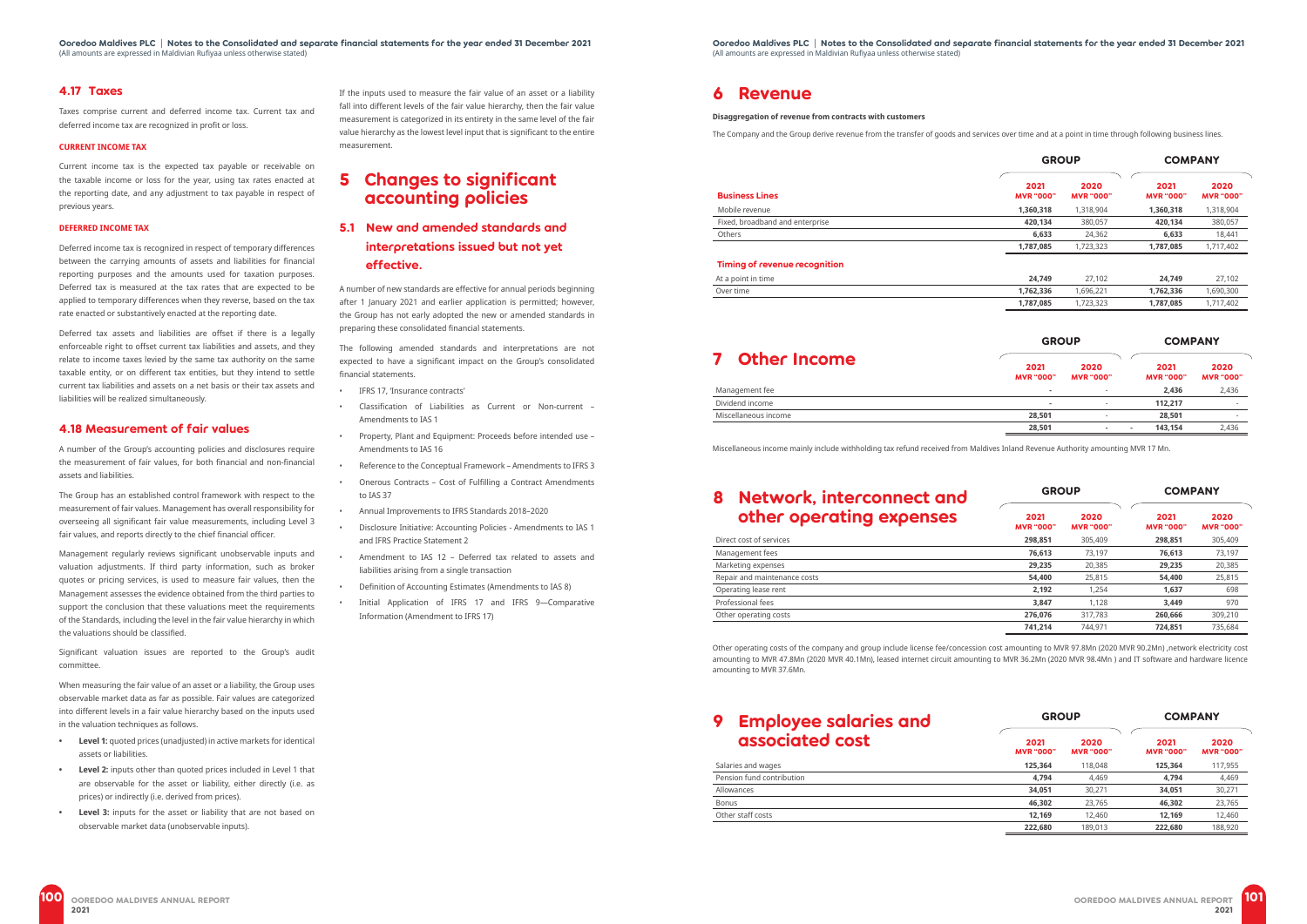Ooredoo Maldives PLC | Notes to the Consolidated and separate financial statements for the year ended 31 December 2021 (All amounts are expressed in Maldivian Rufiyaa unless otherwise stated)

|                                 |                          | <b>GROUP</b>                                         |         | <b>COMPANY</b>           |
|---------------------------------|--------------------------|------------------------------------------------------|---------|--------------------------|
| 11 Other (losses) / Gains - Net | 2021<br><b>MVR "000"</b> | 2020<br>2021<br><b>MVR "000"</b><br><b>MVR "000"</b> |         | 2020<br><b>MVR "000"</b> |
| Foreign exchange loss on others | (388)                    | (109)                                                | (388)   | (109)                    |
| Gain on disposal of assets      | 622                      |                                                      | 622     |                          |
| Other miscellaneous expenses    | (2, 206)                 | (3,491)                                              | (2,206) | (3,491)                  |
|                                 | (1,972)                  | (3,600)                                              | (1,972) | (3,600)                  |

The Group believes that its accruals for tax liabilities are adequate for all open tax years based on its assessment of many factors, including tax regulations, guidelines and prior experience.

|                                                               | <b>GROUP</b>             |                          | <b>COMPANY</b>           |                          |  |
|---------------------------------------------------------------|--------------------------|--------------------------|--------------------------|--------------------------|--|
| <b>12 Income Tax</b>                                          | 2021<br><b>MVR "000"</b> | 2020<br><b>MVR "000"</b> | 2021<br><b>MVR "000"</b> | 2020<br><b>MVR "000"</b> |  |
| Current tax expense (Note 12.1)                               | 84.870                   | 78.789                   | 84.870                   | 78,789                   |  |
| Recognition of deferred tax asset (Note 12.2)                 | (1,550)                  | (25, 469)                | (97)                     | (23, 824)                |  |
| Recognition/ (reversal) of deferred tax liability (Note 12.2) | 673                      | 689                      | 673                      | (849)                    |  |
|                                                               | 83.993                   | 54.009                   | 85.446                   | 54.116                   |  |

| <b>10 Net Finance Costs</b>                          | <b>GROUP</b>             |                          | <b>COMPANY</b>           |                          |
|------------------------------------------------------|--------------------------|--------------------------|--------------------------|--------------------------|
|                                                      | 2021<br><b>MVR "000"</b> | 2020<br><b>MVR "000"</b> | 2021<br><b>MVR "000"</b> | 2020<br><b>MVR "000"</b> |
| <b>Finance income</b>                                |                          |                          |                          |                          |
| Interest income                                      | 25,765                   | 14,389                   | 21,559                   | 9,750                    |
| <b>Finance costs</b>                                 |                          |                          |                          |                          |
| Interest expenses                                    | (31, 493)                | (19, 727)                | (31, 493)                | (19, 727)                |
| Interest cost on lease liability                     | (23, 690)                | (21, 454)                | (23,690)                 | (21, 454)                |
| Exchange loss                                        | $\blacksquare$           | (109)                    | ٠                        | (109)                    |
| <b>Bank charges</b>                                  | (861)                    | (798)                    | (861)                    | (798)                    |
| Unwinding of discount of asset retirement obligation | (800)                    | (1, 927)                 | (800)                    | (1, 927)                 |
|                                                      | (56, 844)                | (44, 015)                | (56, 844)                | (44, 015)                |
| <b>Net finance costs</b>                             | (31,079)                 | (29, 626)                | (35, 285)                | (34, 265)                |

| 12.1 Reconciliation between accounting | <b>GROUP</b>             |                          | <b>COMPANY</b>           |                          |  |
|----------------------------------------|--------------------------|--------------------------|--------------------------|--------------------------|--|
| profit and taxable profit:             | 2021<br><b>MVR "000"</b> | 2020<br><b>MVR "000"</b> | 2021<br><b>MVR "000"</b> | 2020<br><b>MVR "000"</b> |  |
| Accounting profit before tax           | 548.543                  | 461.271                  | 583.237                  | 461,518                  |  |
| Tax calculated at the rate of 15%      | 82.281                   | 69.191                   | 87.486                   | 69,228                   |  |
| Add: tax on non-deductible expenses    | 24.708                   | 8.435                    | 23.599                   | 8,167                    |  |
| Less: tax on deductible expenses       | (22,996)                 | (23, 617)                | (25, 639)                | (23, 279)                |  |
| <b>Income tax expense</b>              | 83.993                   | 54,009                   | 85.446                   | 54,116                   |  |

In accordance with the provisions of the Income Tax Act No. 25 of 2019, relevant regulations and subsequent amendments thereto, the Company is liable for income tax on its taxable profits at the rate of 15%.

> Profit for the year attributable to shareholders (MVR "000") Weighted average number of ordinary shares in issue ("000") Basic and diluted earnings per shares (MVR) **3.17** 2.76 **3.37** 2.76

| Property, plant and equipment | 173.141 | 25.971 | 173.141 | 25.971 |
|-------------------------------|---------|--------|---------|--------|
| Provision for doubtfull debt  | 106.331 | 15.950 | 106.331 | 15,950 |
| Bonus provision               | 49.311  | 7.397  | 49.311  | 7,598  |
| Unabsorbed losses             | 19.393  | 2.909  |         |        |
|                               |         |        |         |        |

 **360,417** 54,063 **341,024** 51,355

|                                | <b>GROUP</b>                   | <b>COMPANY</b>                 |                                |
|--------------------------------|--------------------------------|--------------------------------|--------------------------------|
| 31/12/2021<br><b>MVR "000"</b> | 31/12/2020<br><b>MVR "000"</b> | 31/12/2021<br><b>MVR "000"</b> | 31/12/2020<br><b>MVR "000"</b> |
| 52,513                         | 27,044                         | 51,258                         | 27,434                         |
| 1.550                          | 25.469                         | 97                             | 23.824                         |
| 54.063                         | 52.513                         | 51.355                         | 51.258                         |
| <b>GROUP</b>                   |                                |                                | <b>COMPANY</b>                 |
| <b>Temporary</b><br>difference | <b>Tax effect</b>              | <b>Temporary</b><br>difference | <b>Tax effect</b>              |
| 12.240                         | 1.836                          | 12.240                         | 1,836                          |
| 173,141                        | 25.971                         | 173,141                        | 25.971                         |
| 106.331                        | 15.950                         | 106.331                        | 15.950                         |

# 13 Basic and diluted earnings pe

 **8,373** 1,256 **8,373** 1,256

| snor |  |
|------|--|
|      |  |

| As at 31 December 2021 | <b>Temporary</b><br>difference<br><b>MVR "000"</b> | <b>Tax effect</b><br><b>MVR "000"</b> | <b>Temporary</b><br>difference<br><b>MVR "000"</b> | <b>Tax effect</b><br><b>MVR "000"</b> |  |
|------------------------|----------------------------------------------------|---------------------------------------|----------------------------------------------------|---------------------------------------|--|
| Intangible assets      | 12.863                                             | 1.929                                 | 12.863                                             | 1,929                                 |  |
|                        | 12.863                                             | 1.929                                 | 12.863                                             | 1.929                                 |  |
| As at 31 December 2020 |                                                    |                                       |                                                    |                                       |  |
| Intangible assets      | 8.373                                              | 1.256                                 | 8.373                                              | 1.256                                 |  |

|                                                                       | <b>MVR "000"</b>               | <b>MVR "000"</b>  | <b>MVR "000"</b>               | <b>MVR "000"</b>  |
|-----------------------------------------------------------------------|--------------------------------|-------------------|--------------------------------|-------------------|
| As at 1 January                                                       | 52.513                         | 27,044            | 51,258                         | 27,434            |
| (Reversal) / Recognized during the year                               | 1.550                          | 25,469            | 97                             | 23,824            |
| As at 31 December                                                     | 54,063                         | 52,513            | 51.355                         | 51,258            |
| The recognized deferred tax assets are attributable to the following; | <b>GROUP</b>                   |                   |                                | <b>COMPANY</b>    |
| As at 31 December 2021                                                | <b>Temporary</b><br>difference | <b>Tax effect</b> | <b>Temporary</b><br>difference | <b>Tax effect</b> |
| Asset retirement obligation                                           | 12.240                         | 1.836             | 12.240                         | 1.836             |
| Dranarhi plant and conjument                                          | 472444                         | 25074             | 472444                         | <b>DE 071</b>     |

#### GROUP COMPANY

#### 31/12/2021 31/12/2020 MVR "000" MVR "000" 31/12/2021 31/12/2020 MVR "000" MVR "000"

|                                        | _____ |     | ________ | _______ |
|----------------------------------------|-------|-----|----------|---------|
| As at 1 January                        | 1.256 | 567 | .256     | 2.105   |
| Recognized/ (reversed) during the year |       | 689 | 673      | (849)   |
| As at 31 December                      | 1.929 | 256 | 1.929    | .256    |
|                                        |       |     |          |         |

#### GROUP COMPANY

#### As at 31 December 2020

| Property, plant and equipment | 169.765 | 25,466 | 172.397                  | 25,860 |
|-------------------------------|---------|--------|--------------------------|--------|
| Asset retirement obligation   | 13.352  | 2.003  | 13.352                   | 2,003  |
| Provision for doubtfull debt  | 124.403 | 18.660 | 124.403                  | 18,660 |
| Bonus provision               | 31.564  | 4.735  | 31.564                   | 4,735  |
| Intangible asset              | 5.090   | 764    | $\overline{\phantom{a}}$ | $\sim$ |
| Unabsorbed losses             | 5.902   | 885    | $\overline{\phantom{a}}$ | $\sim$ |
|                               | 350.076 | 52,513 | 341.716                  | 51,258 |

## 12.2 Deferred tax assets

## 12.3 Deferred tax liabilities

The recognized deferred tax liabilities are attributable to the following;

## As at 31 December 2021

|      |                    | <b>COMPANY</b> |         |
|------|--------------------|----------------|---------|
| 2021 | 2020               | 2021           | 2020    |
|      | 407.311            | 497.791        | 407.402 |
|      | 147,800            | 147.800        | 147,800 |
| 3.17 | 2.76               | 3.37           | 2.76    |
|      | 468.980<br>147.800 | <b>GROUP</b>   |         |



The calculation of basic and diluted earnings per share is based on profit for the year attributable to the ordinary shareholders and weighted number of ordinary shares outstanding during the year and calculated as follows;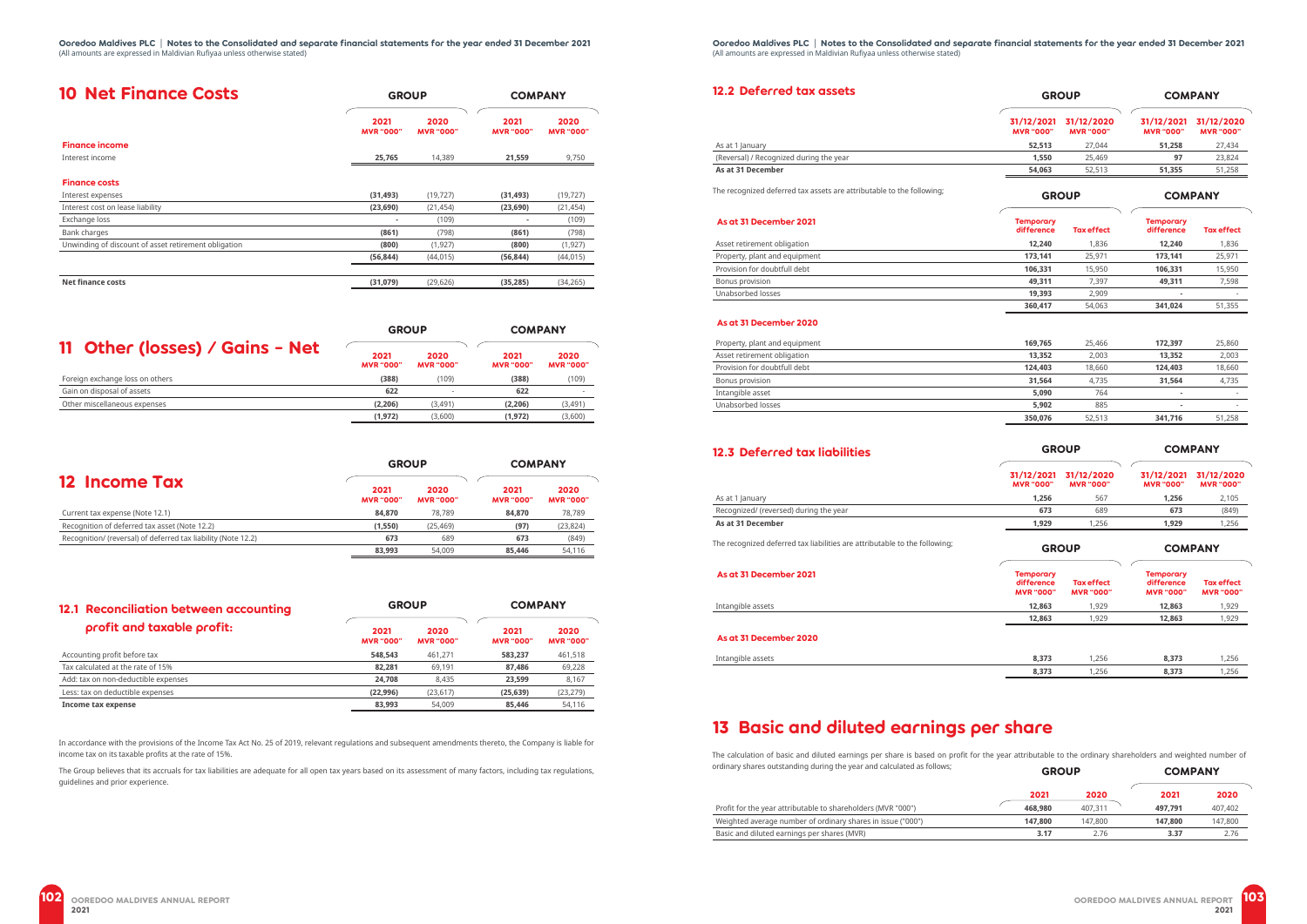#### Total 31/12/2020 MVR "000"

| 2,955,025 |  |
|-----------|--|
| 383,807   |  |
|           |  |
|           |  |
| 2,154     |  |
| (7,648)   |  |
|           |  |
| (1,070)   |  |
| 3,332,268 |  |
|           |  |
| 1,913,490 |  |
| 197,322   |  |
|           |  |

# 14 Property plant and equipment

| 14.1 Group                                    |                                     |                                               |                                                        | <b>Network</b>                                         | <b>Office and</b>                         |                                                      |                                |                                                           |                                                        |                                                |                                      |
|-----------------------------------------------|-------------------------------------|-----------------------------------------------|--------------------------------------------------------|--------------------------------------------------------|-------------------------------------------|------------------------------------------------------|--------------------------------|-----------------------------------------------------------|--------------------------------------------------------|------------------------------------------------|--------------------------------------|
|                                               | <b>Building</b><br><b>MVR "000"</b> | Leasehold<br>improvements<br><b>MVR "000"</b> | <b>Network</b><br><b>Equipment</b><br><b>MVR "000"</b> | Infrastructure<br><b>Equipment</b><br><b>MVR "000"</b> | computer<br>equipment<br><b>MVR "000"</b> | <b>Furniture</b><br>and fixtures<br><b>MVR "000"</b> | equipments<br><b>MVR "000"</b> | Tools and Vessels & motor<br>vehicles<br><b>MVR "000"</b> | <b>Capital work</b><br>in progress<br><b>MVR "000"</b> | <b>Total</b><br>31/12/2021<br><b>MVR "000"</b> | Toto<br>31/12/202<br><b>MVR "000</b> |
| Cost                                          |                                     |                                               |                                                        |                                                        |                                           |                                                      |                                |                                                           |                                                        |                                                |                                      |
| As at 1 January                               | $\sim$                              | 67,350                                        | 1,930,673                                              | 665,752                                                | 69,360                                    | 20,084                                               | 262,808                        | 16,858                                                    | 299,383                                                | 3,332,268                                      | 2,955,025                            |
| Additions during the year                     | $\sim$                              | $\overline{\phantom{a}}$                      | $\sim$                                                 | $\sim$                                                 | $\sim$                                    | $\sim$                                               | $\sim$                         | $\sim$                                                    | 184,488                                                | 184,488                                        | 383,807                              |
| Asset retirement obligation                   | $\sim$                              | $\sim$                                        | $\sim$                                                 | 5,797                                                  | $\sim$                                    | $\sim$                                               | $\sim$                         | $\sim$                                                    | $\sim$                                                 | 5,797                                          | $\sim$                               |
| Transferred from capital work in<br>progress  | 41,018                              | 741                                           | 245,849                                                | 4,227                                                  | 2,895                                     | 4,556                                                | 7,333                          | 262                                                       | (306, 881)                                             |                                                |                                      |
| Transferred from intangible assets            | $\overline{\phantom{a}}$            | $\sim$                                        | $\sim$                                                 | $\overline{\phantom{a}}$                               | $\sim$                                    | $\overline{\phantom{a}}$                             | $\overline{\phantom{a}}$       | $\sim$                                                    | 19,992                                                 | 19,992                                         | 2,154                                |
| Changes to the asset retirement<br>obligation |                                     |                                               | $\sim$                                                 |                                                        |                                           | $\sim$                                               | $\sim$                         | $\sim$                                                    | $\sim$                                                 | $\sim$                                         | (7,648)                              |
| Transfer to intangible asset                  | $\sim$                              |                                               | $\sim$                                                 | $\sim$                                                 | (3,649)                                   | $\sim$                                               | $\sim$                         | $\sim$                                                    | $\sim$                                                 | (3,649)                                        |                                      |
| Disposals during the year                     | $\sim$                              | $\sim$                                        | (206)                                                  | (578)                                                  | $\sim$                                    | $\sim$                                               | (2, 374)                       | (2,660)                                                   | $\sim$                                                 | (5,818)                                        | (1,070)                              |
| As at 31 December                             | 41,018                              | 68,090                                        | 2,176,317                                              | 675,198                                                | 68,606                                    | 24,640                                               | 267,767                        | 14,460                                                    | 196,982                                                | 3,533,078                                      | 3,332,268                            |
| <b>Accumulated depreciation</b>               |                                     |                                               |                                                        |                                                        |                                           |                                                      |                                |                                                           |                                                        |                                                |                                      |
| As at 1 January                               |                                     | 32,448                                        | 1,244,251                                              | 526,657                                                | 65,575                                    | 17,788                                               | 208,428                        | 14,668                                                    | ٠                                                      | 2,109,815                                      | 1,913,490                            |
| Charge for the year                           | 1,367                               | 847                                           | 154,919                                                | 20,854                                                 | 2,292                                     | 1,893                                                | 25,399                         | 769                                                       | $\sim$                                                 | 208,340                                        | 197,322                              |
| Transfer to intangible asset                  | $\sim$                              | $\sim$                                        |                                                        |                                                        | (3,018)                                   | $\sim$                                               |                                | $\overline{\phantom{a}}$                                  | $\sim$                                                 | (3,018)                                        |                                      |
| Disposals during the year                     | $\overline{\phantom{a}}$            | $\sim$                                        | (160)                                                  | (578)                                                  | $\overline{\phantom{a}}$                  | $\sim$                                               | (2,374)                        | (2,660)                                                   | $\sim$                                                 | (5,772)                                        | (997)                                |
| As at 31 December                             | 1,367                               | 33,295                                        | 1,399,010                                              | 546,933                                                | 64,849                                    | 19,681                                               | 231,453                        | 12,777                                                    | $\overline{\phantom{a}}$                               | 2,309,365                                      | 2,109,815                            |
| As at 31 December 2021                        | 39,651                              | 34,795                                        | 777,307                                                | 128,265                                                | 3,757                                     | 4,959                                                | 36,314                         | 1,683                                                     | 196,982                                                | 1,223,713                                      |                                      |
| As at 31 December 2020                        | $\overline{\phantom{a}}$            | 34,902                                        | 686,423                                                | 139,095                                                | 3,785                                     | 2,296                                                | 54,380                         | 2,190                                                     | 299,383                                                |                                                | 1,222,453                            |

| . <del>.</del> <i>.</i>                       | <b>Building</b><br><b>MVR "000"</b> | Leasehold<br>improvements<br><b>MVR "000"</b> | <b>Network</b><br><b>Equipment</b><br><b>MVR "000"</b> | <b>Network</b><br>Infrastructure<br><b>Equipment</b><br><b>MVR "000"</b> | <b>Office and</b><br>computer<br>equipment<br><b>MVR "000"</b> | <b>Furniture &amp;</b><br>fixtures<br><b>MVR "000"</b> | equipments<br><b>MVR "000"</b> | Tools & Vessels & motor<br>vehicles<br><b>MVR "000"</b> | <b>Capital work</b><br>in progress<br><b>MVR "000"</b> | <b>Total</b><br>31/12/2021<br><b>MVR "000"</b> | <b>Total</b><br>31/12/2020<br><b>MVR "000"</b> |
|-----------------------------------------------|-------------------------------------|-----------------------------------------------|--------------------------------------------------------|--------------------------------------------------------------------------|----------------------------------------------------------------|--------------------------------------------------------|--------------------------------|---------------------------------------------------------|--------------------------------------------------------|------------------------------------------------|------------------------------------------------|
| Cost                                          |                                     |                                               |                                                        |                                                                          |                                                                |                                                        |                                |                                                         |                                                        |                                                |                                                |
| As at 1 January                               | $\sim$                              | 67,350                                        | 1,913,168                                              | 665,752                                                                  | 69,360                                                         | 20,084                                                 | 257,318                        | 16,858                                                  | 299,383                                                | 3,309,273                                      | 2,932,030                                      |
| Additions during the year                     | $\sim$                              | $\sim$                                        | $\sim$                                                 | $\sim$                                                                   | $\sim$                                                         | $\sim$                                                 | $\sim$                         | $\sim$                                                  | 184,487                                                | 184,487                                        | 383,807                                        |
| Asset retirement obligation                   | $\sim$                              | $\sim$                                        | $\sim$                                                 | 5,797                                                                    | $\sim$                                                         | $\sim$                                                 | $\sim$                         | $\sim$                                                  | $\sim$                                                 | 5,797                                          | $\sim$                                         |
| Transferred from capital work in<br>progress  | 41,018                              | 741                                           | 245,849                                                | 4,226                                                                    | 2,895                                                          | 4,556                                                  | 7,333                          | 262                                                     | (306, 881)                                             |                                                |                                                |
| Transferred from intangible assets            | $\overline{\phantom{a}}$            | $\sim$                                        | $\sim$                                                 | $\sim$                                                                   | $\sim$                                                         | $\sim$                                                 | $\sim$                         | $\sim$                                                  | 19,992                                                 | 19,992                                         | 2,154                                          |
| Changes to the asset retirement<br>obligation | $\sim$                              | $\overline{\phantom{a}}$                      | $\sim$                                                 | $\overline{\phantom{a}}$                                                 | $\sim$                                                         | $\sim$                                                 |                                |                                                         |                                                        |                                                | (7,648)                                        |
| Transfer to intangible asset                  | $\sim$                              | $\sim$                                        | $\sim$                                                 | $\sim$                                                                   | (3,649)                                                        | $\sim$                                                 | $\sim$                         | $\sim$                                                  | $\sim$                                                 | (3,649)                                        |                                                |
| Disposals during the year                     | $\sim$                              | $\sim$                                        | (206)                                                  | (578)                                                                    | $\sim$                                                         |                                                        | (2, 374)                       | (2,660)                                                 |                                                        | (5,818)                                        | (1,070)                                        |
| As at 31 December                             | 41,018                              | 68,091                                        | 2,158,811                                              | 675,197                                                                  | 68,605                                                         | 24,639                                                 | 262,277                        | 14,460                                                  | 196,982                                                | 3,510,082                                      | 3,309,273                                      |
| <b>Accumulated depreciation</b>               |                                     |                                               |                                                        |                                                                          |                                                                |                                                        |                                |                                                         |                                                        |                                                |                                                |
| As at 1 January                               | $\sim$                              | 32,448                                        | 1,235,452                                              | 526,657                                                                  | 65,575                                                         | 17,788                                                 | 202,960                        | 14,668                                                  |                                                        | 2,095,549                                      | 1,900,476                                      |
| Charge for the year                           | 1,367                               | 847                                           | 153,756                                                | 20,853                                                                   | 2,292                                                          | 1,894                                                  | 25,378                         | 770                                                     | $\sim$                                                 | 207,156                                        | 196,070                                        |
| Transfer to intangible asset                  | $\sim$                              | $\sim$                                        | $\sim$                                                 | $\sim$                                                                   | (3,018)                                                        | $\sim$                                                 | $\sim$                         |                                                         | $\sim$                                                 | (3,018)                                        |                                                |
| Disposals during the year                     | $\sim$                              | $\sim$                                        | (160)                                                  | (578)                                                                    | $\sim$                                                         | $\sim$                                                 | (2, 374)                       | (2,660)                                                 | $\sim$                                                 | (5, 772)                                       | (997)                                          |
| As at 31 December                             | 1,367                               | 33,295                                        | 1,389,048                                              | 546,932                                                                  | 64,849                                                         | 19,682                                                 | 225,964                        | 12,779                                                  | $\sim$                                                 | 2,293,917                                      | 2,095,549                                      |
| As at 31 December 2021                        | 39,651                              | 34,797                                        | 769,763                                                | 128,265                                                                  | 3,756                                                          | 4,958                                                  | 36,313                         | 1,682                                                   | 196,982                                                | 1,216,165                                      |                                                |
| As at 31 December 2020                        |                                     | 34,902                                        | 677,716                                                | 139,095                                                                  | 3,785                                                          | 2,296                                                  | 54,358                         | 2,190                                                   | 299,383                                                |                                                | 1,213,724                                      |

#### 14.1 Company

## 14.2

The capital work in progress mainly includes the amount incurred in respect of the subsea cable, data centre, 5G projects, buildings and other projects. The total cost amount to MVR 17,020,797/-, MVR 9,877,174/-, MVR 14,258,349/-, MVR 28,059,317 and MVR 115,271,959 respectively, as at 31 December 2021.

#### 14.3

The Group has not capitalized any borrowing costs during the year ended 31 December 2021 (2020: Nil).

## 14.2

The capital work in progress mainly includes the amount incurred in respect of the subsea cable, data centre, 5G projects, buildings and other projects. The total cost amount to MVR 17,020,797/-, MVR 9,877,174/-, MVR 14,258,349/-, MVR 28,059,317 and MVR 115,271,959 respectively, as at 31 December 2021.

## 14.3

The Company has not capitalized any borrowing costs during the year ended 31 December 2021 (2020: Nil).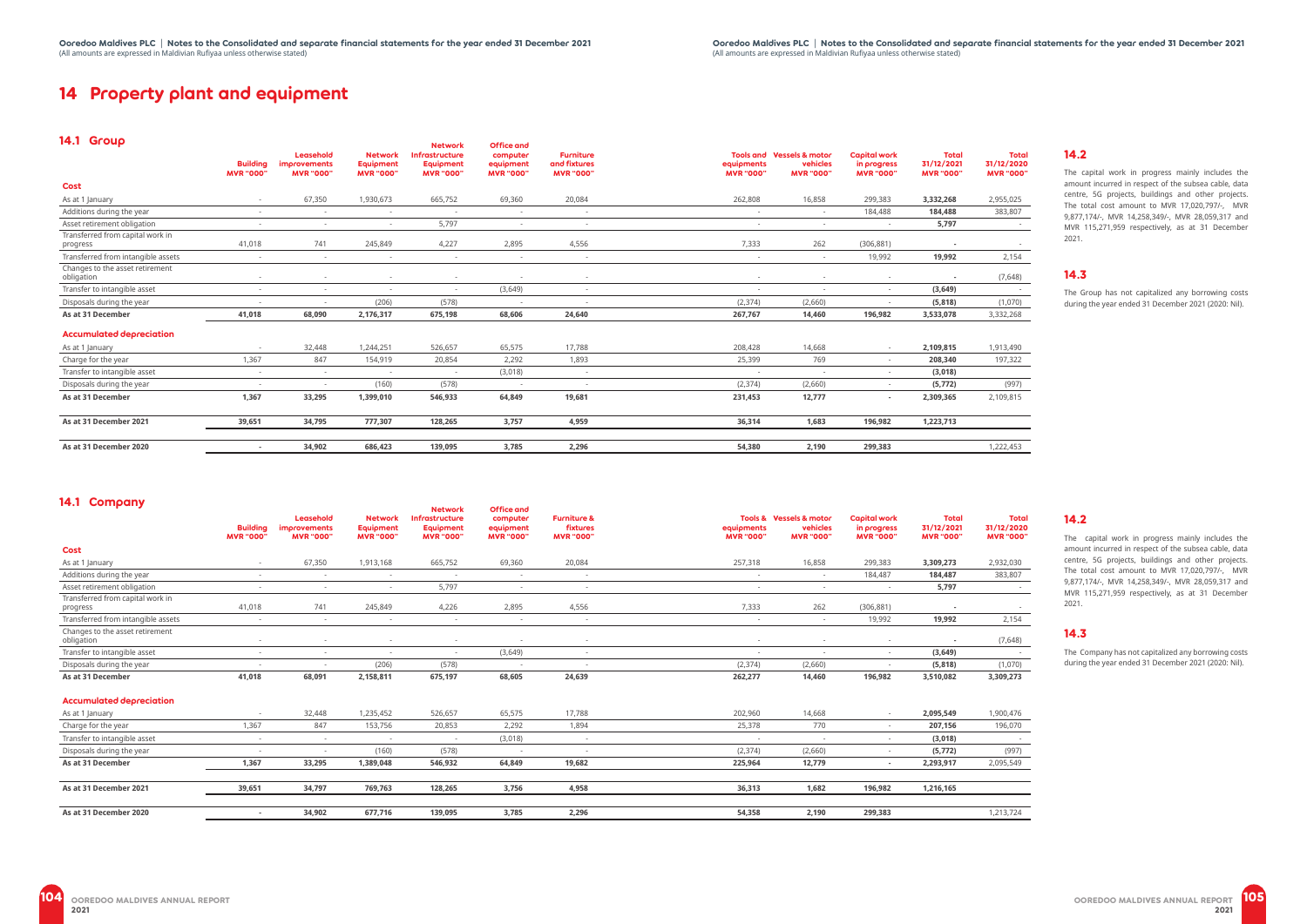



|                                                                               | License<br>fee<br><b>MVR "000"</b> | IT<br>software<br><b>MVR "000"</b> | Capacity<br><b>Right</b><br><b>MVR "000"</b> | <b>Capital work</b><br>in progress<br><b>MVR "000"</b> | <b>Total</b><br>31/12/2021<br><b>MVR "000"</b> | <b>Total</b><br>31/12/2020<br><b>MVR "000"</b> |
|-------------------------------------------------------------------------------|------------------------------------|------------------------------------|----------------------------------------------|--------------------------------------------------------|------------------------------------------------|------------------------------------------------|
| Cost                                                                          |                                    |                                    |                                              |                                                        |                                                |                                                |
| As at 1 January                                                               | 15.420                             | 295.914                            | 385,500                                      | 4.690                                                  | 701.524                                        | 695,534                                        |
| Reclassification (Note 41)                                                    | $\sim$                             | $\overline{\phantom{a}}$           | (385, 500)                                   | $\sim$                                                 | (385, 500)                                     | (385, 500)                                     |
| Additions during the year                                                     | $\overline{\phantom{a}}$           | $\sim$                             | ٠                                            | 36.250                                                 | 36.250                                         | 8,143                                          |
| Transferred from capital work in progress                                     |                                    | 8.636                              | ۰                                            | (8,636)                                                |                                                |                                                |
| Transferred from Property Plant and Equipment                                 |                                    | 3,649                              |                                              | ٠                                                      | 3.649                                          |                                                |
| Transferred to capital work in progress under<br>property plant and equipment | $\overline{\phantom{a}}$           | $\overline{\phantom{a}}$           | ۰                                            | (19,992)                                               | (19,992)                                       | (2, 154)                                       |
| Cloud computing expenses writen-off                                           |                                    | (6, 199)                           |                                              | ٠                                                      | (6, 199)                                       |                                                |
| As at 31 December                                                             | 15.420                             | 302.000                            | ٠                                            | 12.311                                                 | 329.731                                        | 316.024                                        |

#### Accumulated amortization and

| impairment                 |        |         |           |        |                             |             |
|----------------------------|--------|---------|-----------|--------|-----------------------------|-------------|
| As at 1 January            | 15.420 | 260.101 | 364.961   | $\sim$ | 640.482                     | 595.398     |
| Reclassification (Note 41) |        |         | (364.961) |        | (364.961)                   | (364, 961)  |
|                            |        | 10001   |           |        | $\sim$ $\sim$ $\sim$ $\sim$ | $1 - 0 - 1$ |

| As at 31 December                             | 15.420 | 276.953 |  | 292.373 | 275.521 |
|-----------------------------------------------|--------|---------|--|---------|---------|
| Transferred from Property Plant and Equipment |        | 3.018   |  | 3.018   |         |
| Amortization for the year                     |        | '3.834  |  | 13.834  | 45.084  |

#### Net carrying values

| As at 31 December 2021 | 25.047 | 24 <sub>1</sub> | 37.358 |        |
|------------------------|--------|-----------------|--------|--------|
|                        |        |                 |        |        |
| As at 31 December 2020 | 35,813 | 4,690           |        | 40,503 |

# 15 Intangible assets

## 15.1 Group

#### 15.2

The Group has entered into an agreement with the Government of the Republic of Maldives during the year ended 31 December 2005 to obtain a Mobile Telecommunications License to install, own, operate and manage a mobile telecommunication network and provide mobile telecommunication services for a period of fifteen years. The amount paid by the Group to acquire the mobile telecommunication license has been recognized as an intangible asset and amortized over a period of 15 years commencing from the date of acquisition. The telecom license have been renewed for another 15 years with effect from 01 February 2020 with no additional cost except the recuring regulations fees.

## 15.3

The purchase and upgrade cost of IT software has been recognized as an intangible assets and amortized over a period of 3 to 8 years.

#### 15.4

The Group had entered into an agreement with Reliance Globalcom Limited (Flag Telecom Group Limited) during the year ended 31 December 2005 for use of capacity right for a period of fifteen years. The amount paid by the Group to acquire the capacity right was recognized as an intangible asset and amortized over a period of 15 years commencing from the date of ready for service on 01 January 2007. During the year it was reclassified to prepayments. Refer note 41.1

#### 15.5

The capital work in progress mainly includes amounts incurred in respect of developing the procurement sourcing platform and Data Analysis tool (IDEA) platform.

| 15.1 Company                                             | <b>License</b><br>fee<br><b>MVR "000"</b> | IT.<br>software<br><b>MVR "000"</b> | Capacity<br><b>Right</b><br><b>MVR "000"</b> | <b>Capital work</b><br>in progress<br><b>MVR "000"</b> | <b>Total</b><br>31/12/2021<br><b>MVR "000"</b> | <b>Total</b><br>31/12/2020<br><b>MVR "000"</b> |
|----------------------------------------------------------|-------------------------------------------|-------------------------------------|----------------------------------------------|--------------------------------------------------------|------------------------------------------------|------------------------------------------------|
| <b>Cost</b>                                              |                                           |                                     |                                              |                                                        |                                                |                                                |
| As at 1 January                                          | 15.420                                    | 295,914                             | $\overline{\phantom{a}}$                     | 4.690                                                  | 316,024                                        | 310,034                                        |
| Additions during the year                                | ٠                                         |                                     |                                              | 36,250                                                 | 36,250                                         | 8,143                                          |
| Transfer                                                 | ٠                                         | 8,636                               | $\sim$                                       | (8,636)                                                | $\overline{\phantom{a}}$                       |                                                |
| Transferred to property plant and equipment              | ٠                                         | $\overline{a}$                      | $\overline{\phantom{a}}$                     | (19,992)                                               | (19,992)                                       | (2, 154)                                       |
| Transfer from property plant and equipment               | ٠                                         | 3,649                               | ×                                            | ä,                                                     | 3,649                                          |                                                |
| Cloud computing expenses writen-off                      |                                           | (6, 199)                            | $\sim$                                       |                                                        | (6, 199)                                       |                                                |
| As at 31 December                                        | 15,420                                    | 302,000                             | $\blacksquare$                               | 12.311                                                 | 329,731                                        | 316,023                                        |
| <b>Accumulated amortization and</b><br><i>impairment</i> |                                           |                                     |                                              |                                                        |                                                |                                                |
| As at 1 January                                          | 15,420                                    | 260,101                             | $\sim$                                       | $\overline{\phantom{a}}$                               | 275,521                                        | 250,976                                        |
| Amortization for the year                                |                                           | 13,834                              |                                              | ٠                                                      | 13,834                                         | 24,544                                         |
| Transferred from Property Plant and Equipment            |                                           | 3,018                               |                                              |                                                        | 3,018                                          |                                                |
| As at 31 December                                        | 15.420                                    | 276.953                             | $\blacksquare$                               | $\overline{\phantom{a}}$                               | 292,373                                        | 275,520                                        |
| <b>Net carrying values</b>                               |                                           |                                     |                                              |                                                        |                                                |                                                |
| As at 31 December 2021                                   |                                           | 25,047                              | $\overline{\phantom{a}}$                     | 12,311                                                 | 37,358                                         |                                                |
|                                                          |                                           |                                     |                                              |                                                        |                                                |                                                |

| 15.1 Company                                             | <b>License</b><br>fee<br><b>MVR "000"</b> | IT.<br>software<br><b>MVR "000"</b> | Capacity<br><b>Right</b><br><b>MVR "000"</b> | <b>Capital work</b><br>in progress<br><b>MVR "000"</b> | <b>Total</b><br>31/12/2021<br><b>MVR "000"</b> | <b>Total</b><br>31/12/2020<br><b>MVR "000"</b> |
|----------------------------------------------------------|-------------------------------------------|-------------------------------------|----------------------------------------------|--------------------------------------------------------|------------------------------------------------|------------------------------------------------|
| <b>Cost</b>                                              |                                           |                                     |                                              |                                                        |                                                |                                                |
| As at 1 January                                          | 15,420                                    | 295,914                             | ä,                                           | 4.690                                                  | 316,024                                        | 310,034                                        |
| Additions during the year                                |                                           |                                     | ä,                                           | 36,250                                                 | 36,250                                         | 8,143                                          |
| Transfer                                                 | $\sim$                                    | 8,636                               | ٠                                            | (8,636)                                                | $\overline{\phantom{a}}$                       |                                                |
| Transferred to property plant and equipment              | ٠                                         | ٠                                   | $\overline{\phantom{m}}$                     | (19,992)                                               | (19,992)                                       | (2, 154)                                       |
| Transfer from property plant and equipment               | ٠                                         | 3,649                               | ä,                                           |                                                        | 3,649                                          |                                                |
| Cloud computing expenses writen-off                      |                                           | (6, 199)                            | ä,                                           |                                                        | (6, 199)                                       |                                                |
| As at 31 December                                        | 15,420                                    | 302.000                             | $\overline{\phantom{a}}$                     | 12.311                                                 | 329,731                                        | 316,023                                        |
| <b>Accumulated amortization and</b><br><i>impairment</i> |                                           |                                     |                                              |                                                        |                                                |                                                |
| As at 1 January                                          | 15,420                                    | 260,101                             | ٠                                            | $\sim$                                                 | 275,521                                        | 250,976                                        |
| Amortization for the year                                |                                           | 13,834                              | $\sim$                                       |                                                        | 13,834                                         | 24,544                                         |
| Transferred from Property Plant and Equipment            |                                           | 3,018                               | ä,                                           |                                                        | 3,018                                          |                                                |
| As at 31 December                                        | 15.420                                    | 276.953                             | $\overline{\phantom{0}}$                     | $\overline{\phantom{a}}$                               | 292,373                                        | 275,520                                        |
| <b>Net carrying values</b>                               |                                           |                                     |                                              |                                                        |                                                |                                                |
| As at 31 December 2021                                   |                                           | 25,047                              | $\overline{\phantom{a}}$                     | 12,311                                                 | 37.358                                         |                                                |
|                                                          |                                           |                                     |                                              |                                                        |                                                |                                                |

| <b>15.1 Company</b>                                      | License<br>fee<br><b>MVR "000"</b> | <b>IT</b><br>software<br><b>MVR "000"</b> | Capacity<br><b>Right</b><br><b>MVR "000"</b> | <b>Capital work</b><br>in progress<br><b>MVR "000"</b> | <b>Total</b><br>31/12/2021<br><b>MVR "000"</b> | <b>Total</b><br>31/12/2020<br><b>MVR "000"</b> |
|----------------------------------------------------------|------------------------------------|-------------------------------------------|----------------------------------------------|--------------------------------------------------------|------------------------------------------------|------------------------------------------------|
| <b>Cost</b>                                              |                                    |                                           |                                              |                                                        |                                                |                                                |
| As at 1 January                                          | 15,420                             | 295,914                                   |                                              | 4,690                                                  | 316,024                                        | 310,034                                        |
| Additions during the year                                | ÷                                  |                                           | ٠                                            | 36,250                                                 | 36,250                                         | 8,143                                          |
| Transfer                                                 | ٠                                  | 8.636                                     | $\overline{\phantom{a}}$                     | (8,636)                                                | $\overline{\phantom{m}}$                       |                                                |
| Transferred to property plant and equipment              | ÷                                  | $\overline{\phantom{a}}$                  | $\overline{\phantom{a}}$                     | (19,992)                                               | (19, 992)                                      | (2, 154)                                       |
| Transfer from property plant and equipment               |                                    | 3,649                                     | ×,                                           |                                                        | 3.649                                          |                                                |
| Cloud computing expenses writen-off                      |                                    | (6, 199)                                  | ٠                                            |                                                        | (6, 199)                                       |                                                |
| As at 31 December                                        | 15,420                             | 302,000                                   | $\overline{\phantom{a}}$                     | 12,311                                                 | 329,731                                        | 316,023                                        |
| <b>Accumulated amortization and</b><br><i>impairment</i> |                                    |                                           |                                              |                                                        |                                                |                                                |
| As at 1 January                                          | 15,420                             | 260,101                                   |                                              |                                                        | 275,521                                        | 250,976                                        |
| Amortization for the year                                | ٠                                  | 13,834                                    | ×.                                           | ٠                                                      | 13,834                                         | 24,544                                         |
| Transferred from Property Plant and Equipment            |                                    | 3,018                                     | ٠                                            | ÷                                                      | 3,018                                          |                                                |
| As at 31 December                                        | 15,420                             | 276,953                                   | $\overline{\phantom{a}}$                     | $\overline{\phantom{a}}$                               | 292,373                                        | 275,520                                        |
| <b>Net carrying values</b>                               |                                    |                                           |                                              |                                                        |                                                |                                                |
| As at 31 December 2021                                   | $\overline{\phantom{a}}$           | 25,047                                    | $\overline{\phantom{a}}$                     | 12,311                                                 | 37,358                                         |                                                |
|                                                          |                                    |                                           |                                              |                                                        |                                                |                                                |
| As at 31 December 2020                                   |                                    | 35,813                                    |                                              | 4.690                                                  |                                                | 40.503                                         |
|                                                          |                                    |                                           |                                              |                                                        |                                                |                                                |

#### Ooredoo Maldives PLC | Notes to the Consolidated and separate financial statements for the year ended 31 December 2021

(All amounts are expressed in Maldivian Rufiyaa unless otherwise stated)

## 15.2

The Company has entered into an agreement with the Government of the Republic of Maldives during the year ended 31st December 2005 to obtain a Mobile Telecommunications License to install, own, operate and manage a mobile telecommunication network and provide mobile telecommunication services for a period of fifteen years. The amount paid by the Company to acquire the mobile telecommunication license has been recognized as an intangible asset and amortized over a period of 15 years commencing from the date of acquisition. The telecom license have been renewed for another 15 years with effect from 01 February 2020 with no additional cost except the recuring regulations fees.

## 15.3

The purchase and upgrade cost of IT software has been recognized as an intangible assets and amortized over a period of 3 to 8 years.

#### 15.4

'The capital work in progress mainly includes amounts incurred in respect of developing the procurement sourcing platform and Data Analysis tool (IDEA) platform.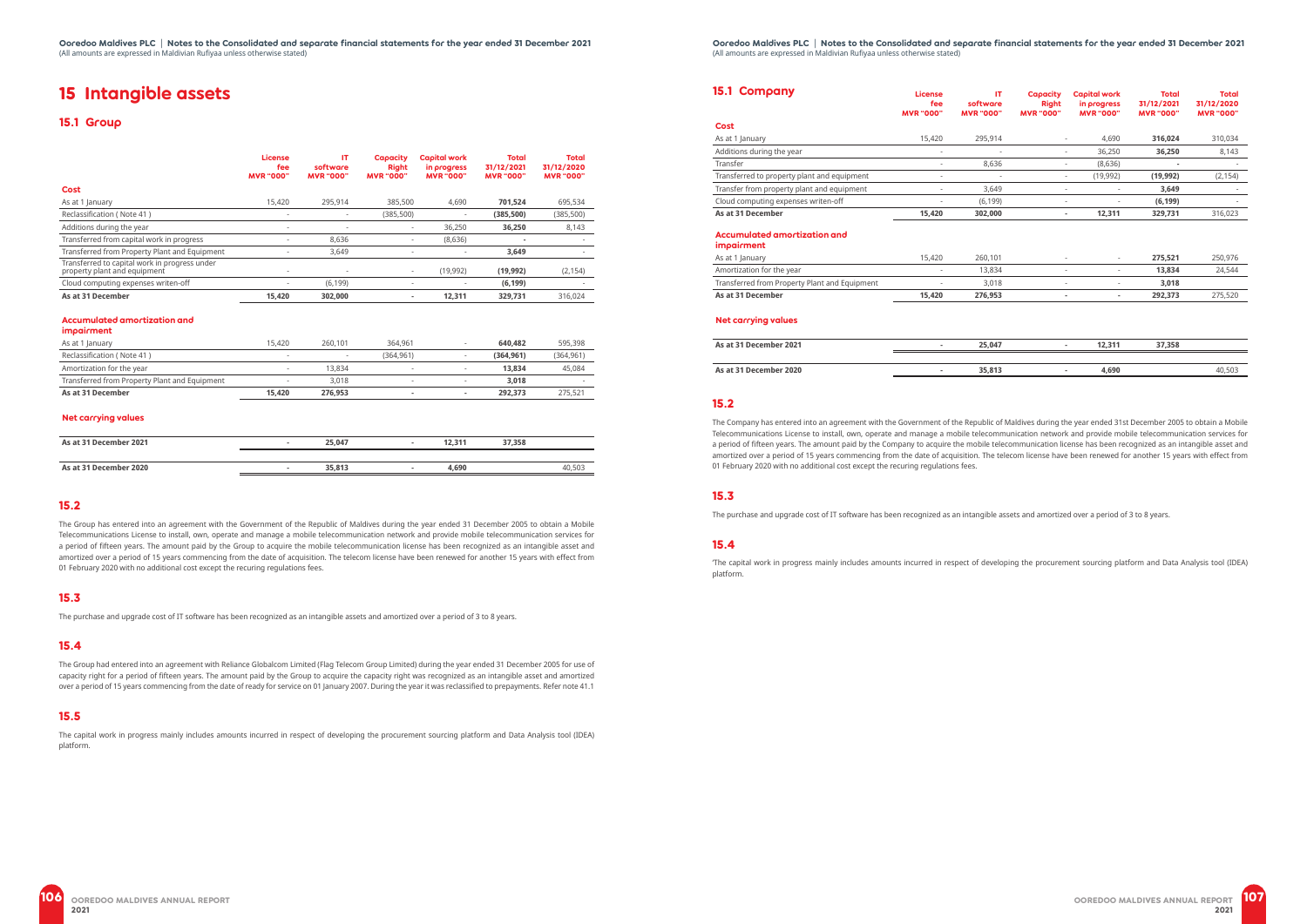

| 31 December 2021 - Leases under IFRS 16 | <b>GROUP</b><br><b>MVR "000"</b> | <b>COMPANY</b><br><b>MVR "000"</b> |
|-----------------------------------------|----------------------------------|------------------------------------|
| Interest on lease liabilities (Note 28) | 23.690                           | 23,690                             |
| Expenses relating to short-term leases  | 2.192                            | 1,637                              |
| Amortization of right of use assets     | 28.825                           | 28,825                             |
| 31 December 2020 - Leases under IFRS 16 |                                  |                                    |
| Interest on lease liabilities (Note 28) | 21.454                           | 21,454                             |
| Expenses relating to short-term leases  | 1.254                            | 698                                |
| Amortisation of right of use assets     | 44,318                           | 44,318                             |
|                                         |                                  |                                    |

| <b>16.4 Maturity Analysis</b>                                     |              | 31/12/2021     | 31/12/2020   |                |  |
|-------------------------------------------------------------------|--------------|----------------|--------------|----------------|--|
| Maturity analysis of non-current lease liabilities is as follows: | <b>GROUP</b> | <b>COMPANY</b> | <b>GROUP</b> | <b>COMPANY</b> |  |
| Later than 1 year and not later than 2 years                      | 48.511       | 48.511         | 29.802       | 29,802         |  |
| Later than 2 year and not later than 5 years                      | 102.941      | 102.941        | 55.631       | 55,631         |  |
| Later than 5 years                                                | 123.755      | 123.755        | 81,953       | 81,953         |  |
|                                                                   | 275.207      | 275.207        | 167.386      | 167,386        |  |

Ooredoo Maldives PLC | Notes to the Consolidated and separate financial statements for the year ended 31 December 2021 (All amounts are expressed in Maldivian Rufiyaa unless otherwise stated)

## 16.2 Amounts recognized in profit or loss

## 16.3 Lease modification

During the year the Company and certain lessors agree to revise the rental payments and terms of lease without changing the underlying leases assets. Changes in consideration and terms of these lease contracts are accounted for on 1 January 2021 being the effective date of the modification. The Company remeasured the lease liabilities considering the modified lease payments discounted at the revised incremental rate determined on 1 January 2021. The difference between original lease liability and revised lease liability is adjusted against right of use assets.

The Company does not face a significant liquidity risk with regard to its lease liabilities.

Hand sets and devices **36,993** 27,710 **36,993** 27,710 Write down of inventories to net realisable value (Note 18.1)

|                                | <b>COMPANY</b>                 |                                |                                |
|--------------------------------|--------------------------------|--------------------------------|--------------------------------|
| 31/12/2021<br><b>MVR "000"</b> | 31/12/2020<br><b>MVR "000"</b> | 31/12/2021<br><b>MVR "000"</b> | 31/12/2020<br><b>MVR "000"</b> |
| 264,478                        | 199,257                        | 264,478                        | 199,257                        |
| 17,831                         | 22,832                         | 17,831                         | 22,832                         |
| 33,386                         | 42,389                         | 33,386                         | 42,389                         |
| (17, 622)                      |                                | (17, 622)                      |                                |
| 298,074                        | 264,478                        | 298,073                        | 264,478                        |
|                                |                                |                                |                                |
| 74,789                         | 30,471                         | 74,789                         | 30,471                         |
| 28,825                         | 44,318                         | 28,825                         | 44,318                         |
| (2,949)                        |                                | (2,949)                        |                                |
| 100,665                        | 74,789                         | 100,665                        | 74,789                         |
|                                | 189,689                        | 197,408                        | 189,689                        |
|                                | 197,408                        | <b>GROUP</b>                   |                                |

| Mobile telecommunication tower sites | 144,103 | 156.533 | 144,103 | 156,533 |
|--------------------------------------|---------|---------|---------|---------|
| <b>Buildings</b>                     | 53,305  | 33,156  | 53,305  | 33,156  |
|                                      | 197,408 | 189.689 | 197,408 | 189,689 |

## 16.1 Analysis of right of use asset

|                                                                  | No. of Shares |                                | Shareholding                   |  |  |
|------------------------------------------------------------------|---------------|--------------------------------|--------------------------------|--|--|
| 31/12/2020<br>31/12/2021<br><b>MVR "000"</b><br><b>MVR "000"</b> |               | 31/12/2021<br><b>MVR "000"</b> | 31/12/2020<br><b>MVR "000"</b> |  |  |
| 211,331,250                                                      | 211,331,250   | 65%                            | 65%                            |  |  |

WARF Telecom International Private Limited (Incorporated in the Republic of Maldives) **211,331,250** 211,331,250 **65%** 65%

| <b>16 Right of use assets</b>   |                  | <b>GROUP</b>                              |                  | <b>COMPANY</b>                            | 17 Investment in subsidiary                                   |                             | <b>COMPANY</b>                                       |
|---------------------------------|------------------|-------------------------------------------|------------------|-------------------------------------------|---------------------------------------------------------------|-----------------------------|------------------------------------------------------|
| <b>Cost</b>                     | <b>MVR "000"</b> | 31/12/2021 31/12/2020<br><b>MVR "000"</b> | <b>MVR "000"</b> | 31/12/2021 31/12/2020<br><b>MVR "000"</b> | WARF Telecom International Private Limited                    | <b>MVR "000"</b><br>255,587 | 31/12/2021 31/12/2020<br><b>MVR "000"</b><br>255,587 |
| Opening balance                 | 264,478          | 199,257                                   | 264,478          | 199,257                                   | Less: Impairment provision of investment (Note 17.1)          | (158, 734)                  | (67, 099)                                            |
| Lease modification              | 17,831           | 22,832                                    | 17,831           | 22,832                                    |                                                               | 96,853                      | 188,488                                              |
| Increase due to additions       | 33,386           | 42,389                                    | 33,386           | 42,389                                    |                                                               |                             |                                                      |
| Decrease due to derecognition   | (17, 622)        |                                           | (17, 622)        |                                           | 17.1 Provision for impairment of the investment in subsidiary |                             |                                                      |
| <b>Closing balance</b>          | 298,074          | 264,478                                   | 298,073          | 264,478                                   | As at 1 January                                               | 67,099                      | 67,099                                               |
|                                 |                  |                                           |                  |                                           | Charge of provision for impairment loss during the year       | 91,634                      |                                                      |
| <b>Accumulated amortization</b> |                  |                                           |                  |                                           | As at 31 December                                             | 158,735                     | 67,099                                               |

| Ac at 21 December                                       |
|---------------------------------------------------------|
| Charge of provision for impairment loss during the year |
| As at 1 January                                         |

## 17.2 Shareholding of investment in subsidiary

## 18.1 Write down of inventories to net realisable value

The investment in subsidiary was written down to the recoverable amount of MVR 96.85 Mn, which was determined by reference to the subsidiary's value in use based on discounted future cash flow.

GROUP COMPANY

| 31/12/2021<br><b>MVR "000"</b> | 31/12/2020<br><b>MVR "000"</b> | 31/12/2021<br><b>MVR "000"</b> | 31/12/2020<br><b>MVR "000"</b> |
|--------------------------------|--------------------------------|--------------------------------|--------------------------------|
| 36.993                         | 27.710                         | 36.993                         | 27.710                         |
| (13, 456)                      | (15,035)                       | (13, 456)                      | (15,035)                       |
| 23,537                         | 12.675                         | 23,537                         | 12,675                         |

| As at 1 January                                | 15.035  | 13.340 | 15.035  | 3.340  |
|------------------------------------------------|---------|--------|---------|--------|
| (Write back) / write down made during the year | (1.579) | .695   | (1.579) | .695   |
| As at 31 December                              | 13.456  | 15,035 | 13.456  | 15,035 |

# 18 Inventories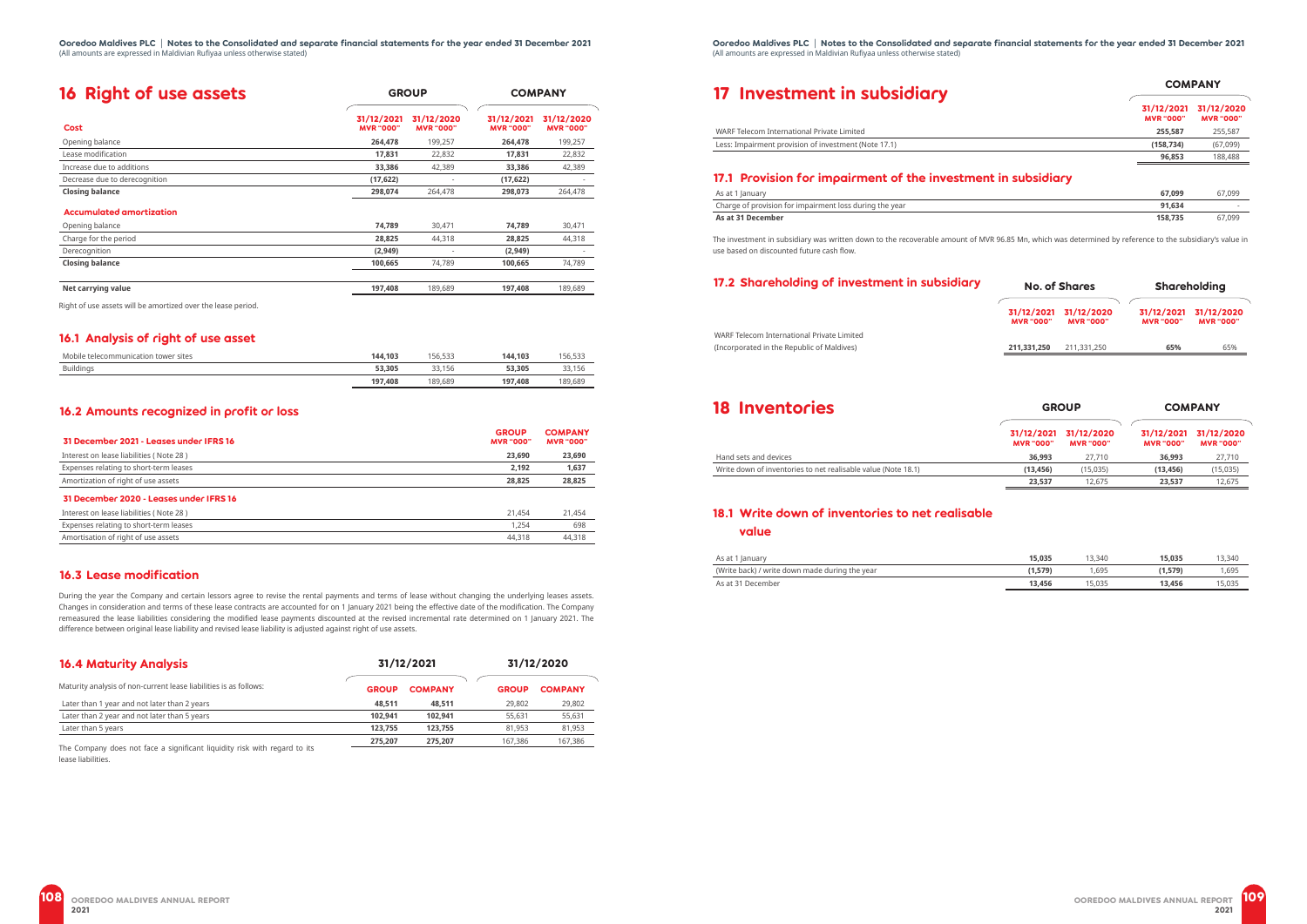

GROUP COMPANY

|                                                                              | 31/12/2021<br><b>MVR "000"</b> | 31/12/2020<br><b>MVR "000"</b> | 31/12/2021<br><b>MVR "000"</b> | 31/12/2020<br><b>MVR "000"</b> |  |
|------------------------------------------------------------------------------|--------------------------------|--------------------------------|--------------------------------|--------------------------------|--|
| Trade and billing receivables                                                | 277,845                        | 310,681                        | 277,845                        | 310,681                        |  |
| Advances and prepayments                                                     | 29,712                         | 61,628                         | 29,712                         | 61,628                         |  |
| Contract assets                                                              | 42,033                         | 40.701                         | 42,033                         | 40,701                         |  |
| Prepayments                                                                  | 3,106                          | 20,539                         | 1,393                          | ۰                              |  |
| Other receivables                                                            | 66.505                         | 98,506                         | 63.844                         | 98,259                         |  |
| Less: Loss allowance for expected credit loss of trade and other receivables | 419.201                        | 532.055                        | 414.827                        | 511,269                        |  |
| (Note 19.2)                                                                  | (113, 336)                     | (148, 796)                     | (113, 196)                     | (149, 222)                     |  |
|                                                                              | 305.865                        | 383.259                        | 301.631                        | 362.047                        |  |

| As at 1 January       | 2.929    | $- -$<br>4.5/ |  |
|-----------------------|----------|---------------|--|
| Reversal for the year | (2, 174) | (1.642)       |  |
| As at 31 December     | 755      | 2.929         |  |

| 19.2 Loss allowance for expected credit loss of  |                                | <b>GROUP</b>                   | <b>COMPANY</b>                 |                                |  |
|--------------------------------------------------|--------------------------------|--------------------------------|--------------------------------|--------------------------------|--|
| trade and other receivables                      | 31/12/2021<br><b>MVR "000"</b> | 31/12/2020<br><b>MVR "000"</b> | 31/12/2021<br><b>MVR "000"</b> | 31/12/2020<br><b>MVR "000"</b> |  |
| As at 1 January                                  | 148.796                        | 119.685                        | 149.222                        | 119,545                        |  |
| Write off                                        | (57, 227)                      |                                | (57, 227)                      |                                |  |
| (Reversal) / loss allowance made during the year | 21.767                         | 29.111                         | 21.201                         | 29,677                         |  |
| As at 31 December                                | 113.336                        | 148.796                        | 113.196                        | 149,222                        |  |

Investments in fixed deposits more than one year **52,303** 48,467 **32,092** - Investments in fixed deposits less than one year

| 19.1.1 | Prepayments - non-current | 102.607 |          | 102.607 |  |
|--------|---------------------------|---------|----------|---------|--|
|        |                           | 102.607 |          | 102.607 |  |
| 19.1.2 | Prepayments - current     | 5.767   | 41.078   | 4.054   |  |
|        | (-) Amortisation          | (2.661) | (20.539) | (2,661) |  |
|        |                           | 3.106   | 20.539   | 1.393   |  |

## 19.1 Prepayments

## 20.1 Loss allowance for expected credit loss

| 20 Amount due from a related                        |                                | <b>GROUP</b>                   | <b>COMPANY</b>                 |                                |
|-----------------------------------------------------|--------------------------------|--------------------------------|--------------------------------|--------------------------------|
| party                                               | 31/12/2021<br><b>MVR "000"</b> | 31/12/2020<br><b>MVR "000"</b> | 31/12/2021<br><b>MVR "000"</b> | 31/12/2020<br><b>MVR "000"</b> |
| Focus Infocom Private Limited                       | 9.067                          | 36.120                         | $\overline{\phantom{a}}$       |                                |
| Loss allowance for expected credit loss (Note 20.1) | (755)                          | (2.929)                        | $\overline{\phantom{a}}$       | $\sim$                         |
|                                                     | 8.312                          | 33.191                         | $\overline{\phantom{a}}$       |                                |

**Opening balance** Loss allowance charged /(reversal) during the year As at 31 December **127** 1,196 **121** 1,186

i. Contract assets recognised in relation to mobile hand set and devices sold on installments revenue amounting to MVR 29,724,311/- ( 2020: MVR 24,782,010 /-) and enterprise solution project sales amounting to MVR 12,308,564/- (2020: MVR 15,919,297/-).

ii. Other receivables of the company and group mainly include roaming commitment amounting to MVR 34.9 Mn (2020- MVR 83.5 Mn), andvance and prepayments include recoverable from MIRA amounting to MVR 5.6 Mn (2020 - MVR 34.7 Mn).

iii. Refer note 41 for the reclassification of intangible assets to prepayments.

iv. Prepayments include lumpsum amount paid for capacity right in advance, which is charged to expenses in a straight line method over the capacity right period ( 15 years ).

# 19 Trade and other receivables

Loss allowance for expected credit losses of investments (Note 21.1)

|                                | <b>GROUP</b>                   |                                | <b>COMPANY</b>                 |
|--------------------------------|--------------------------------|--------------------------------|--------------------------------|
| 31/12/2021<br><b>MVR "000"</b> | 31/12/2020<br><b>MVR "000"</b> | 31/12/2021<br><b>MVR "000"</b> | 31/12/2020<br><b>MVR "000"</b> |
| 52,303                         | 48.467                         | 32,092                         |                                |
| 406.650                        | 420,150                        | 347,421                        | 252,874                        |
| 458.953                        | 468.617                        | 379.513                        | 252.874                        |
| (1,572)                        | (995)                          | (1,537)                        | (916)                          |
| 457,382                        | 467,622                        | 377,976                        | 251.958                        |

| As at 1 January                                        | 995     | 293     | 916     | 165     |
|--------------------------------------------------------|---------|---------|---------|---------|
| Charge of loss allowance during the year               | 577     | 702     | 621     | 75'     |
| As at 31 December                                      | 1.572   | 995     | 1.537   | 916     |
| Investments in fixed deposits less than one year (net) | 405.079 | 419.155 | 345.884 | 251.958 |
| Investments in fixed deposits more than one year (net) | 52.303  | 48.467  | 32.092  |         |

| <b>22 Bank balances and cash</b>                                        |                                | <b>GROUP</b><br><b>COMPANY</b> |                                |                                |
|-------------------------------------------------------------------------|--------------------------------|--------------------------------|--------------------------------|--------------------------------|
|                                                                         | 31/12/2021<br><b>MVR "000"</b> | 31/12/2020<br><b>MVR "000"</b> | 31/12/2021<br><b>MVR "000"</b> | 31/12/2020<br><b>MVR "000"</b> |
| Cash in hand                                                            | 2.050                          | 2.184                          | 2.050                          | 2,184                          |
| Balances with banks                                                     | 1,402,909                      | 983,990                        | 1,331,246                      | 956,962                        |
|                                                                         | 1,404,959                      | 986.174                        | 1,333,296                      | 959,146                        |
| Loss allowances for expected credit losses of bank balances (Note 22.1) | (127)                          | (1, 196)                       | (121)                          | (1, 186)                       |
|                                                                         | 1,404,831                      | 984,978                        | 1,333,175                      | 957,960                        |
|                                                                         |                                |                                |                                |                                |

# 21.1 Loss allowance for expected credit losses of financial assets at amortised cost

# 22.1 Loss allowances for expected credit losses of bank balances

maturity periods are ranging from more than three months to two years. Deposits amounting MVR 269.7 Mn (2020: MVR 23.5 Mn) are denominated in

| 1.196   | 709   | 1,186   | 695   |
|---------|-------|---------|-------|
| (1,068) | 487   | (1,065) | 491   |
| 127     | 1.196 | 121     | 1,186 |

- i. Investments in fixed deposits are classified under amortized cost. The interest rate of the deposits are ranging from 0.20% to 4.5% per annum and USD.
- ii. Ooredoo Maldives PLC has pledged fixed deposits amounting to MVR 343.09 Mn as at 31 December 2021 (31 December 2020 : MVR 139.5 Mn) as collateral against loans (restricted deposits).

i. Ooredoo Maldives PLC has pledged fixed deposits amounting to MVR 79.5 Mn as at 31 December 2021 as collateral against loans (restricted deposits).

# 21 Financial assets at amortised cost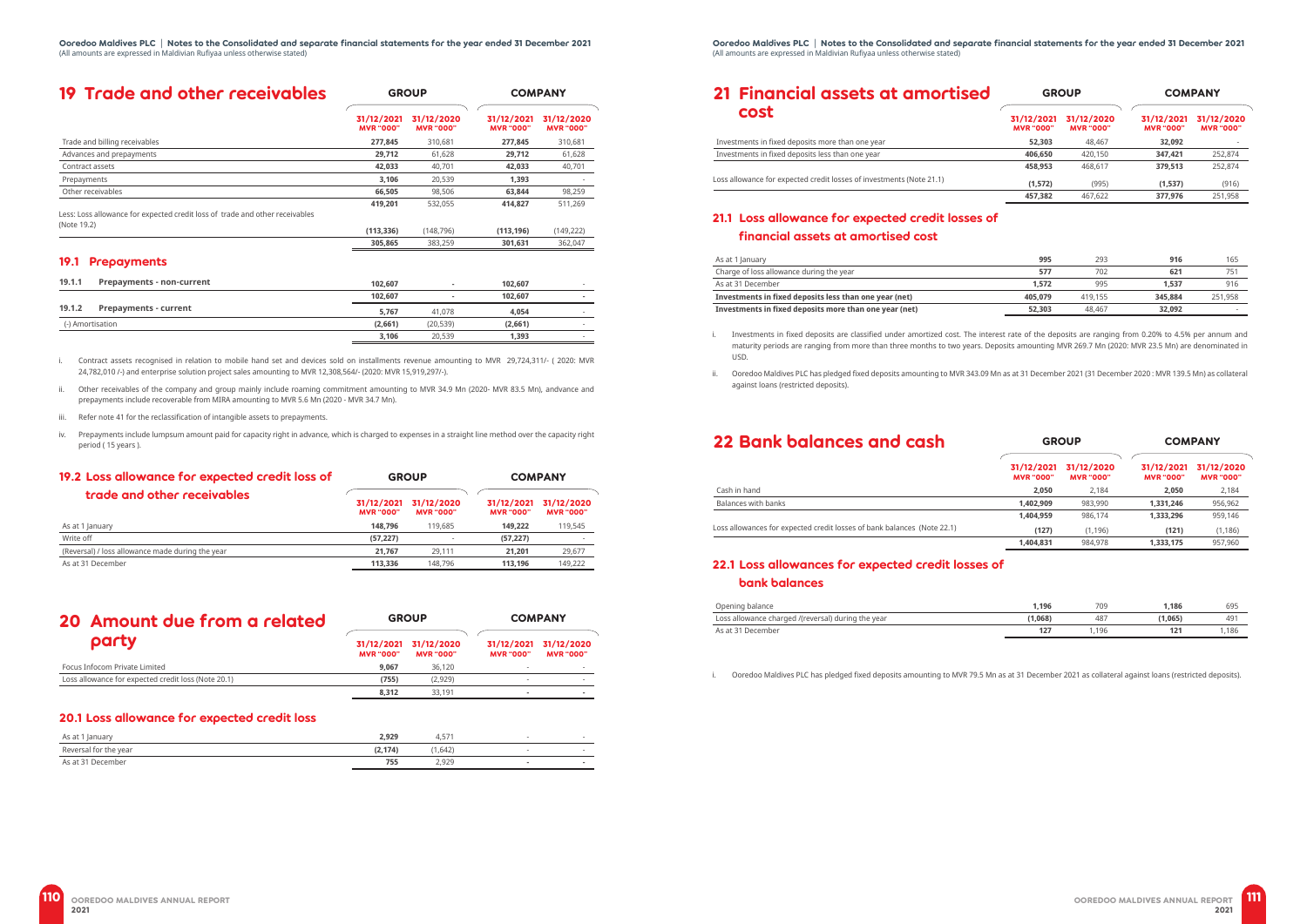

## 23.1 Authorized

Authorized share capital comprises of 155,202,000 (2020: 155,202,000) ordinary shares. All shares are at par value of MVR. 10/- (2020 : MVR 10/-) each.

The holders of ordinary shares are entitled to receive dividends as declared from time to time and are entitled to one vote per share at the shareholders' meetings of the Company. **GROUP** 

## 23.2 Issued share capital

Issued and paid up share capital comprises of 147,800,401 (2020: 147,800,401) ordinary shares. All shares are at par value of MVR 10/- (2020: MVR 10/-).

#### 23.4 Dividend

| 23.3 Fully paid share capital | <b>GROUP</b><br><b>COMPANY</b> |                                           |                  |                                           |
|-------------------------------|--------------------------------|-------------------------------------------|------------------|-------------------------------------------|
|                               | <b>MVR "000"</b>               | 31/12/2021 31/12/2020<br><b>MVR "000"</b> | <b>MVR "000"</b> | 31/12/2021 31/12/2020<br><b>MVR "000"</b> |
| As at 1 January               | 1.478.004                      | A78.004                                   | 1.478.004        | 1,478,004                                 |
| As at 31 December             | 1.478.004                      | A78.004                                   | 1.478.004        | 1,478,004                                 |

|                                                                                                                      | -----            |                                           |  |
|----------------------------------------------------------------------------------------------------------------------|------------------|-------------------------------------------|--|
|                                                                                                                      |                  |                                           |  |
| Dividend paid and proposed                                                                                           | <b>MVR "000"</b> | 31/12/2021 31/12/2020<br><b>MVR "000"</b> |  |
| Declared accrued and paid during the year final dividend for 2020, MVR 2.34 per share (for 2019, MVR 3.30 per share) | 345.853          | 487.741                                   |  |

|                                                          | 31/12/2021<br><b>MVR "000"</b> | 31/12/2020<br><b>MVR "000"</b> |
|----------------------------------------------------------|--------------------------------|--------------------------------|
| Non-controlling interest %                               | 35%                            | 35%                            |
| Non-current assets                                       | 58,711                         | 58,455                         |
| Current assets                                           | 114,677                        | 273,750                        |
| Non-current liabilities                                  |                                |                                |
| <b>Current liabilities</b>                               | (36, 956)                      | (10, 475)                      |
| <b>Net assets</b>                                        | 136,432                        | 321,730                        |
| Net assets attributable to NCI                           | 47,733                         | 112,585                        |
| Non-controlling interest %                               | 35%                            | 35%                            |
| Revenue                                                  | 15,156                         | 34,057                         |
| Loss after tax                                           | (12, 657)                      | (139)                          |
| <b>Total comprehensive income</b>                        | (12, 657)                      | (139)                          |
| Loss allocated to non-controlling interest               | (4, 430)                       | (49)                           |
| Net cash generated from / (used in) operating activities | 42,239                         | (5, 224)                       |
| Net cash generated from investing activities             | 92,316                         | 7,575                          |
| Net decrease in cash and cash equivalents                | 134,555                        | 2,351                          |

|                                                         |                  | <b>GROUP</b>                              |
|---------------------------------------------------------|------------------|-------------------------------------------|
| 25 Non-controlling interest                             | <b>MVR "000"</b> | 31/12/2021 31/12/2020<br><b>MVR "000"</b> |
| As at 1st January                                       | 112.585          | 112,634                                   |
| + (Loss) / profit allocated to non-controlling interest | (4, 430)         | (49)                                      |
| (-) Dividend declared by the subsidary Company          | (60, 422)        |                                           |
| As at 31st December                                     | 47.733           | 112.585                                   |

Consequent to the decision taken by the Board of Directors of the Group/ Company, the functional currency of the Group/ Company was changed from United States Dollar (US\$) to Maldivian Rufiyaa (MVR) with effect from 1st January 2014. The exchange difference arose from the translation of issued share capital as at 1st January 2014 was recognized in this reserve. This is an un-distributable reserve.

The following table summarizes the information relating to WARF Telecom International Private Limited which is the subsidiary of the Company that has material non-controlling interest (NCI), before any intra group eliminations,

# 23 Share capital

# 24 Reserve on translation of share capital

#### 26.4 Term Loan i

The Company entered into a loan agreement dated 30 June 2019, and obtained a term loan facility amounting to US\$ 10,000,000/- for the purpose of capital expenditure requirements. The loan is repayable within 30 equal monthly instalments of US\$ 333,333/ (1 US\$ = MVR 15.42). The facility is secured by a USD deposit equivalent to 100% of outstanding loan amount at the period end.

## 26.5 Term Loan ii

The Company obtained the term loan facility by entering into a loan agreement dated 13 January 2020, amounting to US\$ 29,100,000/- for the purpose of restructuring the loan facility. The loan is repayable within 54 equal monthly instalments of USD 538,888.88/- each (1 US\$ = MVR 15.42). The loan is unsecured.

#### 26.6 Term Loan iii

| <b>26 Loans and borrowings</b>                                      |                                | <b>GROUP</b><br><b>COMPANY</b> |                                |                                |
|---------------------------------------------------------------------|--------------------------------|--------------------------------|--------------------------------|--------------------------------|
|                                                                     | 31/12/2021<br><b>MVR "000"</b> | 31/12/2020<br><b>MVR "000"</b> | 31/12/2021<br><b>MVR "000"</b> | 31/12/2020<br><b>MVR "000"</b> |
| As at 1 January                                                     | 542,013                        | 759,477                        | 542,013                        | 759,477                        |
| Borrowings during the year                                          | 462.600                        | 448.722                        | 462.600                        | 448,722                        |
| Repayments during the year                                          | (193, 636)                     | (666, 186)                     | (193, 636)                     | (666, 186)                     |
| As at 31 December                                                   | 810,977                        | 542,013                        | 810,977                        | 542,013                        |
| <b>26.1 Sources of finance</b>                                      |                                |                                |                                |                                |
| Term loan i (Note 26.4)                                             | 25.700                         | 118,220                        | 25,700                         | 118,220                        |
| Term Ioan ii (Note 26.5)                                            | 324,077                        | 423,793                        | 324,077                        | 423,793                        |
| Term Ioan iii (Note 26.6)                                           | 154,200                        |                                | 154,200                        |                                |
| Term Ioan iv (Note 26.7)                                            | 231,300                        |                                | 231,300                        |                                |
| Term Ioan v (Note 26.8)                                             | 44,860                         |                                | 44,860                         |                                |
| Term Ioan vi (Note 26.9)                                            | 30.840                         |                                | 30.840                         |                                |
|                                                                     | 810,977                        | 542,013                        | 810,977                        | 542,013                        |
| 26.2 Non - current liabilities                                      |                                |                                |                                |                                |
|                                                                     | 465,882                        | 349,777                        | 465,882                        | 349,777                        |
| <b>Repayment of non-current liabilities schedule is as follows:</b> |                                |                                |                                |                                |
| More than one year, less than two years                             | 257,433                        | 125,416                        | 257,433                        | 125,416                        |
| More than two years                                                 | 208,449                        | 224,361                        | 208,449                        | 224,361                        |
|                                                                     | 465,882                        | 349,777                        | 465,882                        | 349,777                        |
| <b>26.3 Current liabilities</b>                                     |                                |                                |                                |                                |
|                                                                     | 345.095                        | 192,236                        | 345.095                        | 192,236                        |

| <b>26 Loans and borrowings</b>                                      |                                | <b>GROUP</b>                   | <b>COMPANY</b>                 |                                |
|---------------------------------------------------------------------|--------------------------------|--------------------------------|--------------------------------|--------------------------------|
|                                                                     | 31/12/2021<br><b>MVR "000"</b> | 31/12/2020<br><b>MVR "000"</b> | 31/12/2021<br><b>MVR "000"</b> | 31/12/2020<br><b>MVR "000"</b> |
| As at 1 January                                                     | 542,013                        | 759,477                        | 542,013                        | 759,477                        |
| Borrowings during the year                                          | 462,600                        | 448,722                        | 462,600                        | 448,722                        |
| Repayments during the year                                          | (193, 636)                     | (666, 186)                     | (193, 636)                     | (666, 186)                     |
| As at 31 December                                                   | 810,977                        | 542,013                        | 810,977                        | 542,013                        |
| <b>26.1 Sources of finance</b>                                      |                                |                                |                                |                                |
| Term loan i (Note 26.4)                                             | 25,700                         | 118,220                        | 25,700                         | 118,220                        |
| Term Ioan ii (Note 26.5)                                            | 324.077                        | 423,793                        | 324,077                        | 423,793                        |
| Term Ioan iii (Note 26.6)                                           | 154,200                        |                                | 154,200                        |                                |
| Term Ioan iv (Note 26.7)                                            | 231,300                        |                                | 231,300                        |                                |
| Term Ioan v (Note 26.8)                                             | 44,860                         |                                | 44,860                         |                                |
| Term Ioan vi (Note 26.9)                                            | 30,840                         |                                | 30,840                         |                                |
|                                                                     | 810,977                        | 542,013                        | 810,977                        | 542,013                        |
| 26.2 Non - current liabilities                                      |                                |                                |                                |                                |
|                                                                     | 465,882                        | 349,777                        | 465,882                        | 349,777                        |
| <b>Repayment of non-current liabilities schedule is as follows:</b> |                                |                                |                                |                                |
| More than one year, less than two years                             | 257,433                        | 125,416                        | 257,433                        | 125,416                        |
| More than two years                                                 | 208,449                        | 224,361                        | 208,449                        | 224,361                        |
|                                                                     | 465,882                        | 349,777                        | 465,882                        | 349,777                        |
| <b>26.3 Current liabilities</b>                                     |                                |                                |                                |                                |
|                                                                     | 345.095                        | 192,236                        | 345.095                        | 192,236                        |

| Repayment of non-current liabilities schedule is as follows: |
|--------------------------------------------------------------|
|--------------------------------------------------------------|

| More than one year, less than two years |  |
|-----------------------------------------|--|
| More than two years                     |  |

The Company obtained the import line facility by entering into a loan agreement dated 17 September 2020, amounting to US\$ 10,000,000/- for the purpose of financing the capital expenditure. The loan is repayable within 12 equal quarterly instalments of USD 833,333.33 each with grace period of 12 months from the date of drawdown (1 US\$ = MVR 15.42). The loan is unsecured.

## 26.7 Term Loan iv

The Company entered into a loan agreement dated 19 May 2021, and obtained a term loan facility amounting to US\$ 15,000,000/- for the purpose of company foreign exchange requirement. The loan is repayable within 6 equal quarterly instalments of US\$ 2,500,000/ each with grace period of 6 months from the date of drawdown (1 US\$ = MVR 15.42). The facility is secured by a MVR deposit equivalent to 120% of loan amount.

#### 26.8 Term Loan v

The Company obtained the term loan facility by entering into a loan agreement dated 7 April 2021, amounting to US\$ 3,000,000/- for the purpose of financing the capital expenditure. The loan is repayable within 30 equal monthly instalments of US\$ 100,000 each with grace period of 6 months from the date of drawdown (1 US\$ = MVR 15.42). The facility is secured by fixed deposits.

#### 26.9 Term Loan vi

The Company obtained the term loan facility by entering into a loan agreement dated 29 December 2021, amounting to US\$ 2,000,000/- for the purpose of company foreign exchange requirement. The loan is repayable within 36 equal monthly instalments of USD 55,556.56/- each (1 US\$ = MVR 15.42). The facility is secured by a USD deposit equivalent to 130% of outstanding loan amount.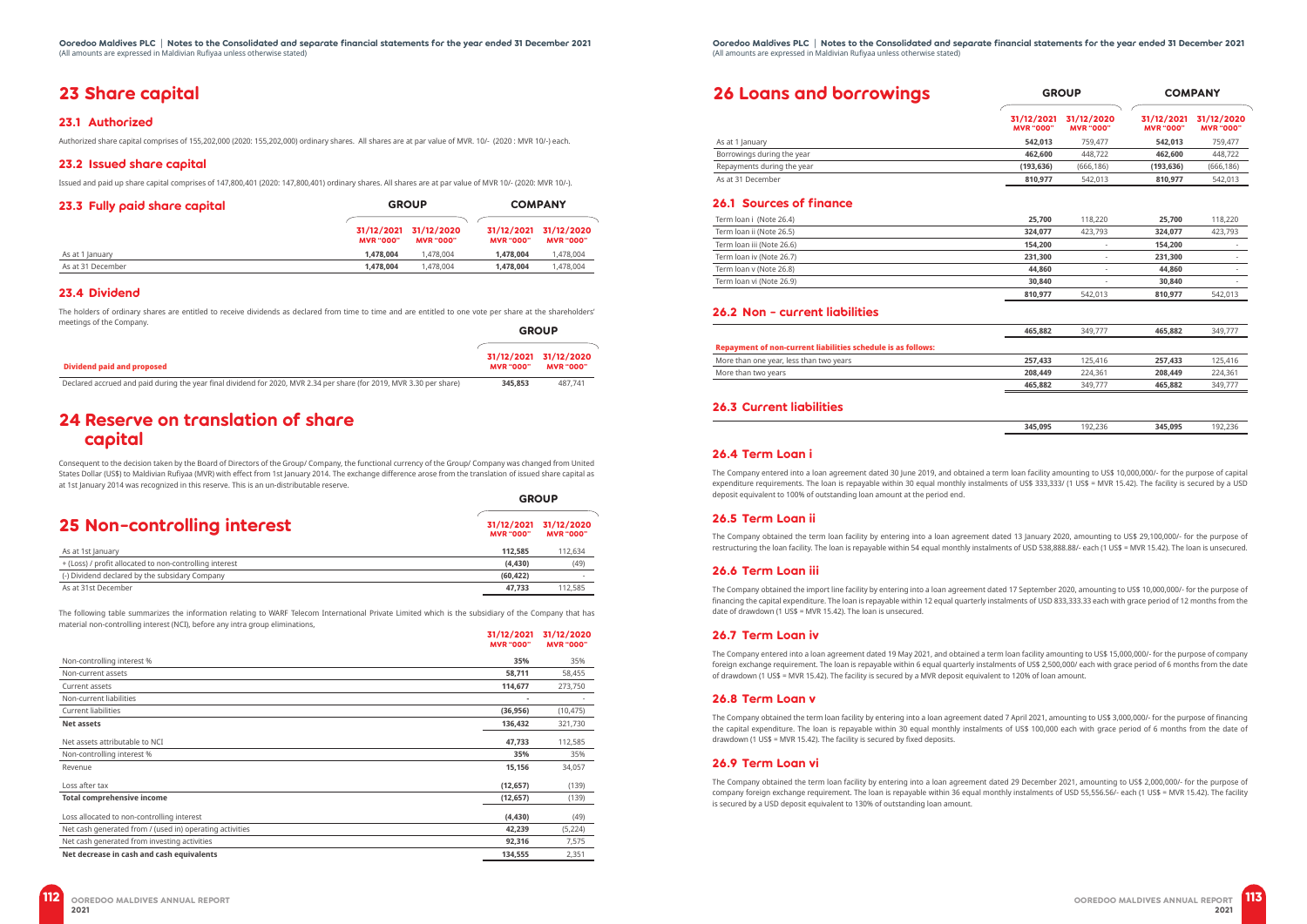

|                                    |                               | <b>Effect to profit or loss</b> |
|------------------------------------|-------------------------------|---------------------------------|
|                                    |                               |                                 |
|                                    | <b>INCREASE</b><br><b>MVR</b> | <b>DECREASE</b><br><b>MVR</b>   |
| Profit                             | (10, 694)                     | 10,694                          |
| Expected future cost of escalation | 118,602                       | (118, 602)                      |

| Mobile telecommunication tower sites | 171,448 | 169.571             | 171,448 | 169,571 |
|--------------------------------------|---------|---------------------|---------|---------|
| <b>Buildings</b>                     | 49.374  | 47.753              | 49.374  | 47,753  |
|                                      | 220.822 | <sup>2</sup> 17,324 | 220.822 | 217,324 |

| Lease period                              | <b>14 Years</b> | <b>14 Years</b> | <b>14 Years</b> | <b>14 Years</b> |
|-------------------------------------------|-----------------|-----------------|-----------------|-----------------|
| Discount rate                             | 10.50%          | 10.50%          | 10.50%          | 10.50%          |
| <b>Expected future cost of escalation</b> | .53%            | 3.00%           | .53%            | 3.00%           |

Ooredoo Maldives PLC | Notes to the Consolidated and separate financial statements for the year ended 31 December 2021 (All amounts are expressed in Maldivian Rufiyaa unless otherwise stated)

| <b>27 Provisions</b><br>Network and asset retirement obligation (Note 27.1) | <b>GROUP</b>                   |                                | <b>COMPANY</b>                 |                                |
|-----------------------------------------------------------------------------|--------------------------------|--------------------------------|--------------------------------|--------------------------------|
|                                                                             | 31/12/2021<br><b>MVR "000"</b> | 31/12/2020<br><b>MVR "000"</b> | 31/12/2021<br><b>MVR "000"</b> | 31/12/2020<br><b>MVR "000"</b> |
|                                                                             | 13.582                         | 13.351                         | 13.582                         | 13,351                         |
| 27.1 Network and assets retirement obligation                               | 13,582                         | 13.351                         | 13.582                         | 13,351                         |
| As at 1 January                                                             | 13.351                         | 17.690                         | 13.351                         | 17,690                         |
| Increase due to additions                                                   | 394                            | 1.382                          | 394                            | 1,382                          |
| Unwinding of discount                                                       | 800                            | 1.927                          | 800                            | 1,927                          |
| Provision/(reversal) during the year                                        | (963)                          | (7,648)                        | (963)                          | (7,648)                        |
| As at 31 December                                                           | 13,582                         | 13,351                         | 13,582                         | 13,351                         |

#### 28.1 Analysis of lease liabilities

| <b>28 Lease liabilities</b>      |                                | <b>GROUP</b>                   |                                | <b>COMPANY</b>                 |  |
|----------------------------------|--------------------------------|--------------------------------|--------------------------------|--------------------------------|--|
|                                  | 31/12/2021<br><b>MVR "000"</b> | 31/12/2020<br><b>MVR "000"</b> | 31/12/2021<br><b>MVR "000"</b> | 31/12/2020<br><b>MVR "000"</b> |  |
| Opening balance                  | 217,324                        | 176,485                        | 217,324                        | 176,485                        |  |
| Additions during the year        | 35,541                         | 41,671                         | 35,541                         | 41,671                         |  |
| Derecognition                    | (16, 993)                      |                                | (16, 993)                      |                                |  |
| Lease modification               | 13,794                         | 22,832                         | 13,794                         | 22,832                         |  |
| Interest expense for the year    | 23,690                         | 21,454                         | 23,690                         | 21,454                         |  |
| Repayment during the year        | (52, 534)                      | (45, 118)                      | (52, 534)                      | (45, 118)                      |  |
| <b>Closing balance</b>           | 220,822                        | 217,324                        | 220,822                        | 217,324                        |  |
| <b>Non - current liabilities</b> | 188,619                        | 167,386                        | 188,619                        | 167,386                        |  |
| <b>Current liabilities</b>       | 32,203                         | 49,938                         | 32,203                         | 49,938                         |  |

The provisions of network and asset retirement obligations represent the provisions made for the best estimate of the present value of the unavoidable future cost of dismantling and removing the items of property, plant and equipment and restoring the sites on which they are located. The following key assumptions have been used to calculate the network and asset retirement obligation.

#### **Sensitivity analysis**

An increase/decrease of 1% of the expected future cost of escalation would have increased or (decreased) the profit or loss by following amounts. This analysis assumes that the other variables remain constant.

#### **Leases as lessee (IFRS 16)**

The Group takes on lease land and buildings and network assets. The leases typically run for a period of 1 to 35 years, with an option to renew the lease after the non-cancellable period.

#### **Extension options**

Some property lease contain extension options exercisable by the Group up to one year before the end of the non-cancellable contract period. The extension options held are exercisable only by the Group and not by the lessors. The Group assesses at lease commencement date whether it is reasonably certain to exercise the extension options. The Group reassesses whether it is reasonably certain to exercise the options and if the Group is reasonably certain not to terminate.

The total cash outflow for leases in 2021 was MVR 52.5 Mn (2020 : MVR 45 Mn) for the Company and the Group.

| 29.1 Amounts due to related parties           | <b>GROUP</b>                   |                                | <b>COMPANY</b>                 |                                |
|-----------------------------------------------|--------------------------------|--------------------------------|--------------------------------|--------------------------------|
| (non-current)                                 | 31/12/2021<br><b>MVR "000"</b> | 31/12/2020<br><b>MVR "000"</b> | 31/12/2021<br><b>MVR "000"</b> | 31/12/2020<br><b>MVR "000"</b> |
| Ooredoo Kuwait                                | 148.220                        | 148.220                        | 148.220                        | 148,220                        |
|                                               | 148,220                        | 148,220                        | 148.220                        | 148,220                        |
| 29.2 Amounts due to related parties (current) |                                |                                |                                |                                |
| Wataniya International Fz-LLC                 | 154.981                        | 105.174                        | 154.981                        | 105,174                        |
| Ooredoo Group LLC                             | 26.463                         | 26.722                         | 26.463                         | 26,722                         |
| Ooredoo IP LLC                                | 61,147                         | 37.022                         | 61,147                         | 37,022                         |
| WARF Telecom International Private Limited    |                                | $\overline{\phantom{a}}$       |                                | 23.256                         |
|                                               | 242.591                        | 168.918                        | 242.591                        | 192.174                        |

GROUP COMPANY

| 30 Trade and other payables | <b>GROUP</b>                   |                                | <b>COMPANY</b>                 |                                |
|-----------------------------|--------------------------------|--------------------------------|--------------------------------|--------------------------------|
|                             | 31/12/2021<br><b>MVR "000"</b> | 31/12/2020<br><b>MVR "000"</b> | 31/12/2021<br><b>MVR "000"</b> | 31/12/2020<br><b>MVR "000"</b> |
| Trade payables              | 76.360                         | 160.272                        | 74,155                         | 152,734                        |
| Deferred revenue            | 49.877                         | 42.197                         | 49,877                         | 42,197                         |
| Accruals and provisions     | 285,318                        | 241,852                        | 248.433                        | 239,182                        |
| Dividend payable            | 480.867                        | 448,991                        | 480,867                        | 448,991                        |
| Other payables              | 118.816                        | 86.528                         | 118.043                        | 85,710                         |
|                             | 1,011,238                      | 979.840                        | 971.375                        | 968.814                        |

Other payables of the company and group mainly includes deposits received from customers amounting to MVR 26.7Mn (2020- MVR 24.3Mn), bonus payable MVR 52.8Mn (2020- MVR 25.8Mn), WHT payable MVR 5.9 Mn (2020- MVR 5.6 Mn) and GST payable MVR 3.1 Mn (2020 - MVR 2.4 Mn).

| (receivable)                       |                  |                                           |                  |                                           |
|------------------------------------|------------------|-------------------------------------------|------------------|-------------------------------------------|
|                                    | <b>MVR "000"</b> | 31/12/2021 31/12/2020<br><b>MVR "000"</b> | <b>MVR "000"</b> | 31/12/2021 31/12/2020<br><b>MVR "000"</b> |
| As at 1 January                    | 39.853           | 60.097                                    | 42.285           | 60,690                                    |
| Tax expense for the year (Note 12) | 84.870           | 78.789                                    | 84.870           | 78,789                                    |
| Payments made during the year      | (93, 389)        | (99, 033)                                 | (93, 389)        | (97, 194)                                 |
| As at 31 December                  | 31.334           | 39.853                                    | 33.766           | 42.285                                    |

The total amount of deferred revenue as at the previous year-end was fully recognised as revenue during the year.

#### Financial risk management

#### **Overview**

The Group/ Company have exposure to the following risks from its use of financial instruments:

- Credit risk
- Liquidity risk
- Market risk

This note presents information about the Group's/ Company's exposure to each of the above risks, the Group's/ Company's objectives, policies and processes for measuring and managing risk, and the Group's/ Company's management of capital. Further, quantitative disclosures are included throughout these group's/ Company's financial statements.

#### **Risk management framework**

The Board of Directors has overall responsibility for the establishment and oversight of the Group's/ the Company's risk management framework.

# 29 Amounts due to related parties

# 31 Income tax payable /

# 32 Financial instruments and risk management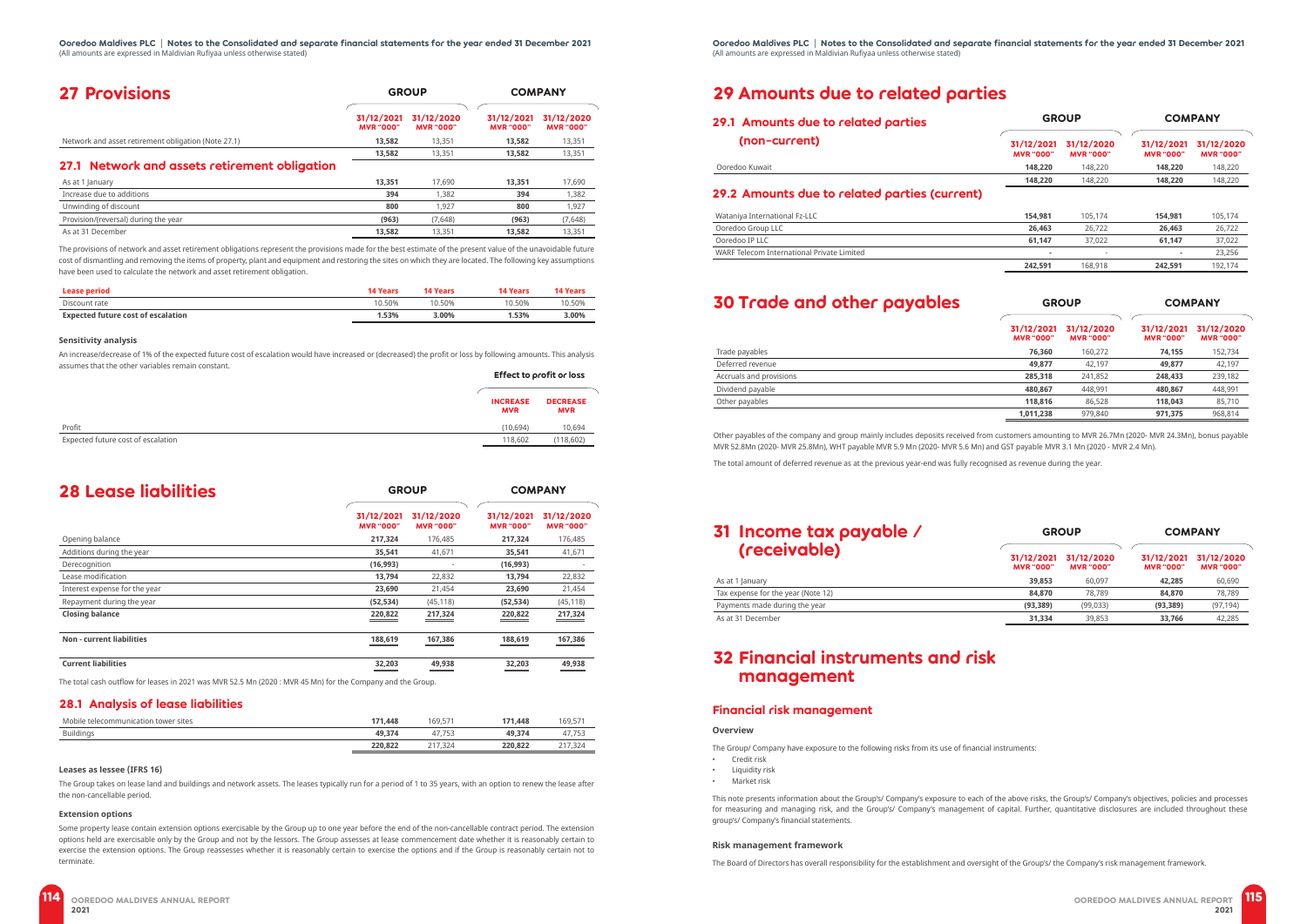

#### Not past due **140,468 5.91% 8,299** 174,787 2.90% 4,889 Past due 0-30 days **80,022 4.50% 3,604** 34,507 2.71% 936 Past due 31-120 days **33,752 10.09% 3,406** 27,773 9.19% 2,552 Past due 121-180 days **12,656 28.75% 3,638** 36,159 36.24% 13,104 Past due more than 181 days **116,824 80.68% 94,249** 176,415 72.41% 127,742 **383,722 113,196 449,641 149,222**

|                                                                    | <b>GROUP</b><br><b>CARRYING AMOUNT</b> |                                | <b>COMPANY</b><br><b>CARRYING AMOUNT</b> |                                |
|--------------------------------------------------------------------|----------------------------------------|--------------------------------|------------------------------------------|--------------------------------|
|                                                                    | 31/12/2021<br><b>MVR "000"</b>         | 31/12/2020<br><b>MVR "000"</b> | 31/12/2021<br><b>MVR "000"</b>           | 31/12/2020<br><b>MVR "000"</b> |
| Trade and other receivables                                        | 273,047                                | 294.792                        | 270.526                                  | 294,119                        |
| Amount due from related parties                                    | 8.312                                  | 33.191                         |                                          | ٠                              |
| Balances with banks                                                | 1,402,781                              | 989.094                        | 1,331,125                                | 962,076                        |
| Investments in fixed deposits - financial assets at amortised cost | 457.382                                | 467.622                        | 377.976                                  | 251,958                        |
|                                                                    | 2,141,522                              | 1,784,699                      | 1.979.627                                | 1,508,153                      |

#### **MEASUREMENT OF EXPECTED CREDIT LOSS (ECL)**

#### **Trade and other receivables**

The Group's/ Company's exposure to credit risk is influenced mainly by the individual characteristics of each customer. There is no concentration of credit risk geographically.

|                          | <b>GROUP</b>     |                                           | <b>COMPANY</b>   |                                           |
|--------------------------|------------------|-------------------------------------------|------------------|-------------------------------------------|
|                          |                  |                                           |                  |                                           |
| <b>Trade receivables</b> | <b>MVR "000"</b> | 31/12/2021 31/12/2020<br><b>MVR "000"</b> | <b>MVR "000"</b> | 31/12/2021 31/12/2020<br><b>MVR "000"</b> |
| Not past due             | 140.573          | 174.787                                   | 140.468          | 174.787                                   |

The management has established a credit policy under which each new customer is analysed individually for creditworthiness before the Group's/ Company's standard payment and delivery terms and conditions are offered. The Group/ Company establishes a provision for impairment that represents its estimate of expected credit losses in respect of trade and other receivables. The provision for impairment represents the specific loss component that relates to individually significant exposures.

| <b>Impairment losses</b>                                            |                           | 31/12/2021            |                                       |                                  | 31/12/2020            |                                       |  |  |
|---------------------------------------------------------------------|---------------------------|-----------------------|---------------------------------------|----------------------------------|-----------------------|---------------------------------------|--|--|
|                                                                     |                           |                       |                                       |                                  |                       |                                       |  |  |
| Group                                                               | Gross<br><b>MVR "000"</b> | <b>Loss rate</b><br>℅ | <b>Impairment</b><br><b>MVR "000"</b> | <b>Gross</b><br><b>MVR "000"</b> | <b>Loss rate</b><br>℅ | <b>Impairment</b><br><b>MVR "000"</b> |  |  |
| The aging of trade and other receivables at the reporting date was: |                           |                       |                                       |                                  |                       |                                       |  |  |
| Not past due                                                        | 140.573                   | 5.90%                 | 8.299                                 | 174.787                          | 2.90%                 | 4,889                                 |  |  |
| Past due 0-30 days                                                  | 80,022                    | 4.50%                 | 3.604                                 | 34,507                           | 2.71%                 | 936                                   |  |  |
| Past due 31-120 days                                                | 33,752                    | 10.09%                | 3.406                                 | 27,773                           | 9.19%                 | 2,552                                 |  |  |
| Past due 121-180 days                                               | 12.656                    | 28.75%                | 3,638                                 | 36,159                           | 36.24%                | 13,104                                |  |  |
| Past due more than 181 days                                         | 119.384                   | 79.06%                | 94.389                                | 176.662                          | 72.07%                | 127,315                               |  |  |
| <b>Company</b>                                                      | 386,387                   |                       | 113.336                               | 449.888                          |                       | 148.796                               |  |  |
| The aging of trade and other receivables at the reporting date was: |                           |                       |                                       |                                  |                       |                                       |  |  |

#### **Forward looking information incorporated in ECL models**

The assessment of SICR and the calculation of ECL both incorporate forward-looking information. Ooredoo Maldives PLC has performed historical analysis and identified the key economic variables; Gross domestic product (GDP) of Maldives impacting credit risk and expected credit losses for the trade receivables. For roaming and interconnect receivables, GDP of the respective countries have been considered.

Forecasts of the economic variables (the "base economic scenario") are obtained by Ooredoo Maldives PLC from the report available in the IMF website.

#### **Credit quality of financial assets**

The credit quality of financial assets that are neither past due nor impaired can be assessed by reference to external credit ratings (if available) or to historical information abound counterparty default rates:

#### **I. Credit risk**

Credit risk is the risk of financial loss to the Group/ the Company if a customer fails to meet its contractual obligations, and arises principally from the Group's receivables from customers.

The carrying amount of financial assets represents the maximum credit exposure. The maximum exposure to credit risk at the reporting date was:

Trade receivables are written off when there is no reasonable expectation of recovery. Indicators that there is no reasonable expectation of recovery include, amongst others, the failure of a member to engage in a repayment plan with the Company, and failure to make contractual payments.

#### **Amount due from related parties**

#### **Investments in fixed deposits and balances with banks**

The deposits and bank balances have been measured at amortised cost using effective interest methodology. The total amount has been subject to impairment based on the credit ratings obtained from Moodys or Fitch.

There are some deposits pledged against loans where the Company's exposure will be the net amount after setting off the loan against the deposit. Therefore, the amount subjected to impairment will be the net amount between the company's deposit and the loan.

The Group/ Company believes that the unimpaired amounts outstanding are still collectible, based on historic payment behaviour. Based on historic default rates, the group believes that, apart from the above, no provision for impairment is necessary.

The movement in provision for impairment in respect of trade and other receivables is given in (Note 19.2), balances with banks (Note 22.1), amounts due from related parties (Note 20.1) and investments in fixed deposits (Note 21.1) to consolidated and separate financial statements.

|     | 2021   | 2020   |  |
|-----|--------|--------|--|
| GDP | 18.87% | 13.20% |  |

#### **ECONOMIC VARIABLE ASSUMPTIONS**

#### **Forecasted GDP growth rates**

The forecasted GDP growth rates considered to determine the weightage along with weightage for each case are as follows :

#### **II. Liquidity risk**

The Company assesses the credit quality of its receivables from related parties, taking into account their financial position, past experience and other factors. The Company is dealing with related parties and has not experienced historical credit losses during the past years. Therefore, expected credit loss allowance for receivables from related parties were determined by considering the time value of money. The Company's management calculated the expected credit losses on these assets by discounting the future cash flows using the Company's weighted average cost of capital. Loss allowance as at 31 December 2020 149,934 148,294 146,648

Liquidity risk is the risk that the Group/ the Company will encounter difficulty in meeting the obligations associated with its financial liabilities that are settled by delivering cash or another financial asset. The Group's/ the Company's approach to managing liquidity is to ensure, as far as possible, that it will always have sufficient liquidity to meet its liabilities when due, without incurring unacceptable losses or risking damage to the Group's/ the Company's reputation.

The followings are the contractual maturities of financial liabilities as at the year end.

As with any economic forecasts, the projections and likelihoods of occurrence are subject to a high degree of inherent uncertainty and therefore the actual outcomes may be significantly different to those projected. The Company considers these forecasts to represent its best estimate of the possible outcomes.

|                                          |                     | <b>GDP</b>                     |                     |
|------------------------------------------|---------------------|--------------------------------|---------------------|
|                                          | $-1%$<br><b>MVR</b> | <b>No Change</b><br><b>MVR</b> | $+1%$<br><b>MVR</b> |
| Loss allowance as at<br>31 December 2021 | 116.133             | 113,336                        | 110,606             |
| Loss allowance as at<br>31 December 2020 | 149.934             | 148.294                        | 146,648             |

Other forward-looking considerations not otherwise incorporated, such as the impact of any regulatory or legislative, have also been considered, but are not deemed to have a material impact and therefore no adjustment has been made to the ECL for such factors. This is reviewed and monitored for appropriateness on an annual basis.

Set out below are the changes to the ECL as at 31 December 2021 that would result from reasonably possible changes in the parameter from the actual assumption used in the Company's economic variable assumption.

| <b>Cases</b>     | <b>Weightages</b> |
|------------------|-------------------|
| <b>Best case</b> | 25%               |
| Base case        | 50%               |
| Worst case       | 25%               |

| Group (31 December 2021)                       | <b>Amount</b><br><b>MVR "000"</b> | 0-12 Months<br><b>MVR "000"</b> | 1-2 Years<br><b>MVR "000"</b> | 2-5 Years<br><b>MVR "000"</b> | >5 Years<br><b>MVR "000"</b> |
|------------------------------------------------|-----------------------------------|---------------------------------|-------------------------------|-------------------------------|------------------------------|
| <b>Financial liabilities (non- derivative)</b> |                                   |                                 |                               |                               |                              |
| Trade and other payables                       | 960.121                           | 960.121                         |                               | $\overline{\phantom{a}}$      | $\overline{\phantom{a}}$     |
| Loans and borrowings                           | 869.401                           | 379.255                         | 274.700                       | 215.446                       | $\overline{\phantom{a}}$     |
| Amounts due to related parties                 | 390.811                           | 242.591                         | $\,$                          | 148.220                       |                              |
| Lease liabilities                              | 307.410                           | 32.203                          | 48.511                        | 102.941                       | 123.755                      |
|                                                | 2,527,744                         | 1.614.171                       | 323.211                       | 466.607                       | 123.755                      |
|                                                |                                   |                                 |                               |                               |                              |

| oup (31 December 2021)               | <b>Amount</b><br><b>MVR "000"</b> | 0-12 Months<br><b>MVR "000"</b> | 1-2 Years<br><b>MVR "000"</b> | 2-5 Years<br><b>MVR "000"</b> | >5 Years<br><b>MVR "000"</b> |
|--------------------------------------|-----------------------------------|---------------------------------|-------------------------------|-------------------------------|------------------------------|
| ancial liabilities (non- derivative) |                                   |                                 |                               |                               |                              |
| de and other payables                | 960.121                           | 960.121                         | $\overline{\phantom{a}}$      |                               | $\sim$                       |
| ans and borrowings                   | 869.401                           | 379.255                         | 274.700                       | 215.446                       | $\blacksquare$               |
| ounts due to related parties         | 390.811                           | 242.591                         | $\sim$                        | 148.220                       | $\overline{\phantom{a}}$     |
| ase liabilities                      | 307.410                           | 32.203                          | 48.511                        | 102.941                       | 123.755                      |
|                                      | 2,527,744                         | 1,614,171                       | 323.211                       | 466.607                       | 123,755                      |
|                                      |                                   |                                 |                               |                               |                              |

#### Group (31 December 2020)

#### **Financial liabilities (non- derivative)**

|                                | 2,259,068 | 1.523.607 | 199.116 | 380.132 | 156,213 |
|--------------------------------|-----------|-----------|---------|---------|---------|
| Lease liabilities              | 380.004   | 49.794    | 49.592  | 124,405 | 156,213 |
| Amounts due to related parties | 340.394   | 340.394   |         |         |         |
| Loans and borrowings           | 612.053   | 206.802   | 149.524 | 255.727 |         |
| Trade and other payables       | 926.617   | 926.617   | $\sim$  |         |         |
|                                |           |           |         |         |         |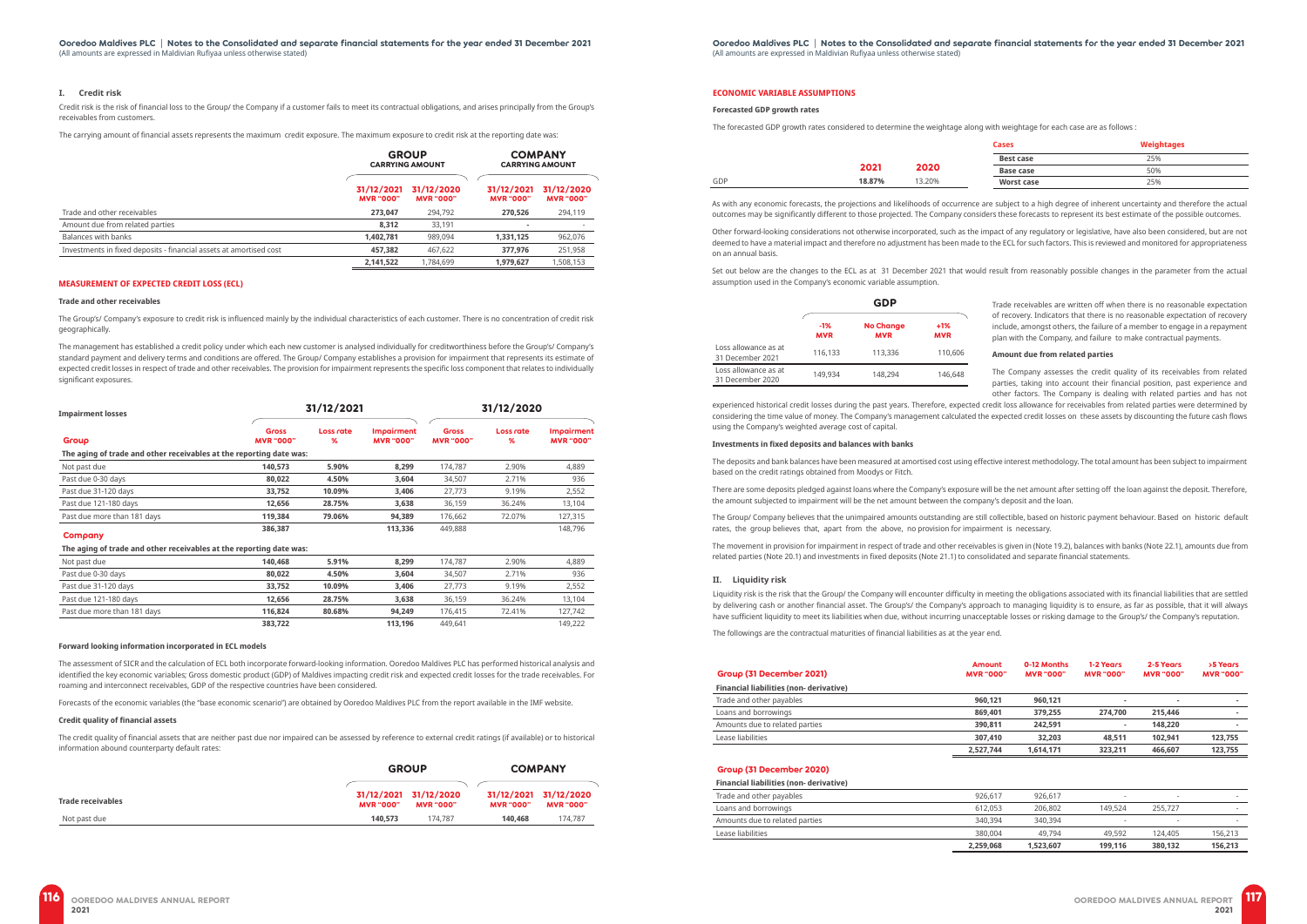

#### **Cash flow sensitivity analysis for variable rate instruments**

A change of 100 basis points in interest rates at the reporting date would have decreased / (increased) the profit of the Group and Company by the amounts shown below. This analysis assumes that all other variables, in particular foreign currency rates, remain constant. The analysis is performed on the same basis for 2021. GROUP COMPANY

#### Company (31 December 2020) **Financial liabilities (non - derivative)**

| Financial Habilities (non - derivative) |           |           |         |         |         |
|-----------------------------------------|-----------|-----------|---------|---------|---------|
| Trade and other payables                | 926.617   | 926.617   | $\sim$  |         |         |
| Loans and borrowings                    | 612.053   | 206.802   | 149.524 | 255.727 |         |
| Amounts due to related parties          | 340.394   | 340.394   |         | ۰       |         |
| Lease liabilities                       | 380.004   | 49.794    | 49.592  | 124.405 | 156.213 |
|                                         | 2.259.068 | 1.523.607 | 199.116 | 380.132 | 156.213 |

|                                            | urvur                          |                                | <b>UUMPANI</b>   |                                           |
|--------------------------------------------|--------------------------------|--------------------------------|------------------|-------------------------------------------|
|                                            |                                |                                |                  |                                           |
|                                            | 31/12/2021<br><b>MVR "000"</b> | 31/12/2020<br><b>MVR "000"</b> | <b>MVR "000"</b> | 31/12/2021 31/12/2020<br><b>MVR "000"</b> |
| 100 Basis points increase in interest rate | 7.353                          | 595.'                          | 7.353            | 7,595                                     |
| 100 Basis points decrease in interest rate | (7, 353)                       | 7.595                          | (7, 353)         | 7,595)                                    |

|                           |                                | <b>GROUP</b><br><b>CARRYING AMOUNT</b> | <b>COMPANY</b><br><b>CARRYING AMOUNT</b> |                                |
|---------------------------|--------------------------------|----------------------------------------|------------------------------------------|--------------------------------|
|                           | 31/12/2021<br><b>MVR "000"</b> | 31/12/2020<br><b>MVR "000"</b>         | 31/12/2021<br><b>MVR "000"</b>           | 31/12/2020<br><b>MVR "000"</b> |
| Variable rate instruments |                                |                                        |                                          |                                |
| Term Ioan i (Note 26.4)   | 25,700                         | 118,220                                | 25,700                                   | 118,220                        |
| Term Ioan ii (Note 26.5)  | 324,077                        | 423.793                                | 324,077                                  | 423,793                        |
| Term Joan iii (Note 26.6) | 154.200                        | $\blacksquare$                         | 154.200                                  | $\overline{\phantom{a}}$       |
| Term Ioan iv (Note 26.7)  | 231,300                        | $\blacksquare$                         | 231,300                                  | $\overline{\phantom{a}}$       |
|                           | 735,277                        | 542.013                                | 735.277                                  | 542.013                        |

It is not expected that the cash flows included in the maturity analysis could occur significantly earlier, or at significantly different amounts.

#### **III. Market risk**

Market risk is the risk that changes in market prices, such as foreign exchange rates and interest rates will affect the Group's/ the Company's income. The objective of market risk management is to manage and control market risk exposures within acceptable parameters, while optimizing the return.

#### **(A) INTEREST RATE RISK**

#### **Profile**

At the reporting date, the interest rate profile of the Group's/ the Company's interest-bearing financial instruments was:

| <b>Amount</b><br><b>MVR "000"</b> | 0-12 Months<br><b>MVR "000"</b> | 1-2 Years<br><b>MVR "000"</b> | 2-5 Years<br><b>MVR "000"</b> | >5 Years<br><b>MVR "000"</b> |
|-----------------------------------|---------------------------------|-------------------------------|-------------------------------|------------------------------|
|                                   |                                 |                               |                               |                              |
| 920.259                           | 920.259                         | $\overline{\phantom{a}}$      |                               |                              |
| 869.401                           | 379.255                         | 274.700                       | 215.446                       |                              |
| 390.811                           | 242.591                         | $\overline{\phantom{a}}$      | 148.220                       |                              |
| 307.410                           | 32.203                          | 48.511                        | 102.941                       | 123,755                      |
| 2.487.882                         | 1.574.308                       | 323.211                       | 466.607                       | 123,755                      |
|                                   |                                 |                               |                               |                              |

|                                                                        |                   | 31/12/2021          | 31/12/2020        |                                 |
|------------------------------------------------------------------------|-------------------|---------------------|-------------------|---------------------------------|
| Group                                                                  | <b>US\$ "000"</b> | <b>EUR "000"</b>    | <b>US\$ "000"</b> | <b>EUR "000"</b>                |
| Cash and cash equivalents                                              | 18.466            | 8                   | 38,404            | 4,421                           |
| Trade and other receivables                                            | 7.360             | 24                  | 8.230             |                                 |
| Trade and other payables                                               | (2,320)           |                     | (5, 132)          | (2, 255)                        |
| Gross statement of financial position exposure                         | 23,506            | 32                  | 41,502            | 2,166                           |
| The following significant exchange rates were applied during the year: |                   | <b>Average Rate</b> |                   | <b>Reporting Date Spot Rate</b> |
|                                                                        | 31/12/2021        | 31/12/2020          | 31/12/2021        | 31/12/2020                      |
| 1 MVR.: US\$                                                           | 0.065             | 0.065               | 0.065             | 0.065                           |
| 1 MVR.: Euro                                                           | 0.056             | 0.055               | 0.057             | 0.053                           |

|                                                                        |                     | 31/12/2021       | 31/12/2020                      |                  |
|------------------------------------------------------------------------|---------------------|------------------|---------------------------------|------------------|
| Group                                                                  | <b>US\$ "000"</b>   | <b>EUR "000"</b> | <b>US\$ "000"</b>               | <b>EUR "000"</b> |
| Cash and cash equivalents                                              | 18,466              | 8                | 38,404                          | 4,421            |
| Trade and other receivables                                            | 7.360               | 24               | 8.230                           |                  |
| Trade and other payables                                               | (2,320)             |                  | (5, 132)                        | (2, 255)         |
| Gross statement of financial position exposure                         | 23,506              | 32               | 41,502                          | 2,166            |
| The following significant exchange rates were applied during the year: | <b>Average Rate</b> |                  | <b>Reporting Date Spot Rate</b> |                  |
|                                                                        | 31/12/2021          | 31/12/2020       | 31/12/2021                      | 31/12/2020       |
| 1 MVR.: US\$                                                           | 0.065               | 0.065            | 0.065                           | 0.065            |
| 1 MVR.: Euro                                                           | 0.056               | 0.055            | 0.057                           | 0.053            |

#### **(B) EXPOSURE TO CURRENCY RISK**

The Group's exposure to foreign currency risk is as follows based on the year end outstanding balance :

In respect of the monetary assets and liabilities denominated in US Dollar, the Company has a limited currency risk exposure on such balances since the Maldivian Rufiyaa is pegged to the US Dollar within a band to fluctuate within ± 20% of the mid-point of exchange rate.

#### **IV. Accounting classifications and fair values**

|                                                                                 | <b>Carrying amount</b>                                                 |                                                                             |                           | <b>Fair value</b>           |                             |                             |  |
|---------------------------------------------------------------------------------|------------------------------------------------------------------------|-----------------------------------------------------------------------------|---------------------------|-----------------------------|-----------------------------|-----------------------------|--|
| Group (As at 31st December 2021)                                                | <b>Financial</b><br>assets at<br>amortized<br>cost<br><b>MVR "000"</b> | <b>Financial</b><br>liabilities at<br>amortized<br>cost<br><b>MVR "000"</b> | Total<br><b>MVR "000"</b> | Level 1<br><b>MVR "000"</b> | Level 2<br><b>MVR "000"</b> | Level 3<br><b>MVR "000"</b> |  |
| <b>Financial assets not measured at fair value</b>                              |                                                                        |                                                                             |                           |                             |                             |                             |  |
| Trade and other receivables                                                     | 231,014                                                                | $\overline{\phantom{a}}$                                                    | 231,014                   | $\overline{\phantom{a}}$    | $\overline{\phantom{a}}$    | $\blacksquare$              |  |
| Amounts due from related parties                                                | 8,312                                                                  |                                                                             | 8,312                     |                             |                             |                             |  |
| Investments in fixed deposits at amortised cost                                 | 457,382                                                                |                                                                             | 457,382                   |                             |                             |                             |  |
| Cash and cash equivalents                                                       | 1,404,831                                                              |                                                                             | 1,404,831                 | $\overline{\phantom{a}}$    |                             |                             |  |
|                                                                                 | 2,101,538                                                              |                                                                             | 2,101,538                 |                             |                             |                             |  |
| Financial liabilities not measured at fair value                                |                                                                        |                                                                             |                           |                             |                             |                             |  |
| Loans and borrowings                                                            |                                                                        | 810,977                                                                     | 810,977                   |                             |                             |                             |  |
| Amounts due to related parties                                                  |                                                                        | 390,811                                                                     | 390,811                   | ÷                           | ÷,                          |                             |  |
| Trade and other payables                                                        |                                                                        | 960,121                                                                     | 960,121                   | $\overline{a}$              |                             | $\overline{\phantom{a}}$    |  |
| Lease liabilities                                                               |                                                                        | 220,822                                                                     | 220,822                   |                             |                             |                             |  |
|                                                                                 |                                                                        | 2,382,731                                                                   | 2,382,731                 |                             |                             |                             |  |
| Group (As at 31st December 2020)<br>Financial assets not measured at fair value |                                                                        |                                                                             |                           |                             |                             |                             |  |
| Trade and other receivable                                                      | 254,091                                                                |                                                                             | 254,091                   |                             |                             |                             |  |
| Amounts due from related parties                                                | 33,191                                                                 |                                                                             | 33,191                    |                             |                             |                             |  |
| Investments in fixed deposits at amortised cost                                 | 467,622                                                                |                                                                             | 467,622                   |                             |                             |                             |  |
| Cash and cash equivalents                                                       | 984,978                                                                |                                                                             | 984,978                   |                             |                             |                             |  |
|                                                                                 | 1,739,882                                                              |                                                                             | 1,739,882                 |                             |                             |                             |  |
| Financial liabilities not measured at fair value                                |                                                                        |                                                                             |                           |                             |                             |                             |  |
| Loans and borrowings                                                            |                                                                        | 542,013                                                                     | 542,013                   |                             |                             |                             |  |
| Amounts due to related parties                                                  |                                                                        | 340,394                                                                     | 340,394                   |                             |                             |                             |  |
| Trade and other payables                                                        |                                                                        | 926,617                                                                     | 926,617                   | $\overline{\phantom{a}}$    |                             |                             |  |
| Lease liabilities                                                               |                                                                        | 217,324                                                                     | 217,324                   |                             |                             |                             |  |
|                                                                                 |                                                                        | 2,026,348                                                                   | 2,026,348                 |                             |                             |                             |  |

The following table shows the carrying amounts and fair values of financial assets and financial liabilities, including their level in the fair value hierarchy.

|                                                 | <b>Carrying amount</b>                                                 |                                                                             | <b>Fair value</b>                |                             |                             |                             |
|-------------------------------------------------|------------------------------------------------------------------------|-----------------------------------------------------------------------------|----------------------------------|-----------------------------|-----------------------------|-----------------------------|
| Group (As at 31st December 2021)                | <b>Financial</b><br>assets at<br>amortized<br>cost<br><b>MVR "000"</b> | <b>Financial</b><br>liabilities at<br>amortized<br>cost<br><b>MVR "000"</b> | <b>Total</b><br><b>MVR "000"</b> | Level 1<br><b>MVR "000"</b> | Level 2<br><b>MVR "000"</b> | Level 3<br><b>MVR "000"</b> |
| inancial assets not measured at fair value      |                                                                        |                                                                             |                                  |                             |                             |                             |
| rade and other receivables                      | 231,014                                                                |                                                                             | 231,014                          |                             |                             |                             |
| mounts due from related parties                 | 8,312                                                                  |                                                                             | 8,312                            | $\overline{\phantom{0}}$    |                             | $\overline{\phantom{a}}$    |
| nvestments in fixed deposits at amortised cost  | 457,382                                                                | $\overline{\phantom{0}}$                                                    | 457,382                          | $\overline{a}$              |                             | $\overline{\phantom{a}}$    |
| ash and cash equivalents                        | 1,404,831                                                              |                                                                             | 1,404,831                        | $\overline{\phantom{0}}$    |                             |                             |
|                                                 | 2,101,538                                                              |                                                                             | 2,101,538                        |                             |                             |                             |
| inancial liabilities not measured at fair value |                                                                        |                                                                             |                                  |                             |                             |                             |
| oans and borrowings                             |                                                                        | 810.977                                                                     | 810,977                          |                             |                             |                             |
| mounts due to related parties                   |                                                                        | 390,811                                                                     | 390,811                          | $\overline{a}$              |                             |                             |
| rade and other payables                         |                                                                        | 960,121                                                                     | 960,121                          |                             |                             |                             |
| ease liabilities                                |                                                                        | 220,822                                                                     | 220,822                          |                             |                             |                             |
|                                                 |                                                                        | 2,382,731                                                                   | 2,382,731                        | $\overline{\phantom{a}}$    |                             |                             |
| Group (As at 31st December 2020)                |                                                                        |                                                                             |                                  |                             |                             |                             |
| inancial assets not measured at fair value      |                                                                        |                                                                             |                                  |                             |                             |                             |
| rade and other receivable                       | 254.091                                                                |                                                                             | 254,091                          |                             |                             |                             |
| mounts due from related parties                 | 33,191                                                                 | ٠                                                                           | 33,191                           | ä,                          |                             |                             |
| nvestments in fixed deposits at amortised cost  | 467,622                                                                |                                                                             | 467,622                          |                             |                             |                             |
| ash and cash equivalents                        | 984,978                                                                |                                                                             | 984,978                          |                             |                             |                             |
|                                                 | 1,739,882                                                              |                                                                             | 1,739,882                        |                             |                             |                             |
| inancial liabilities not measured at fair value |                                                                        |                                                                             |                                  |                             |                             |                             |
| oans and borrowings                             | ÷.                                                                     | 542,013                                                                     | 542,013                          | ä,                          |                             |                             |
| mounts due to related parties                   |                                                                        | 340,394                                                                     | 340,394                          |                             |                             |                             |
| rade and other payables                         | ٠                                                                      | 926,617                                                                     | 926,617                          | $\overline{\phantom{m}}$    |                             |                             |
|                                                 |                                                                        |                                                                             |                                  |                             |                             |                             |

The Group has not disclosed the fair values for financial instruments when their carrying amounts are a reasonable approximation of fair value.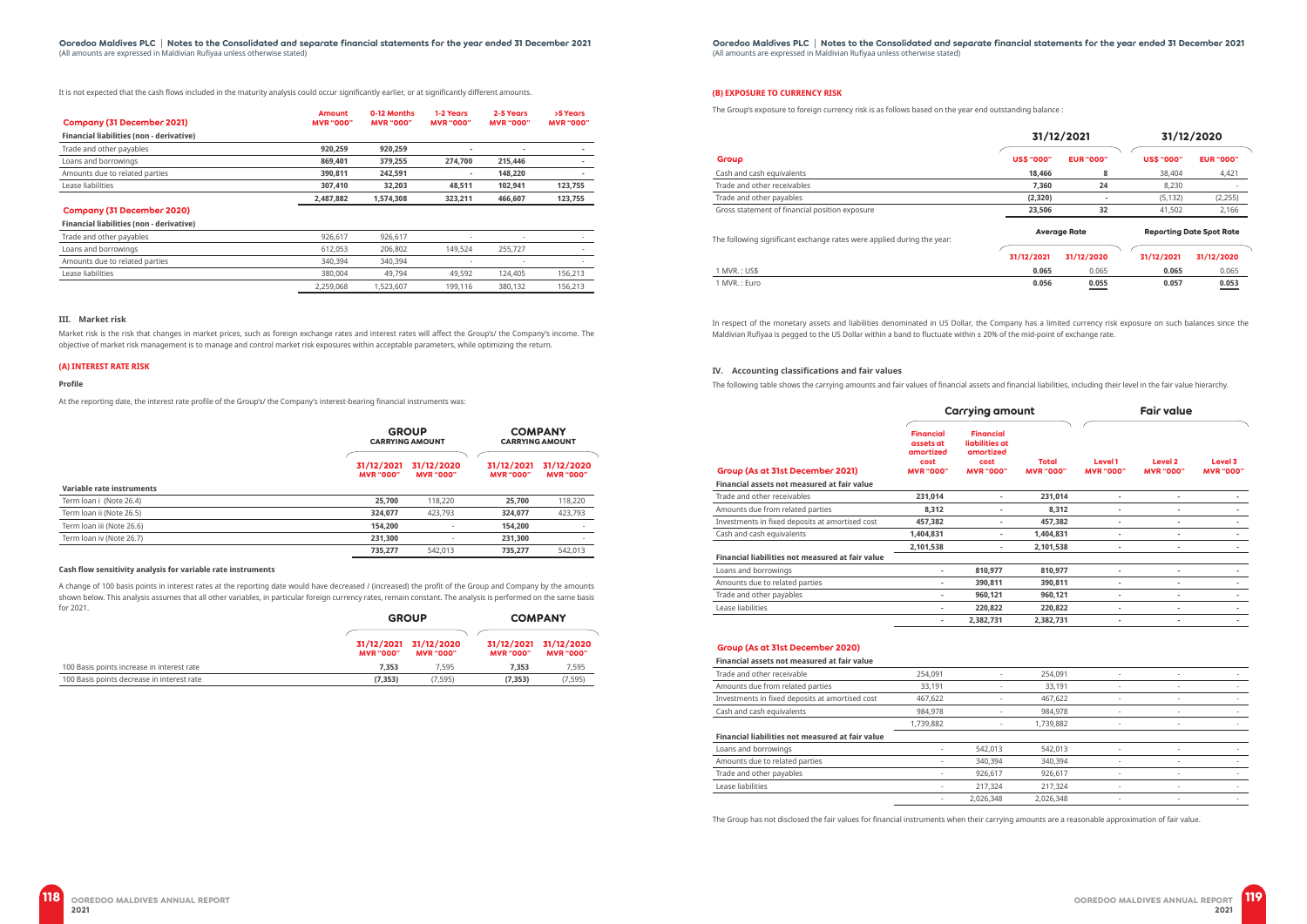

The Group has not disclosed the fair values for financial instruments when their carrying amounts are a reasonable approximation of fair value.

#### **V. Capital management**

|                                                  | <b>Carrying amount</b>                                                 |                                                                             |                                  | <b>Fair value</b>           |                             |                             |
|--------------------------------------------------|------------------------------------------------------------------------|-----------------------------------------------------------------------------|----------------------------------|-----------------------------|-----------------------------|-----------------------------|
| <b>Company (As at 31st December 2020)</b>        | <b>Financial</b><br>assets at<br>amortized<br>cost<br><b>MVR "000"</b> | <b>Financial</b><br>liabilities at<br>amortized<br>cost<br><b>MVR "000"</b> | <b>Total</b><br><b>MVR "000"</b> | Level 1<br><b>MVR "000"</b> | Level 2<br><b>MVR "000"</b> | Level 3<br><b>MVR "000"</b> |
| Financial assets not measured at fair value      |                                                                        |                                                                             |                                  |                             |                             |                             |
| Trade and other receivable                       | 253,418                                                                |                                                                             | 253,418                          |                             |                             |                             |
| Investments in fixed deposits at amortised cost  | 251,958                                                                |                                                                             | 251,958                          | $\overline{\phantom{a}}$    |                             |                             |
| Cash and cash equivalents                        | 957,960                                                                | ٠                                                                           | 957,960                          | ٠                           | $\sim$                      |                             |
|                                                  | 1,463,336                                                              |                                                                             | 1,463,336                        |                             |                             |                             |
| Financial liabilities not measured at fair value |                                                                        |                                                                             |                                  |                             |                             |                             |
| Loans and borrowings                             |                                                                        | 542,013                                                                     | 542,013                          |                             |                             |                             |
| Amounts due to related parties                   |                                                                        | 340,394                                                                     | 340,394                          | $\overline{\phantom{a}}$    | ٠                           |                             |
| Trade and other payables                         |                                                                        | 926,617                                                                     | 926,617                          | $\overline{\phantom{a}}$    | $\sim$                      |                             |
| Lease liabilities                                |                                                                        | 217,324                                                                     | 217,324                          | ٠                           |                             |                             |
|                                                  |                                                                        | 2,026,348                                                                   | 2,026,348                        |                             |                             |                             |

The Group's objectives when managing capital are to safeguard the group's ability to continue as a going concern in order to provide return for shareholders and benefits for other stakeholders and to maintain an optimal capital structure to reduce the cost of capital. In order to maintain or adjust the capital structure, the Group may adjust the amount of dividends paid to shareholders, return capital to shareholders, issue new shares or sell assets to reduce debt.

The following table shows the carrying amounts and fair values of financial assets and financial liabilities, including their level in the fair value hierarchy.

|                                                  | <b>Carrying amount</b>                                                 |                                                                             |                                  | <b>Fair value</b>           |                             |                             |
|--------------------------------------------------|------------------------------------------------------------------------|-----------------------------------------------------------------------------|----------------------------------|-----------------------------|-----------------------------|-----------------------------|
| <b>Company (As at 31st December 2021)</b>        | <b>Financial</b><br>assets at<br>amortized<br>cost<br><b>MVR "000"</b> | <b>Financial</b><br>liabilities at<br>amortized<br>cost<br><b>MVR "000"</b> | <b>Total</b><br><b>MVR "000"</b> | Level 1<br><b>MVR "000"</b> | Level 2<br><b>MVR "000"</b> | Level 3<br><b>MVR "000"</b> |
| Financial assets not measured at fair value      |                                                                        |                                                                             |                                  |                             |                             |                             |
| Trade and other receivables                      | 228,493                                                                | ٠                                                                           | 228,493                          | $\overline{\phantom{a}}$    | $\overline{\phantom{a}}$    |                             |
| Investments in fixed deposits at amortised cost  | 377,976                                                                | ۰.                                                                          | 377,976                          | $\blacksquare$              | $\blacksquare$              |                             |
| Cash and cash equivalents                        | 1,333,175                                                              | $\overline{\phantom{0}}$                                                    | 1,333,175                        | $\blacksquare$              | $\blacksquare$              |                             |
|                                                  | 1,939,645                                                              |                                                                             | 1,939,645                        |                             | ٠                           |                             |
| Financial liabilities not measured at fair value |                                                                        |                                                                             |                                  |                             |                             |                             |
| Loans and borrowings                             | $\overline{\phantom{a}}$                                               | 810,977                                                                     | 810,977                          | $\blacksquare$              | ٠                           |                             |
| Amounts due to related parties                   | ٠                                                                      | 390,811                                                                     | 390,811                          | $\blacksquare$              | ٠                           |                             |
| Trade and other payables                         | ٠                                                                      | 920,259                                                                     | 920,259                          | $\blacksquare$              | ٠                           | ٠                           |
| Lease liabilities                                |                                                                        | 220,822                                                                     | 220,822                          | $\blacksquare$              | ٠                           |                             |
|                                                  |                                                                        | 2,342,869                                                                   | 2,342,869                        |                             | ٠                           |                             |

Consistent with others in the industry, the Group monitors capital on the basis of the gearing ratio. Net debt is calculated as total borrowings (including borrowings and lease liabilities as shown in the consolidated statement of financial position) less cash and cash equivalents. Total capital is calculated as 'equity' as shown in the consolidated statement of financial position.

During 2021, the group's strategy, which was unchanged from 2020, was to maintain sufficient cash and bank balances to cover borrowing balances.

|                                                                    |                                | <b>GROUP</b>                   | <b>COMPANY</b>                 |                                |
|--------------------------------------------------------------------|--------------------------------|--------------------------------|--------------------------------|--------------------------------|
| Net debt                                                           | 31/12/2021<br><b>MVR "000"</b> | 31/12/2020<br><b>MVR "000"</b> | 31/12/2021<br><b>MVR "000"</b> | 31/12/2020<br><b>MVR "000"</b> |
| <b>Borrowings</b>                                                  | 810,977                        | 542,013                        | 810,977                        | 542,013                        |
| Lease liabilities                                                  | 220,822                        | 217,324                        | 220,822                        | 217,324                        |
| Cash and cash equivalents                                          | (1,404,831)                    | (991, 278)                     | (1,333,175)                    | (964, 260)                     |
| Financial assets at amortised cost (investments in fixed deposits) | (457, 382)                     | (467, 622)                     | (377, 977)                     | (251, 958)                     |
| Net debt                                                           | (830, 414)                     | (699, 563)                     | (679, 353)                     | (456, 881)                     |
| <b>Total equity</b>                                                | 1,334,383                      | 1,276,108                      | 1,294,803                      | 1,142,865                      |
| Gearing                                                            | 0%                             | 0%                             | 0%                             | 0%                             |

# 33 Events after the reporting date

No circumstances have arisen since reporting date which require adjustments to/or disclosure in the consolidated and separate financial statements.

# 34 Contingent liabilities

#### 34.1

A related entity of the Group had filled a case in the Civil Court of Maldives against the Company alleging a breach of contract and claiming damages. The first instance the Civil Court issued a judgment in favour of the related entity, that the Company pays the sum of MVR 67 Million as damages within 4 months from the date of the judgment i.e. 25 December 2018. The Company had appealed against the Judgement given by the Civil Court in the High Court of Maldives on 9 January 2019 and the second hearing of the case was held on 16 July 2019, where the Company had submitted part of its appeal pursuant to the constitutional right of appeal in Article 56 of the constitution. The High Court has ordered a judgement in favour of the Company on 14th September 2021. The related party has appealed in the Supreme Court. The Board of Directors of the Company are confident that the Supreme Court's judgments in respect of the appeal will be favourable to the Company.

#### 34.2

Bank guarantees and letter of credits as at 31 December 2021 are MVR 12,225,447 (as at 31 December 2020 : MVR 13,455,461).

#### 34.3

There are no other contingent liabilities outstanding as at the reporting date, which require disclosure in the consolidated and separate financial statement other than above.

# 35 Comparative figures

Comparative figures have been reclassified wherever appropriate to confirm with the current year presentation.

# 36 Commitments

#### 36.1 Capital commitments

The Group/ the Company have entered into contract to purchase / construct property, plant and equipment and intangible assets of MVR. 40,444,834 as at 31 December 2021 (31 December 2020: MVR. 67,572,997/-)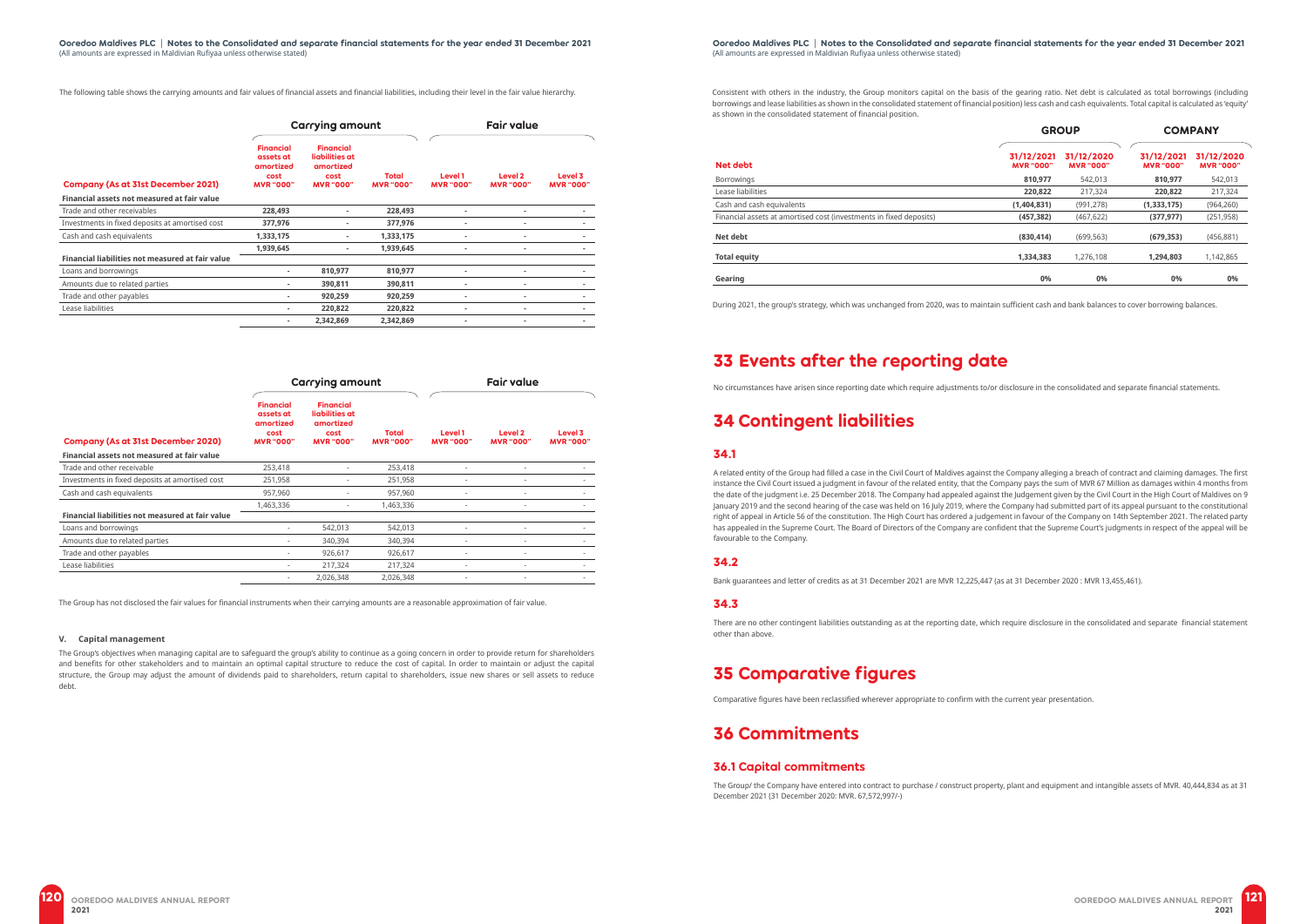

# 37 Related party transactions

(a). Wataniya International FZ-LLC holding owns 90.5% of the total number of shares in issue of the Company. The remaining 9.5% of the shares are widely held. The ultimate parent of the Company is Ooredoo Q.P.S.C., a Company incorporated and domiciled in Qatar.

All related party transactions were entered into in the normal course of business and at prices available at negotiated terms. The names of these related parties, nature of these transactions and their total value have been set out in accordance with the provisions of IAS 24: "Related Party Disclosure".

The Group provides telecommunication services as part of its ordinary operations. These telecommunication services are carried out on commercial terms that are negotiated and agreed upon between the parties.

(b). Details of transactions carried out with related parties in the ordinary course of business are set out below:

# 38 Transactions with key management personnel

The Board of Directors of the Company are the members of the key management personnel. The Company has paid MVR 1,644,000 as Directors' emoluments during the year ended 31 December 2021 (for the year ended 31 December 2020: MVR 1,852,000/- ).

# 39 Operating segments

The Group's operations are solely providing telecommunication services in the Maldives. The operations of the Group looked at as a single operating segment.

The Chief Operating Decision Maker (CODM) of the Group is the Chief Executive Officer (CEO) and the Managing Director of the Group/ the Company. The CEO and Managing Director considers the performance of the Group/ the Company as a whole considering the total operations of the Group/ the Company as one segment in assessing the performance of the Group/ the Company and making decisions about the resource allocation within the Organization.

# 40Director's responsibility

The Board of Director's of the Company is responsible for the preparation and presentation of these consolidated and separate financial statements.

As per IAS 38, in order to recognise an intangible asset, the asset need to be identifiable and it is identifiable when it is separable. The capacity portion dedicated to WARF in the fiber optic cable is not physically distinct and that does not represent substantially all of the capacity of the fiber optic cable. Therefore, there is no identified asset in the contract. Therefore, this has been reclasified as a payment made in advance to a service arrangement.

|                                                                       |                     |                                                                                                                                            | <b>AMOUNT</b>                  |                                | <b>BALANCE</b><br><b>OUTSTANDING DUE</b><br>FROM/(TO) |                                |
|-----------------------------------------------------------------------|---------------------|--------------------------------------------------------------------------------------------------------------------------------------------|--------------------------------|--------------------------------|-------------------------------------------------------|--------------------------------|
| <b>NAME OF THE</b><br><b>RELATED PARTY</b>                            | <b>RELATIONSHIP</b> | <b>NATURE OF THE</b><br><b>TRANSACTION</b>                                                                                                 | 31/12/2021<br><b>MVR "000"</b> | 31/12/2020<br><b>MVR "000"</b> | 31/12/2021<br><b>MVR "000"</b>                        | 31/12/2020<br><b>MVR "000"</b> |
| <b>Ooredoo Group</b><br><b>LLC</b>                                    | Affiliate company   | • Expenses incurred on behalf of<br>Ooredoo Maldives PLC                                                                                   | (10, 379)                      | (17, 288)                      | (26, 463)                                             | (26, 722)                      |
|                                                                       |                     | • Expenses incurred on behalf of<br>Ooredoo Group LLC                                                                                      | 10,638                         | 2,313                          |                                                       |                                |
|                                                                       |                     | • Roaming charges                                                                                                                          | $\blacksquare$                 | (12, 542)                      | (11, 172)                                             | (11, 172)                      |
| <b>Ooredoo IP LLC</b>                                                 | Ultimate parent     | · Brand license fee<br>• Withholding tax paid                                                                                              | (26, 806)<br>2,681             | (25, 731)<br>2,572             | (61, 147)                                             | (37, 022)                      |
| <b>Ooredoo Kuwait</b>                                                 | Intermediate parent | • No transactions                                                                                                                          |                                |                                | (148, 219)                                            | (148, 219)                     |
| Wataniya<br><b>International</b><br>Fz-LLC                            | Immediate           | • Management fee                                                                                                                           | (49, 807)                      | (47.465)                       | (154, 981)                                            | (105, 174)                     |
| <b>Focus Infocom</b><br><b>Private Limited</b>                        | Affiliate company   | • Lease line charges<br>• Repayments of lease line<br>charges                                                                              | (27, 053)                      |                                | 9,067                                                 | 36,120                         |
| <b>WARF Telecom</b><br><b>International</b><br><b>Private Limited</b> | Subsidiary          | • Management fee<br>Expenses on behalf of WARF<br>Expenses on behalf of OMPLC<br>• Repayments of expenses<br>incurred by WARF on behalf of | 2,583<br>12,342<br>(16, 775)   | 2,583<br>6,872                 |                                                       | (23, 256)                      |
|                                                                       |                     | OMPLC                                                                                                                                      | 25,106                         | (32, 379)                      |                                                       |                                |

# 41 Reclasification of comparative information

During the year, the Group performed an exercise to determine if the presentation of the consolidated financial information is in accordance with IAS 1 "Presentation of financial statements" and IAS 38 " intangible assets". This exercise resulted in reclassification of certain line items in the consolidated financial information. The comparative figures have been reclassified in order to conform with the presentation for the current period. Such reclassifications have been made by the Group to improve the quality of information presented and did not have any impact on the previously reported equity and profits.

## 41.1 Right to use the capacity of fiber optic cable - WARF

The Warf International Private Ltd (WARF), a subsidiary of Ooredoo Maldives PLC had entered into an agreement with Reliance Globalcom Limited (Flag Telecom Group Limited) (FLAG) during the year ended 31 December 2005 for use of capacity right for a period of fifteen years. The amount of US\$ 25 million paid by the WARF to acquire the capacity right of a fiber optic cable was recognized as an intangible asset and amortized over a period of 15 years commencing from the date of ready for service on 01 January 2007.

Since the classification of the cost of the use of capacity right of a fibre optic cable as intangible assets is not complied with the recognition criteria of IAS 38, the carrying value of the intangible assets as at 31.12.2020 amounting to MVR 20,539,209 was reclassified under prepayments in the financial statements. The carrying value as at 31.12.2021 is nil since the amount has been fully amortized by the end of the year 2021.The reclassification in the face of financial statements is as follows.

# 42 Impact of Covid 19

During the current year, due to continued uncertainties caused by COVID-19, the Group has considered whether any adjustments and changes in judgments, estimates and risk management are required to be considered and reported in the consolidated financial information. The Group's business operations remain largely unaffected by the current situation.

The Group has updated the inputs and assumptions used for the determination of expected credit losses ("ECLs") as at 31 December 2021. ECLs are estimated based on the relevant forward-looking macroeconomic factors, significant increase in credit risk, and assessing the indicators of impairment for the exposures in potentially affected sectors.

The Group will continue to closely monitor the impact of COVID-19 as the situation progresses to manage the potential business disruption COVID-19 outbreak may have on its operations and financial performance.

| <b>Balance sheet reclassification (Group)</b>      | <b>PREVIOUS</b><br><b>PRESENTATION</b><br><b>MVR "000"</b> | <b>RECLASSIFICATION</b><br><b>MVR "000"</b> | <b>CURRENT</b><br><b>PRESENTATION</b><br><b>MVR "000"</b> |
|----------------------------------------------------|------------------------------------------------------------|---------------------------------------------|-----------------------------------------------------------|
| Carrying value as at 31 Dec 2020                   |                                                            |                                             |                                                           |
| Intangible assets (Note 15)                        | 20,539                                                     | (20, 539)                                   |                                                           |
| Prepayments (Note 19.1)                            |                                                            | 20.539                                      | 20,539                                                    |
|                                                    | 20,539                                                     |                                             | 20,539                                                    |
| Income statement reclassification (Company)        |                                                            |                                             |                                                           |
| Financial year ended 31 Dec 2020                   |                                                            |                                             |                                                           |
| Operating expenses                                 | 928.204                                                    | (928, 204)                                  |                                                           |
| Network, interconnect and other operating expenses | ×                                                          | 735,684                                     | 735,684                                                   |
| Employee salaries and associated cost              |                                                            | 188,920                                     | 188,920                                                   |
| Other expenses                                     |                                                            | 3,600                                       | 3,600                                                     |
|                                                    | 928,204                                                    |                                             | 928,204                                                   |
| Income statement reclassification (Group)          |                                                            |                                             |                                                           |
| Financial year ended 31 Dec 2020                   |                                                            |                                             |                                                           |
| Operating expenses                                 | 917,045                                                    | (917, 045)                                  |                                                           |
| Network, interconnect and other operating expenses | ٠                                                          | 744,971                                     | 744,971                                                   |
| Employee salaries and associated cost              | ٠                                                          | 189,013                                     | 189,013                                                   |
| Other expenses                                     |                                                            | 3,600                                       | 3,600                                                     |
| Depreciation and amortization                      | 286,723                                                    | (20, 539)                                   | 266,184                                                   |
|                                                    | 1.203.768                                                  |                                             | 1.203.768                                                 |

| <b>Balance sheet reclassification (Group)</b>      | <b>PREVIOUS</b><br><b>PRESENTATION</b><br><b>MVR "000"</b> | <b>RECLASSIFICATION</b><br><b>MVR "000"</b> | <b>CURRENT</b><br><b>PRESENTATION</b><br><b>MVR "000"</b> |
|----------------------------------------------------|------------------------------------------------------------|---------------------------------------------|-----------------------------------------------------------|
| Carrying value as at 31 Dec 2020                   |                                                            |                                             |                                                           |
| Intangible assets (Note 15)                        | 20,539                                                     | (20, 539)                                   |                                                           |
| Prepayments (Note 19.1)                            |                                                            | 20,539                                      | 20,539                                                    |
|                                                    | 20,539                                                     |                                             | 20,539                                                    |
| <b>Income statement reclassification (Company)</b> |                                                            |                                             |                                                           |
| Financial year ended 31 Dec 2020                   |                                                            |                                             |                                                           |
| Operating expenses                                 | 928,204                                                    | (928, 204)                                  |                                                           |
| Network, interconnect and other operating expenses |                                                            | 735,684                                     | 735,684                                                   |
| Employee salaries and associated cost              |                                                            | 188,920                                     | 188,920                                                   |
| Other expenses                                     |                                                            | 3,600                                       | 3,600                                                     |
|                                                    | 928,204                                                    |                                             | 928,204                                                   |
| Income statement reclassification (Group)          |                                                            |                                             |                                                           |
| Financial year ended 31 Dec 2020                   |                                                            |                                             |                                                           |
| Operating expenses                                 | 917,045                                                    | (917, 045)                                  |                                                           |
| Network, interconnect and other operating expenses |                                                            | 744,971                                     | 744,971                                                   |
| Employee salaries and associated cost              |                                                            | 189,013                                     | 189,013                                                   |
| Other expenses                                     |                                                            | 3,600                                       | 3,600                                                     |
| Depreciation and amortization                      | 286,723                                                    | (20, 539)                                   | 266,184                                                   |
|                                                    | 1.0000000                                                  |                                             | 1.00000000                                                |

| <b>Balance sheet reclassification (Group)</b>      | <b>PREVIOUS</b><br><b>PRESENTATION</b><br><b>MVR "000"</b> | <b>RECLASSIFICATION</b><br><b>MVR "000"</b> | <b>CURRENT</b><br><b>PRESENTATION</b><br><b>MVR "000"</b> |
|----------------------------------------------------|------------------------------------------------------------|---------------------------------------------|-----------------------------------------------------------|
| Carrying value as at 31 Dec 2020                   |                                                            |                                             |                                                           |
| Intangible assets (Note 15)                        | 20,539                                                     | (20, 539)                                   |                                                           |
| Prepayments (Note 19.1)                            |                                                            | 20,539                                      | 20,539                                                    |
|                                                    | 20,539                                                     |                                             | 20,539                                                    |
| <b>Income statement reclassification (Company)</b> |                                                            |                                             |                                                           |
| Financial year ended 31 Dec 2020                   |                                                            |                                             |                                                           |
| Operating expenses                                 | 928,204                                                    | (928, 204)                                  |                                                           |
| Network, interconnect and other operating expenses |                                                            | 735,684                                     | 735,684                                                   |
| Employee salaries and associated cost              |                                                            | 188,920                                     | 188,920                                                   |
| Other expenses                                     |                                                            | 3,600                                       | 3,600                                                     |
|                                                    | 928,204                                                    |                                             | 928,204                                                   |
| Income statement reclassification (Group)          |                                                            |                                             |                                                           |
| Financial year ended 31 Dec 2020                   |                                                            |                                             |                                                           |
| Operating expenses                                 | 917,045                                                    | (917, 045)                                  |                                                           |
| Network, interconnect and other operating expenses |                                                            | 744,971                                     | 744,971                                                   |
| Employee salaries and associated cost              |                                                            | 189,013                                     | 189,013                                                   |
| Other expenses                                     |                                                            | 3,600                                       | 3,600                                                     |
| Depreciation and amortization                      | 286,723<br>$\cdots$                                        | (20, 539)                                   | 266,184<br>$1.000$ man                                    |